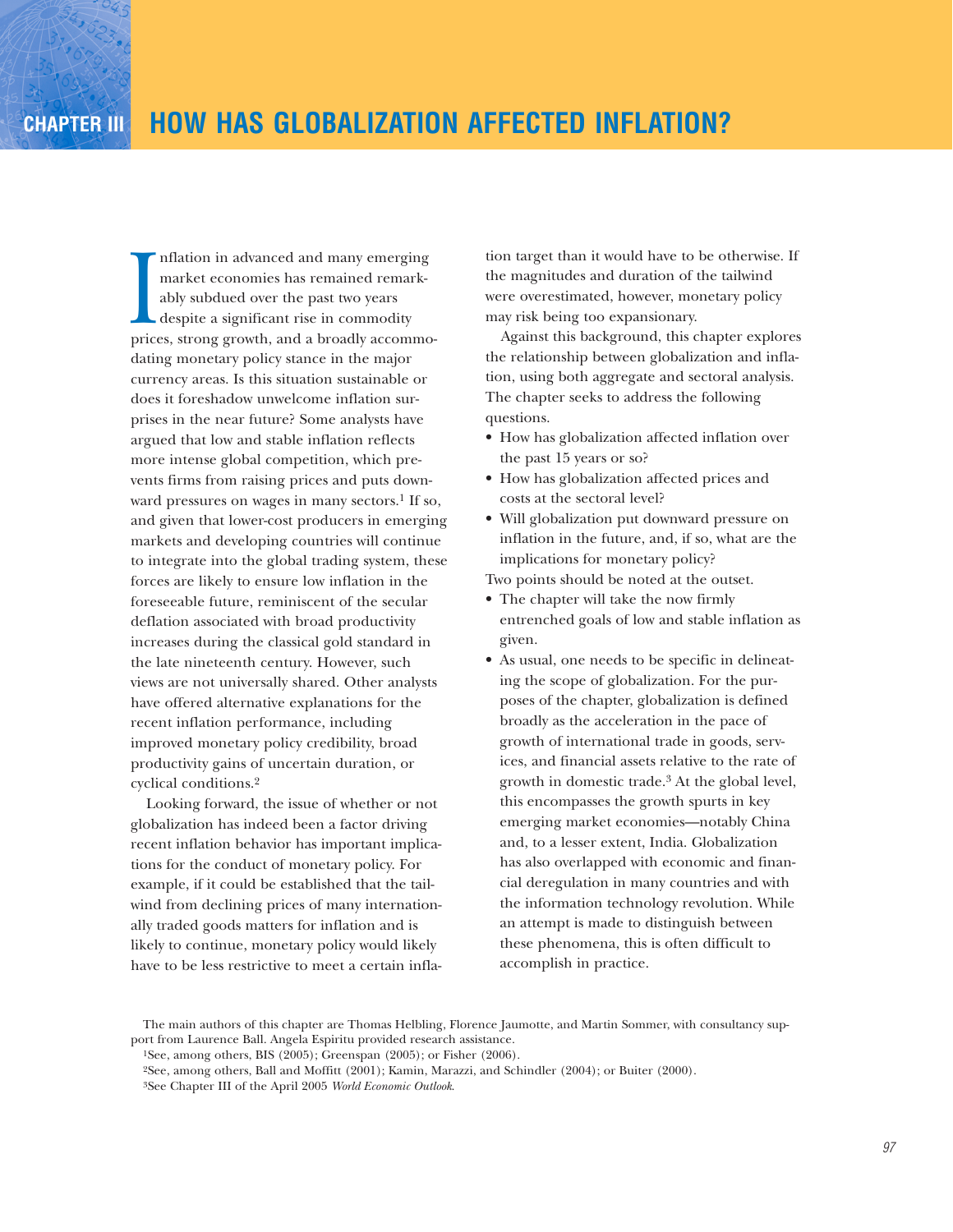## **Figure 3.1. Inflation**

*(Distribution of five-year averages of year-on-year CPI inflation across countries)*

Inflation declined significantly during the 1980s and 1990s in industrial countries and, with a lag, major emerging markets.



Source: IMF staff calculations.

<sup>1</sup> Australia, Austria, Belgium, Canada, Denmark, Finland, France, Germany, Greece, Iceland, Ireland, Italy, Japan, Luxembourg, the Netherlands, Norway, Portugal, Spain, Sweden, Switzerland, the United Kingdom, and the United States.

<sup>2</sup>China, India, Indonesia, Korea, Malaysia, the Philippines, and Thailand.

3 Argentina, Brazil, Chile, Colombia, Dominican Republic, Ecuador, Mexico, Peru, and Venezuela.

 $4$ Czech Republic, Egypt, Hungary, Poland, Romania, Russia, South Africa, and Turkey.

The chapter is organized as follows. The next section provides an overview of salient features of recent inflation developments. The chapter then discusses the broad channels through which globalization affects inflation. The fourth section looks at the relationship between inflation and globalization at the aggregate level. The focus is on how globalization affects inflation variability over the cycle and how large declines in relative import prices influence aggregate inflation. The ensuing section then analyzes the relationship at the sectoral level, focusing on the impact of globalization on domestic (relative) producer prices. The last section provides a summary and policy conclusions.

### **Recent Inflation Developments**

For a meaningful analysis of globalization and inflation in recent years, the relationship needs to be seen against the background of recent inflation developments. Following current central bank practice, aggregate inflation is measured by changes in consumer price indices. The picture would be broadly similar if other aggregate price measures were used.

- *Average inflation in industrial countries has been low since the early 1990s*, reflecting success in stabilizing inflation after the 1970s and early 1980s (Figure 3.1). Specifically, inflation rates have fluctuated around an average of 2–3 percent, with very little dispersion across countries. In contrast, the average was about 9 percent in the early 1980s and dispersion was wider. The low, roughly constant average inflation rates since the early 1990s closely match the central banks' explicit or implicit inflation targets.
- *Inflation in industrial countries has also become less volatile.* Magnitudes of inflation fluctuations around the average are thus smaller, reflecting in part the determined policy efforts in keeping inflation close to targets (Figure 3.2). As a result, expected deviations from an inflation target will now be smaller, everything else being equal.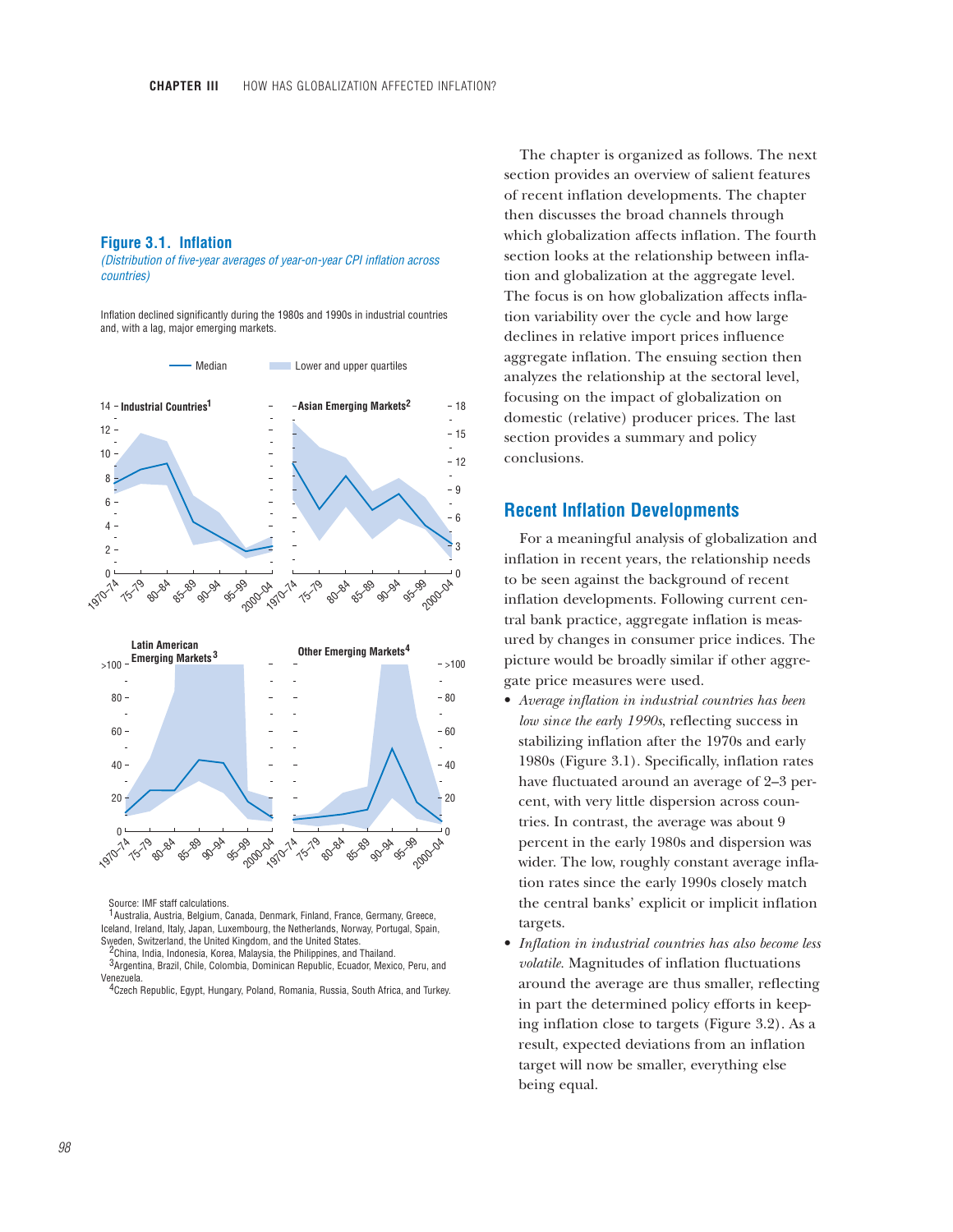- *The relationship between current and past inflation in industrial countries has weakened.* This decline in the so-called persistence means that deviations of actual inflation from its average are shorter-lived, and that the impact of disturbances to inflation has declined.4
- *The declines in inflation and inflation volatility in the major emerging market economies have lagged the declines in industrial countries*. High inflation remained a problem in many major emerging market economies, notably in Latin America, until the early 1990s. Since then, however, progress in stabilizing inflation at single-digit levels has been remarkable. In the emerging market economies of Asia, inflation typically was close to levels observed in the industrial countries.
- *Prices of services in industrial countries have typically increased faster than those for goods*. This has reflected generally faster productivity growth and higher trade openness in goods production but also the increasing expenditure shares on services associated with rising per capita incomes (Figure  $3.3$ ).<sup>5</sup> That said, the differential between services and goods price inflation has recently narrowed in a number of countries and for a number services that have been subject to increased competition, especially in business services (see below).

# **Understanding Globalization and Inflation: A Broad Framework**

There is widespread agreement that globalization has accelerated since the early 1990s. In particular, cross-border trade in financial instruments has skyrocketed, both in advanced and

4The extent of the decline remains subject to debate and partly depends on the underlying methodology and data. See, among others, Pivetta and Reis (2004); O'Reilly and Whelan (2005); or Stock (2002).

5This trend is documented for the major industrial countries in Clark (2004) and Gagnon, Sabourin, and Lavoie (2004). For similar reasons, broad indices of domestically produced goods and services have usually risen faster than broad price indices for imports, which remain determined mainly by goods price developments.

#### **Figure 3.2. Inflation Volatility**

*(Standard deviations of rolling five-year windows of year-on-year CPI inflation; distribution across countries)*

With declining average rates, inflation volatility has also declined significantly.



Source: IMF staff calculations.

<sup>1</sup> Australia, Austria, Belgium, Canada, Denmark, Finland, France, Germany, Greece, Iceland, Ireland, Italy, Japan, Luxembourg, the Netherlands, Norway, Portugal, Spain, Sweden, Switzerland, the United Kingdom, and the United States.

<sup>2</sup> China, India, Indonesia, Korea, Malaysia, the Philippines, and Thailand.

<sup>3</sup> Argentina, Brazil, Chile, Colombia, Dominican Republic, Ecuador, Mexico, Peru, and Venezuela.

<sup>4</sup> Czech Republic, Egypt, Hungary, Poland, Romania, Russia, South Africa, and Turkey.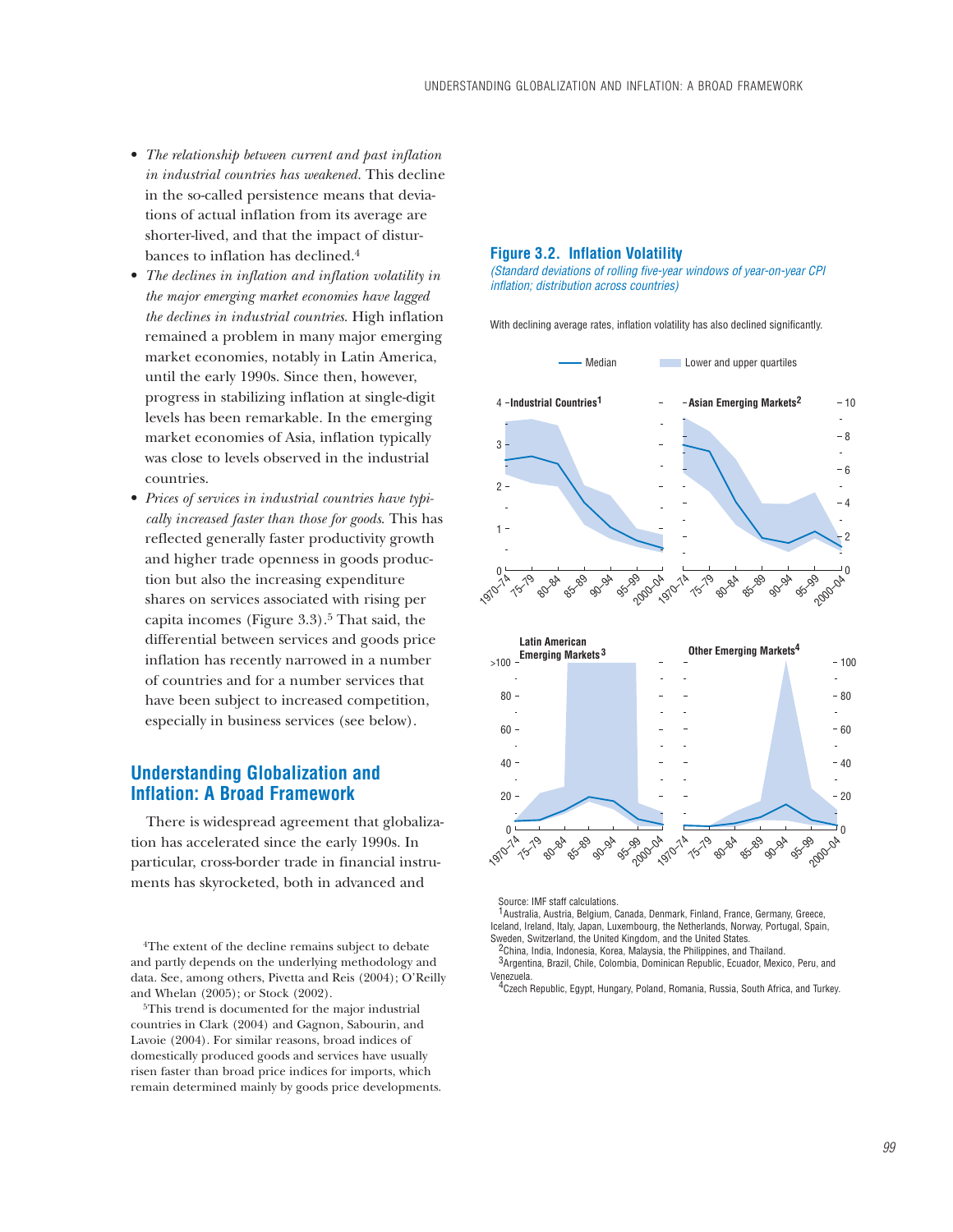# **Figure 3.3. Prices of Goods and Services**

Price increases in services have typically exceeded those in goods prices, reflecting both supply and demand factors.



Sources: Eurostat; Haver Analytics; national authorities; and IMF staff calculations. <sup>1</sup>Ratio of consumer prices of goods to overall CPI.

<sup>2</sup>The group of advanced economies includes Australia, Canada, France, Germany, Italy, Japan, the United Kingdom, and the United States.

major emerging market economies (Figure 3.4). In international trade, the locational fragmentation in the production of manufactured goods and the growing importance of emerging market economies in world trade have reshaped many markets and industries. Measures of trade and financial integration obviously are highly correlated, and in the subsequent analysis, trade openness is used to quantify the exposure to globalization.

How have such globalization-related changes affected inflation? As a first step toward answering this question, it is useful to review the main broad channels through which globalization affects national inflation.

• *Policy incentives*. Determined monetary policy efforts aimed at reaching and maintaining low inflation have been a major factor in the global decline in inflation and inflation volatility during the 1980s and 1990s documented earlier. These efforts have reflected a number of factors. Policymakers have learned from the mistakes of the 1970s. Financial deepening, improved fiscal policies, and smaller disturbances have also played a role.6 Globalization may have played a subtle role in the strengthened conduct of monetary policy by changing the incentives of policymakers (e.g., Rogoff, 2003). In particular, globalization may reduce their ability to temporarily stimulate output (e.g., Romer, 1993) and/or may increase the costs of imprudent macroeconomic policies through the adverse response of international capital flows (e.g., Fischer, 1997; or Tytell and Wei, 2004). Central banks in industrial countries are unlikely to lower their inflation targets further despite continued globalization. This is because of concerns about the adverse consequences of targets that are too close to zero at times of weak aggregate demand conditions. However, in many developing and emerging market countries, globalization is

6See, among, others Sims (1999); Romer and Romer (2002); Sargent (1999); Cogley and Sargent (2002 and 2005); Stock (2002); Goodfriend and King (2005); and Sargent, Williams, and Zha (2005).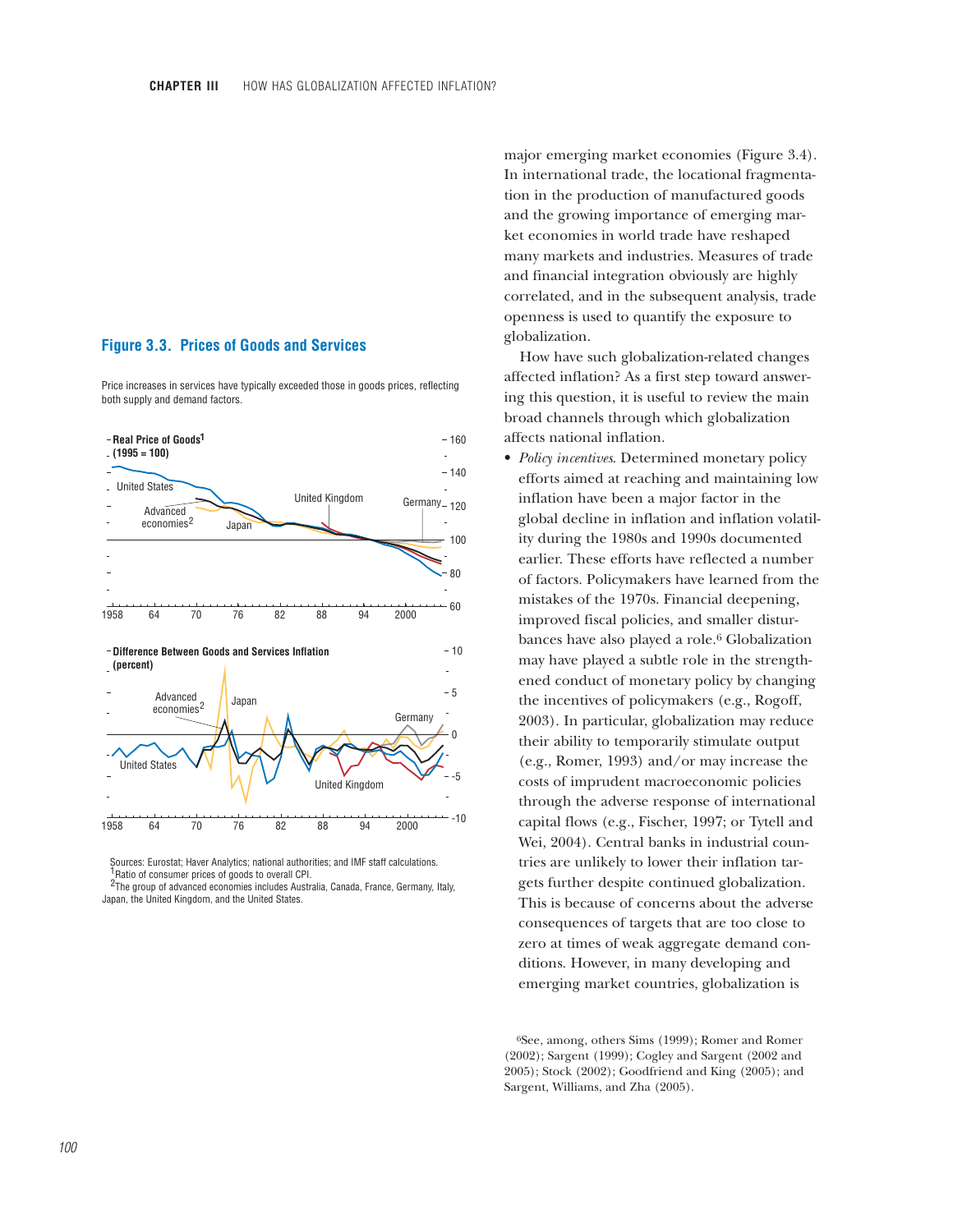likely to continue to affect inflation through its impact on central banks' inflation objectives (Box 3.1, "Globalization and Inflation in Emerging Markets").

- *Trade integration and price level declines*. Globalization and the associated rise in trade integration have reduced the barriers to market access by foreign producers. This tends to bolster price competition in domestic markets and increase imports. It has also led to the relocation of production of many internationally traded goods and, to a much smaller extent, of services to the most cost-efficient firms in the countries with a comparative advantage. As a result, the prices of affected goods or services typically decline compared to the general price level—in other words, their relative price declines. A case in point is the observed fall in the relative prices of many manufactured goods, such as textiles, that has accompanied the rapid integration of emerging market economies into the world trade system. Because such goods prices are a component of consumer prices (and other aggregate prices), their fall has, to some extent, contributed to low overall inflation. In addition to such direct effects, increased competition may also have indirect effects by moderating domestic producer prices, input prices, and markups in some industries more generally, given the availability of close substitutes produced abroad.
- *Productivity growth, aggregate supply, and relative prices*. Globalization can raise productivity growth, reflecting increased pressures to innovate and other forms of nonprice competition. By increasing aggregate supply, such productivity gains typically lower prices, which may affect aggregate inflation, along the lines discussed above, with the effects possibly amplified by positive feedback from low inflation to productivity growth. Clearly, globalizationrelated productivity increases have overlapped with increases due to other factors, including the information technology revolution.
- *Inflation response to domestic output fluctuations*. Globalization may have affected the strength

#### **Figure 3.4. Trade and Financial Openness** *(Percent of GDP)*

In the early 1990s, international trade and financial openness increased for both industrial and emerging market economies, reflecting an acceleration in globalization.



Sources: Lane and Milesi-Ferretti (2006); and IMF staff calculations. <sup>1</sup>Measured as the sum of exports and imports in percent of GDP (five-year moving average).

<sup>2</sup>Measured as the sum of the stocks of external assets and liabilities of foreign direct investment and portfolio investment in percent of GDP.

<sup>3</sup> Australia, Austria, Belgium, Canada, Denmark, Finland, France, Germany, Greece, Iceland, Ireland, Italy, Japan, Luxembourg, the Netherlands, Norway, Portugal, Spain, Sweden, Switzerland, the United Kingdom, and the United States.

<sup>4</sup> Argentina, Brazil, Chile, China, Colombia, Czech Republic, Dominican Republic, Ecuador, Egypt, Hungary, India, Indonesia, Korea, Malaysia, Mexico, Peru, the Philippines, Poland, Romania, Russia, South Africa, Thailand, Turkey, and Venezuela.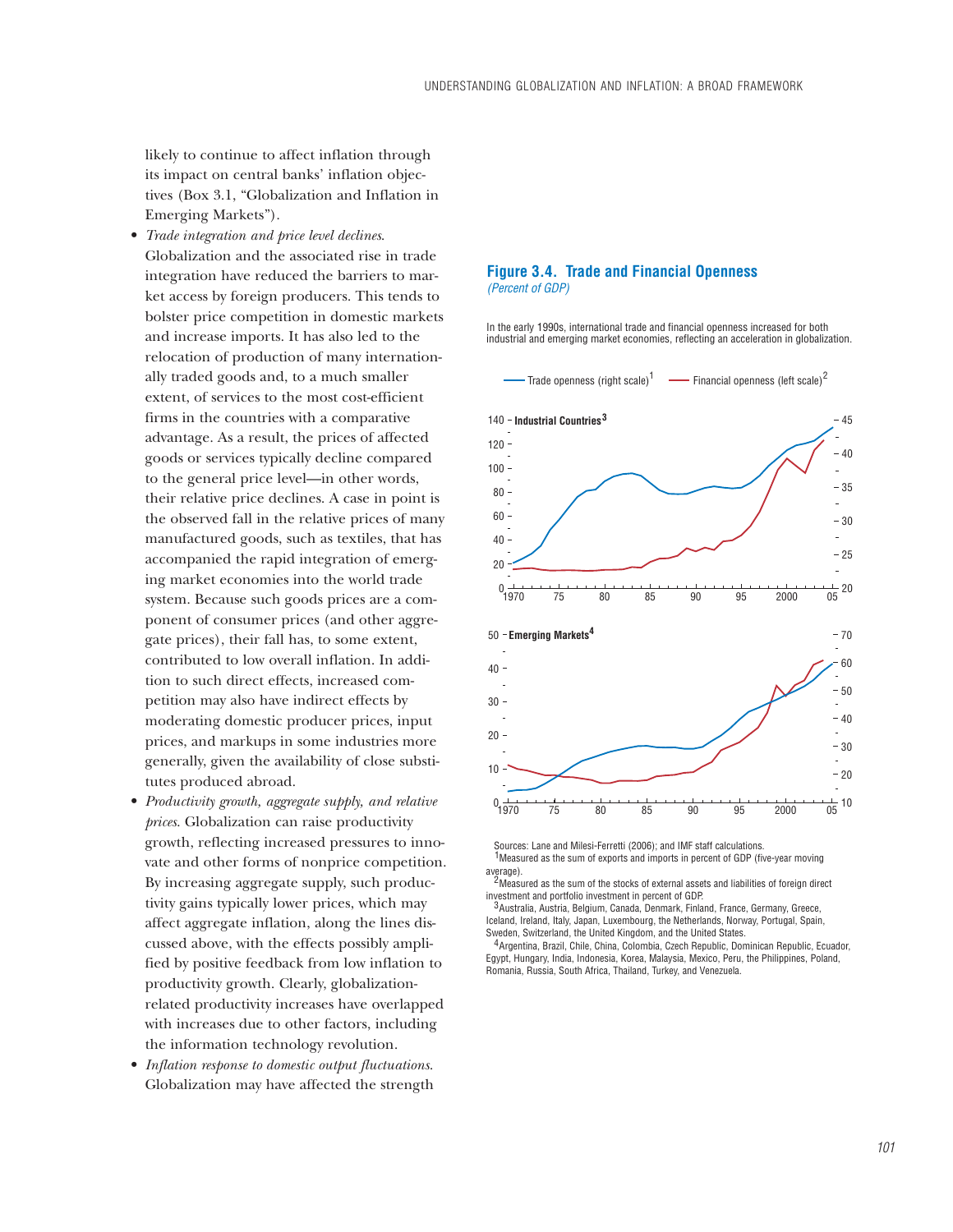### **Box 3.1. Globalization and Inflation in Emerging Markets**

Average inflation in emerging market economies has declined dramatically since the early 1990s—in many cases from double- and triple-digit levels—to about 5 percent at the present time. This decline in inflation, which has now been sustained for more than half a decade, is impressive compared with the experience from the mid-1970s to the mid-1990s when recurring episodes of loose fiscal and monetary policies, combined with commodity price shocks, kept inflation high (see figure).1

The inflation performance has reflected policymakers' increasing preference for low and stable inflation. This policy shift in part resulted from the earlier experience with high and variable inflation in both emerging markets and advanced economies. In the early 1980s, the perceived costs of double-digit inflation increased, as high inflation coincided with low growth and rising unemployment.2 Governments in the advanced economies responded first by strengthening institutional and policy frameworks to foster monetary stability.3 The combination of falling external inflation, learning from successful policies elsewhere, and public dissatisfaction with inflation explain much of the subsequent shift to low-inflation policies in emerging markets. Moreover, the gradual deepening of domestic financial markets and greater central bank independence have made inflationary financing of fiscal deficits less common.

Aside from these factors, globalization may also have strengthened policymakers' incentives to conduct prudent monetary policy. Rogoff (1985 and 2003) and Romer (1993) noted that in open economies, policymakers benefit less

Note: The main author of this box is Martin Sommer. 1In the Central and Eastern European countries, inflation spikes were associated with the initial stage of economic transformation.

2See the May 2001 issue of the *World Economic Outlook* for a detailed review of inflation developments in emerging markets.

3For example, by boosting the central bank transparency and independence and—in some countries adopting an explicit inflation target (see the September 2005 issue of the *World Economic Outlook*).

**Inflation in Emerging Markets 1** *(Annual percent change)*



<sup>1</sup>Includes Argentina, Brazil, Chile, China, Colombia, Czech Republic, Dominican Republic, Ecuador, Egypt, Hungary, India, Indonesia, Korea, Malaysia, Mexico, Peru, the Philippines, Poland, Romania, Russia, South Africa, Thailand, Turkey, and Venezuela.

from accommodative policies because monetary expansion has a smaller impact on domestic output than in closed economies.4 In addition, rising trade and financial integration tends to weaken the co-movement between domestic consumption and production, which increases the welfare costs of inflation variability (Razin and Loungani, 2005). Finally, international capital markets may have a disciplining effect on monetary policy, including through the risk of a reduction in foreign investment (see, for example, Tytell and Wei, 2004).

4For the recent empirical analysis of links between trade openness and inflation, see Gruben and McLeod (2004). The early research includes Triffin and Grubel (1962) and Iyoha (1977).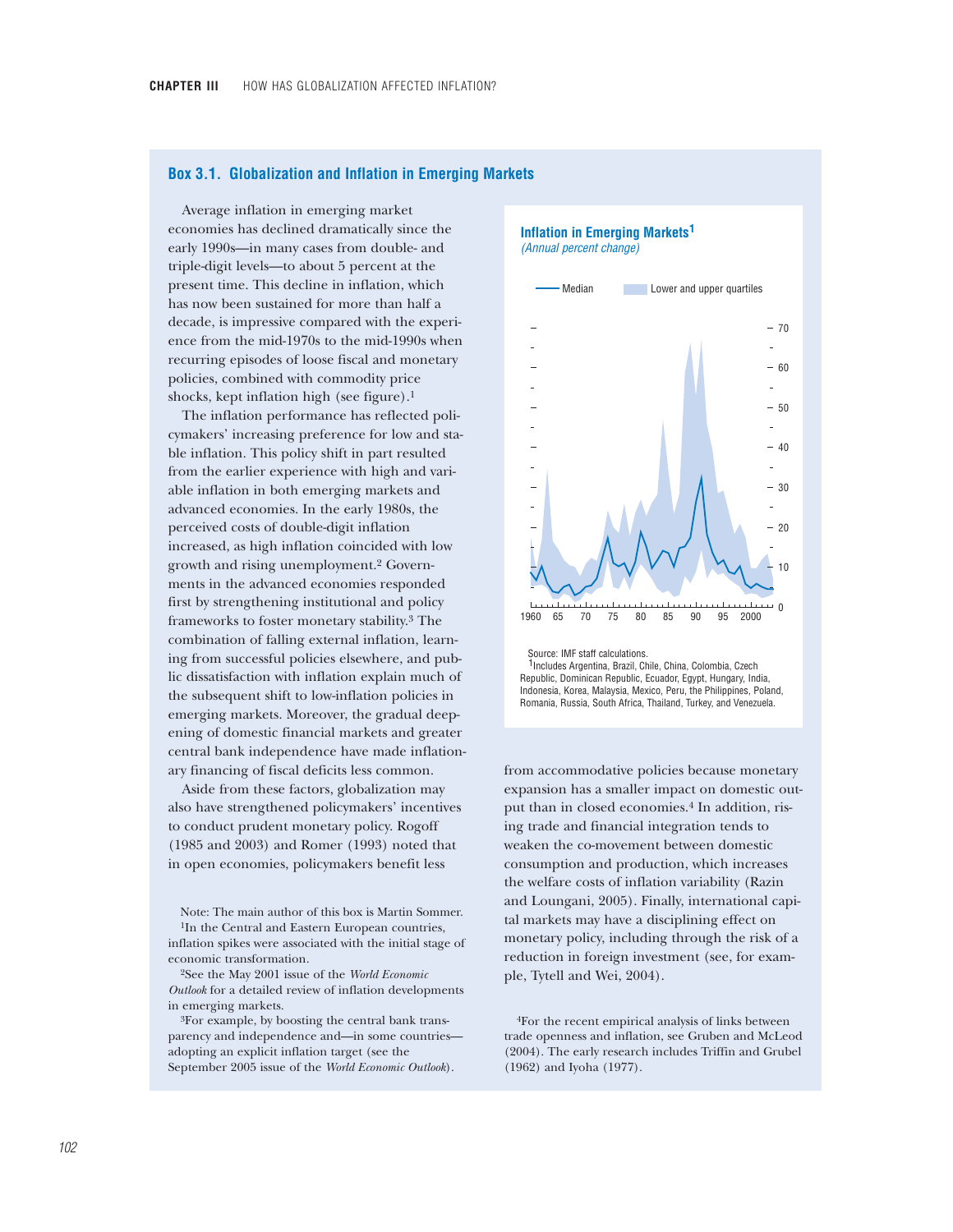|                                              |                         | Dependent Variable: Probability of Achieving Low Inflation <sup>1</sup> |                         |                         |  |  |  |
|----------------------------------------------|-------------------------|-------------------------------------------------------------------------|-------------------------|-------------------------|--|--|--|
|                                              | (1)                     | (2)                                                                     | (3)                     | (4)                     |  |  |  |
| Openness <sup>2</sup>                        | $0.39***$               | $0.76***$                                                               | $0.45***$               | $0.30**$                |  |  |  |
| Fiscal balance <sup>3</sup>                  | $1.17***$               | $2.48***$                                                               | $1.36***$               | $2.55***$               |  |  |  |
| Inflation in advanced economies <sup>4</sup> | $-2.95***$              | $-6.12***$                                                              | $\cdot$ $\cdot$ $\cdot$ | $-4.42***$              |  |  |  |
| Depth of financial sector <sup>5</sup>       | $0.94***$               | $1.04***$                                                               | $1.05***$               | $-0.35$                 |  |  |  |
| Pegged exchange rate regime <sup>6</sup>     | $\cdot$ $\cdot$ $\cdot$ | $36.46***$                                                              | $\cdot$ $\cdot$ $\cdot$ | $\cdot$ $\cdot$ $\cdot$ |  |  |  |
| Central bank independence <sup>7</sup>       | $\cdot$ $\cdot$ $\cdot$ | $-10.30**$                                                              | $\cdots$                | .                       |  |  |  |
| Other                                        | $\cdot$ $\cdot$ $\cdot$ | $\cdots$                                                                | Time dummies            | Country dummies         |  |  |  |
| Sample                                       | 1960-2004               | 1975-2004                                                               | 1960-2004               | 1960-2004               |  |  |  |
| Number of observations                       | 815                     | 484                                                                     | 815                     | 804                     |  |  |  |

#### **Inflation in Emerging Markets: Probit Estimates**

Sources: IMF, *International Financial Statistics*; Reinhart and Rogoff (2002); World Bank, *World Development Indicators*; *World*

*Economic Outlook;* and IMF staff calculations.<br><sup>1</sup>Low inflation is defined as annual inflation below 10 percent. The probability is scaled between 0 and 100. All explanatory variables are lagged by one year. \*\*\* denotes statistical significance at the 1 percent level; and \*\* at the 5 percent level.

2Trade in percent of GDP.

3Central government balance in percent of GDP.

4Expressed as a percentage. The group of advanced economies consists of Australia, Canada, France, Germany, Italy, Japan, the United Kingdom, and the United States.

5Money in percent of GDP.

6The dummy takes value of 1 (peg) or 0 (otherwise) and is calculated from the Reinhart-Rogoff (2002) data set. 7Proxied by the central bank governor's turnover. Higher turnover may be associated with lower central bank independence.

How much has globalization contributed to the decline of inflation in emerging market economies? To answer this question, IMF staff estimated an econometric model that links the likelihood of good inflation performance—defined as annual inflation below 10 percent—to the factors discussed above.5 Specifically, the model specification includes trade openness, inflation in advanced economies, the depth of the domestic financial sector, and the fiscal balance. In addition, the model also controls for monetary policy credibility and conduct—as measured by central bank independence––and the exchange rate regime (see table).6 The results suggest that more open economies tend to experience lower

5The probit model is estimated for 24 emerging market economies over 1960–2004 (see figure footnote for the complete list).

6See Catão and Terrones (2005) and the May 2001 *World Economic Outlook* for analysis of the relationship between fiscal deficits and inflation. Alesina and Summers (1993) document the broad correlation between measures of central bank independence and average inflation. Boschen and Weise (2003) find that U.S. inflation is a useful predictor of inflation spurts in the OECD countries. Ghosh and others (1997) provide evidence that the fixed exchange rate regime can

inflation rates, even after accounting for the other inflation determinants. Coefficient estimates vary across specifications, but, on average, a country whose trade-to-GDP ratio is 25 percentage points higher than in another country<sup>7</sup> is over 10 percentage points more likely to achieve single-digit inflation. Moreover, since average openness in the sample increased from approximately 30 to 60 percent over the past four decades, globalization has increased the probability of low inflation by about 10 percent in the whole group of emerging markets.<sup>8</sup>

While growing openness may have boosted incentives for the prudent conduct of monetary policy and thus helped to reduce inflation, the model confirms that the other policy determinants discussed above have played a key role. The model attributes a significant weight to

8These calculations are based on specifications (3) and (4) in the table.

help reduce inflation, although in the long term, the currency peg may incur large output and inflation costs if it is not supported by appropriate policies and breaks down (Mishkin, 1999).

<sup>7</sup>This figure roughly corresponds to 1 standard deviation of trade openness across countries in the sample.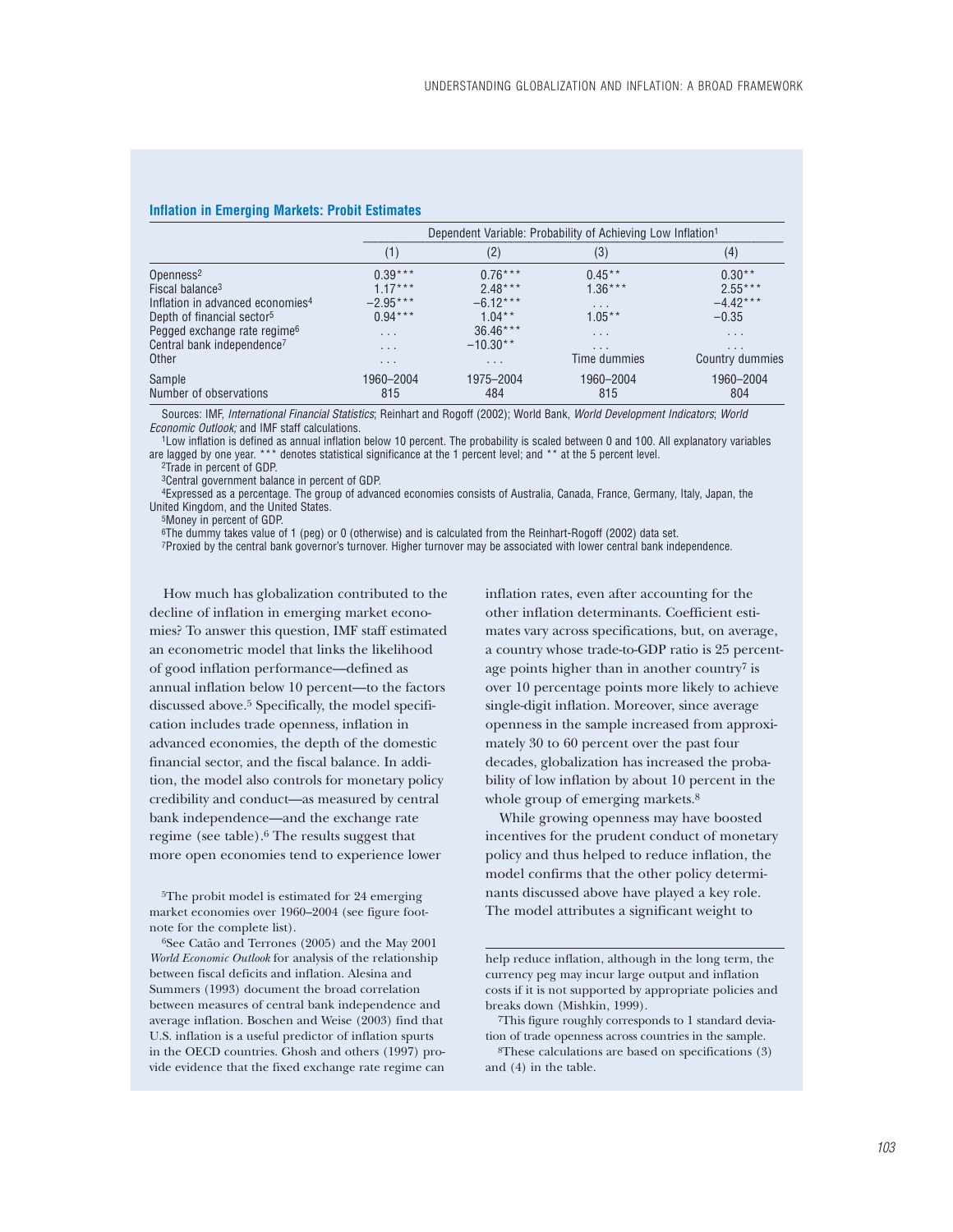# **Box 3.1** *(concluded)*

the inflation performance in advanced economies. The disinflation that took place there in the early 1980s is estimated to have increased the likelihood of low inflation in emerging markets by 30 percentage points or more. Fiscal policy—a traditional source of inflation pressure—is also identified as an important determinant of inflation. In general, a 10 percent budget deficit relative to GDP increases the likelihood of high inflation by up to 25 percentage points. Moreover, countries that had a high turnover of central bank governors—which tends to be associated with low central bank independence—were less likely to achieve low inflation. Finally, a fixed exchange rate regime on average improved chances of attaining low inflation, although sustaining currency pegs in emerging markets have proven difficult in the long term.<sup>9</sup>

9See the September 2004 issue of the *World Economic Outlook* for a discussion of recent developments in exchange rate regimes in emerging markets.

of the cyclical response of inflation to output fluctuations for a number of reasons. For example, prices of many items that are produced or consumed at home are increasingly determined by foreign demand and supply factors rather than local factors. This is reinforced by the effects of financial integration, which allows for larger trade balance deficits or surpluses and, thereby, weakens the relationship between domestic output and demand. While it is widely thought that globalization has reduced the sensitivity to fluctuations in domestic production, some aspects of globalization may actually have increased it, as elaborated below.

Will low inflation in emerging markets prove to be durable? With price stability abroad and domestic budget positions strengthened, the risk of a sustained increase in inflation rates at present appears small. Should fiscal deficits rise significantly in the future, they could again put pressure on the monetary authorities to inflate, especially in the countries with shallow financial markets. However, the ability of governments to obtain inflationary financing from the central bank and reduce the real value of their debts has increasingly been constrained by greater central bank independence. More generally, the stronger institutional and policy frameworks for monetary policy,10 deepening financial systems, and policy incentives provided by globalization are all important factors that may help to prevent inflation in emerging markets from returning to high levels.

10The September 2005 issue of the *World Economic Outlook* analyzes the benefits and costs of adopting inflation targeting in emerging markets.

An important question that naturally arises is that of whether the effects of globalization on aggregate inflation are likely to be lasting or only temporary. There is broad agreement among macroeconomists that in the long run inflation is determined by the nominal anchor, the nominal target variable for monetary policy. If credibly and effectively pursued, this anchor will determine expected and actual inflation in the medium term. Accordingly, to the extent that globalization has contributed to changing nominal anchors through its impact on policy incentives, it may have had permanent effects most recently primarily in emerging market economies, as noted above.7 In contrast, to the

<sup>7</sup>On empirical grounds, it would be difficult to argue that globalization has had an impact on the medium-term level of inflation targeted by central banks in advanced economies over the past decade or so. During the 1990s, formal inflation targets were introduced in many advanced economies and have been held largely unchanged since. That said, greater openness may have further strengthened policymakers' resolve to keep inflation close to the targets over the cycle or over their forward-looking policy horizon.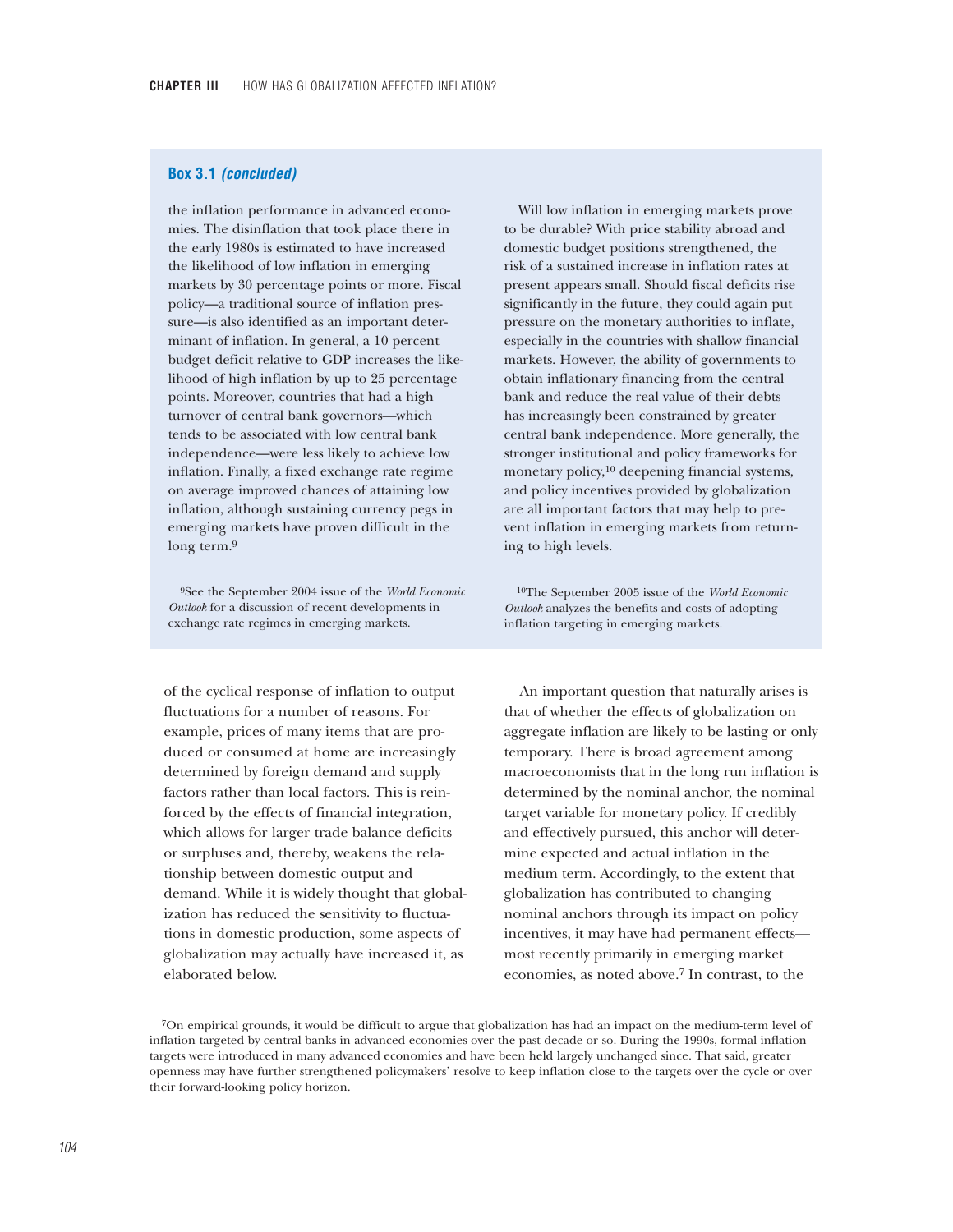extent that it may have primarily affected relative prices or the cyclical behavior of inflation, the effects may have been substantial over short- to medium-term horizons, but are unlikely to be lasting in the sense of affecting long-run average inflation.

# **Globalization and Inflation: An Aggregate Perspective**

This section analyzes the relationship between inflation and globalization at the aggregate level, focusing on two of the broad channels discussed earlier. The first issue of interest is whether globalization and the associated increase in trade flows have reduced the sensitivity of prices to domestic economic conditions. The second issue is the impact of large declines in the relative import prices of some goods on aggregate inflation.

### **Inflation over the Business Cycle**

How might globalization influence the sensitivity of prices to domestic economic conditions? With the growing share of international trade, prices of many items that are produced or consumed at home are increasingly determined by foreign demand and supply factors. Similarly, stronger foreign competition may reduce the pricing power of domestic corporations, limiting their ability to raise prices during booms.8 Consequently, prices become less sensitive to the domestic cycle, and the business-cycle volatility of inflation decreases.

Of course, openness is not the only factor that could have weakened the co-movement of output and inflation. The strengthened conduct of monetary policy over the past two decades is

likely to have contributed as well for at least two reasons. First, in a low-inflation environment, firms re-price their production less often (Ball, Mankiw, and Romer, 1988). Second, increasing policy credibility increases the weight that price setters put on expected inflation or inflation targets when they set their prices (Bayoumi and Sgherri, 2004).

However, certain factors related to globalization and the associated push for structural reforms may have acted in the opposite direction, effectively raising the sensitivity of inflation to output. In highly competitive markets with very low margins, producers respond faster to changes in their cost structure and may become more sensitive to demand fluctuations if production costs vary with volumes over the cycle. Co-movements between output and inflation could therefore increase when economies become less regulated, more competitive, and more flexible.9 Which of the competing factors have so far been most important for the output-inflation relationship needs to be determined empirically.

Figure 3.5 illustrates the behavior of headline and core inflation in selected countries over past business cycles. While the figure can be no substitute for a model that takes into account various determinants of inflation, it seems that over the past two decades, inflation has become less responsive to output gap fluctuations. This has occurred against the background of rising trade openness, greater monetary policy credibility, and more flexible wage-setting mechanisms in some countries (see Figure 3.6).

To examine the issue in more detail, IMF staff constructed a model of inflation for selected advanced economies (see Appendix 3.1 for details).10 The model is an extension of the tra-

8See, for example, Kohn (2005). Razin and Loungani (2005) point out that financial integration weakens the link between output and domestic demand by allowing for greater variation in net exports. This can also reduce the consumer price response to domestic output fluctuations.

9Cournède, Janovskaia, and van den Noord (2005) find that inflation responds more weakly to economic downturns in economies with greater labor and product market rigidities. Nunziata and Bowdler (2005) present evidence that a high degree of labor market coordination dampens the effect of unemployment movements and other shocks on inflation. By contrast, high unionization rates amplify the inflation response to shocks.

10The sample consists of Australia, Canada, France, Germany, Italy, Japan, the United Kingdom, and the United States, and spans 1960–2004.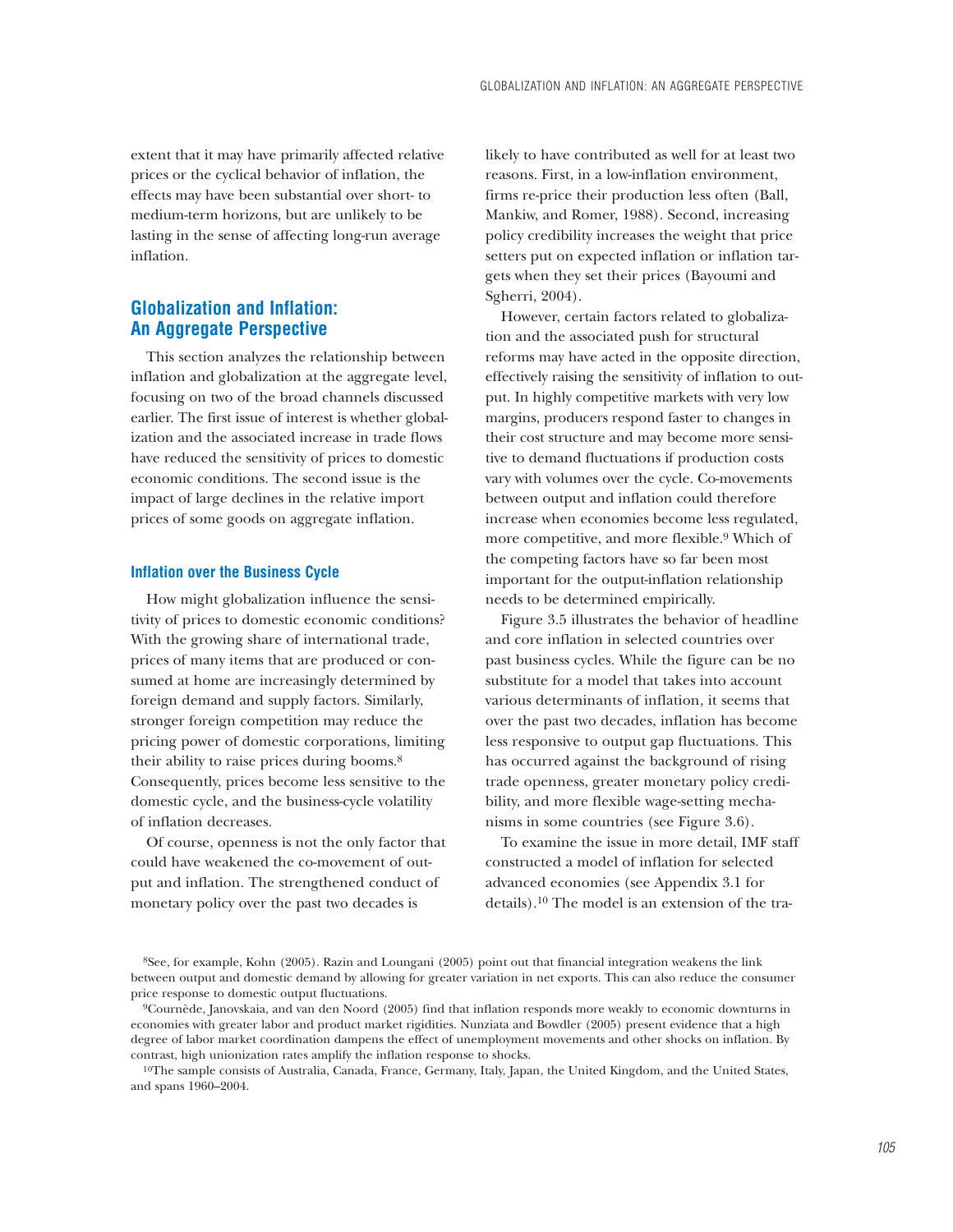# **Figure 3.5. Inflation over the Business Cycle, 1961–2003** **1**

*(Annual percent change for inflation; percentage points for output gap)*

In many countries, the sensitivity of headline and core inflation to the business cycle seems to have diminished.



Sources: Eurostat; Haver Analytics; national authorities; and IMF staff calculations. Output gap is defined as the percent deviation of real GDP from its long-term trend. 1 Core inflation refers to headline CPI excluding food and energy. All variables are expressed as three-year centered moving averages. See Appendix 3.1 for details.

ditional Phillips curve framework, which relates wage inflation to the rate of unemployment or, alternatively, the inflation rate to the degree of spare capacity in the economy. For each country in the panel data set, annual inflation is related to its own lag (to capture the persistence in inflation outcomes, which can reflect policies, structural rigidities, and the importance of past inflation in the formation of expectations) and a measure of spare capacity in the economy. The inflation response to output is allowed to vary across countries and over time, as it is interacted with the various factors discussed above. The basic version of the model also contains oil price changes to account for one particularly important source of large relative price changes with a potentially broad price impact. To control for shifts in policymakers' inflation objectives and expectations about monetary policy behavior, the regressions include either time dummies or a measure of monetary policy credibility.11 The econometric analysis suggests that the sensitivity of prices to domestic economic conditions has indeed been falling over the past couple of decades (Table 3.1). Currently, the estimated average inflation-output elasticity implies that if a country's output rises above its long-term trend by 2 percentage points for a year,<sup>12</sup> inflation would be higher by 0.4 percentage points in the first year, instead of 0.6 percentage points a couple of decades ago.

Trade openness appears to be the key factor behind the reduced sensitivity of prices to output. The coefficient on openness remains negative (therefore reducing the inflation sensitivity) and statistically significant in most modifications of the basic model. Reduction in labor market rigidities (as measured by an index of centraliza-

11One additional point is worth mentioning here. Since the model residuals include, in addition to the modeling error, also the impact of external environment on domestic prices—which is to some extent shared across countries—the panel model is estimated using the Seemingly Unrelated Regression method. This method exploits correlation in the residuals across countries to obtain more precise estimates of the model parameters (Zellner, 1962).

12This figure roughly corresponds to 1 standard deviation of output gaps in the sample over 1983–2004.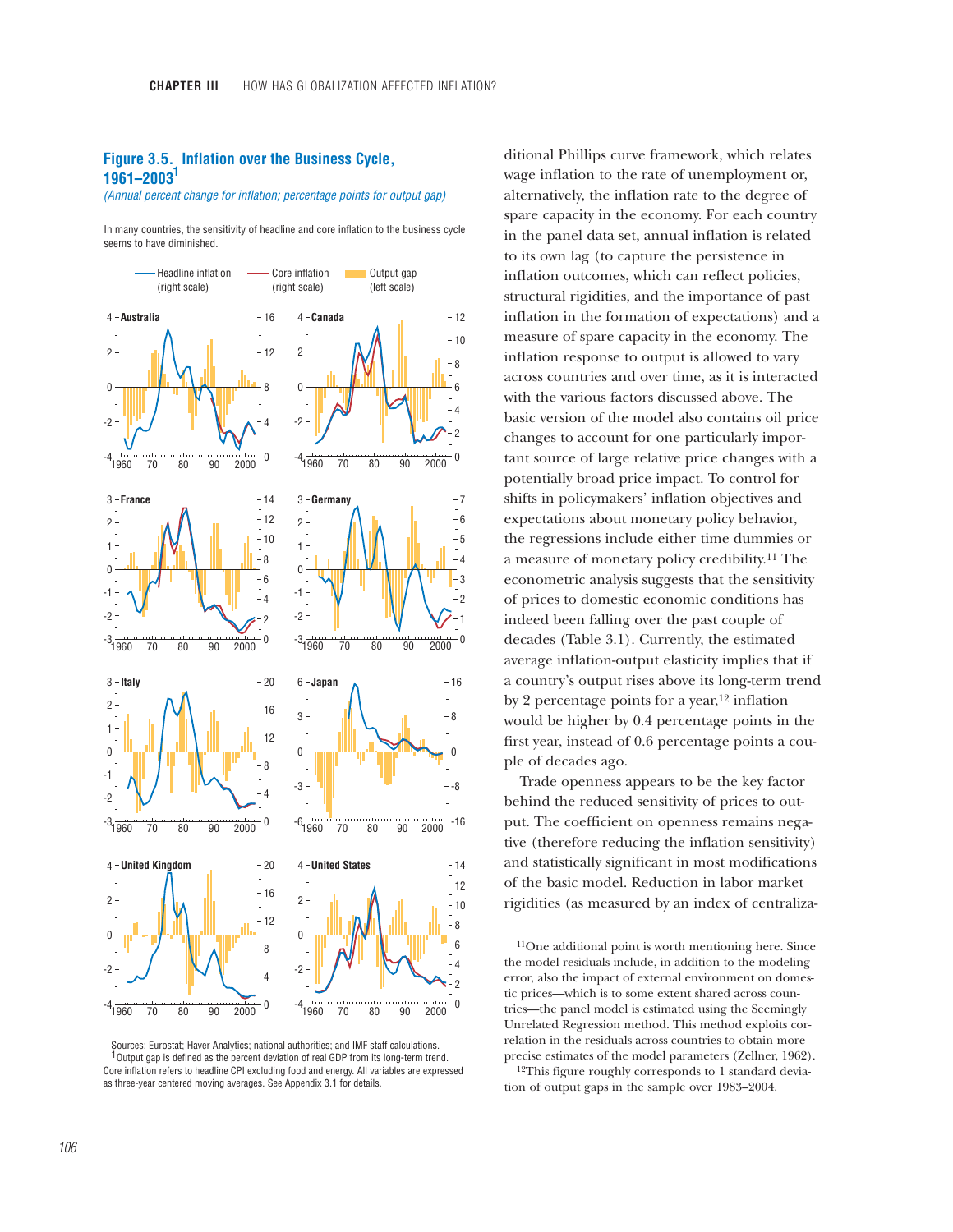## **Table 3.1. Estimates of Output-Inflation Sensitivity and Inflation Persistence in Advanced Economies1**

| Inflation-output elasticity<br>1960<br>1983<br>2004 | 0.3<br>0.3<br>0.2 |
|-----------------------------------------------------|-------------------|
| Inflation persistence<br>1960<br>1983<br>2004       | 0.6<br>0.7<br>0.6 |

Source: IMF staff calculations.

1The underlying inflation model relates current inflation to past inflation, a measure of cyclical slack in the economy and other variables. The model coefficients vary across countries and time, and depend on the various factors discussed in the main text. Inflation persistence refers to the effective coefficient on past inflation, and inflation-output elasticity refers to the effective coefficient on the measure of business cycle. The reported coefficients are PPPweighted average of estimates for Australia, Canada, Germany, France, Italy, Japan, the United Kingdom, and the United States. See Appendix 3.1 for a detailed specification of the inflation model and its variants.

tion and coordination in wage bargaining) in some countries has partly offset the effects of openness by raising the price sensitivity, but this effect tends to be small.13

The estimation results also confirm that the strengthened conduct of monetary policy over the past two decades has reduced inflation persistence, as measured by the effective coefficient on the inflation lag, which partly depends on a measure of monetary policy credibility.14 As policy credibility has improved, the estimated coefficient on the first lag of inflation has declined from over 0.7 in the early 1980s to less than 0.6

13For example, the fall in the extent of economy-wide wage bargaining centralization and coordination is estimated to have raised the sensitivity of inflation to output by about 0.025 in Australia and 0.05 in the United Kingdom. It needs to be noted, however, that due to their qualitative nature, the available measures of wage bargaining may be imprecise.

14It should be noted that the credibility measure, which was developed by Laxton and N'Diaye (2002), is based on government bonds yields (see Appendix 3.1). It encompasses many of the factors underlying the credibility of monetary policy. While one would expect the measure to reflect primarily expectations about future inflation, such expectations partly depend on the record of previous macroeconomic policies, including past fiscal policies, and institutional arrangements governing these policies, including central bank independence, transparency, and any specific commitment mechanisms to low budget deficits or public debt.

## **Figure 3.6. Selected Structural Indicators**

Trade openness has been rising in most advanced economies. Credibility of monetary policy strengthened substantially during the past two decades, and recovered from the earlier period of monetary instability. Wage-setting mechanisms vary widely across countries but tend to be highly persistent over time.







Sources: Elmeskov, Martin, and Scarpetta (1998); Laxton and N'Diaye (2002); Nicoletti and others (2001); and IMF staff calculations.

1 Share of non-oil trade in GDP.

<sup>2</sup> The group of advanced economies includes Australia, Canada, France, Germany, Italy, Japan, the United Kingdom, and the United States.

 $3$  Measure of Laxton and N'Diaye (2002). The minimum score for the indicator is zero, the maximum is one. See Appendix 3.1 for details.

4Summary index of wage-setting centralization and coordination by Elmeskov, Martin, and Scarpetta (1998), as updated by Nicoletti and others (2001). The wage bargaining index ranges from one (low) to three (high). See Appendix 3.1 for details.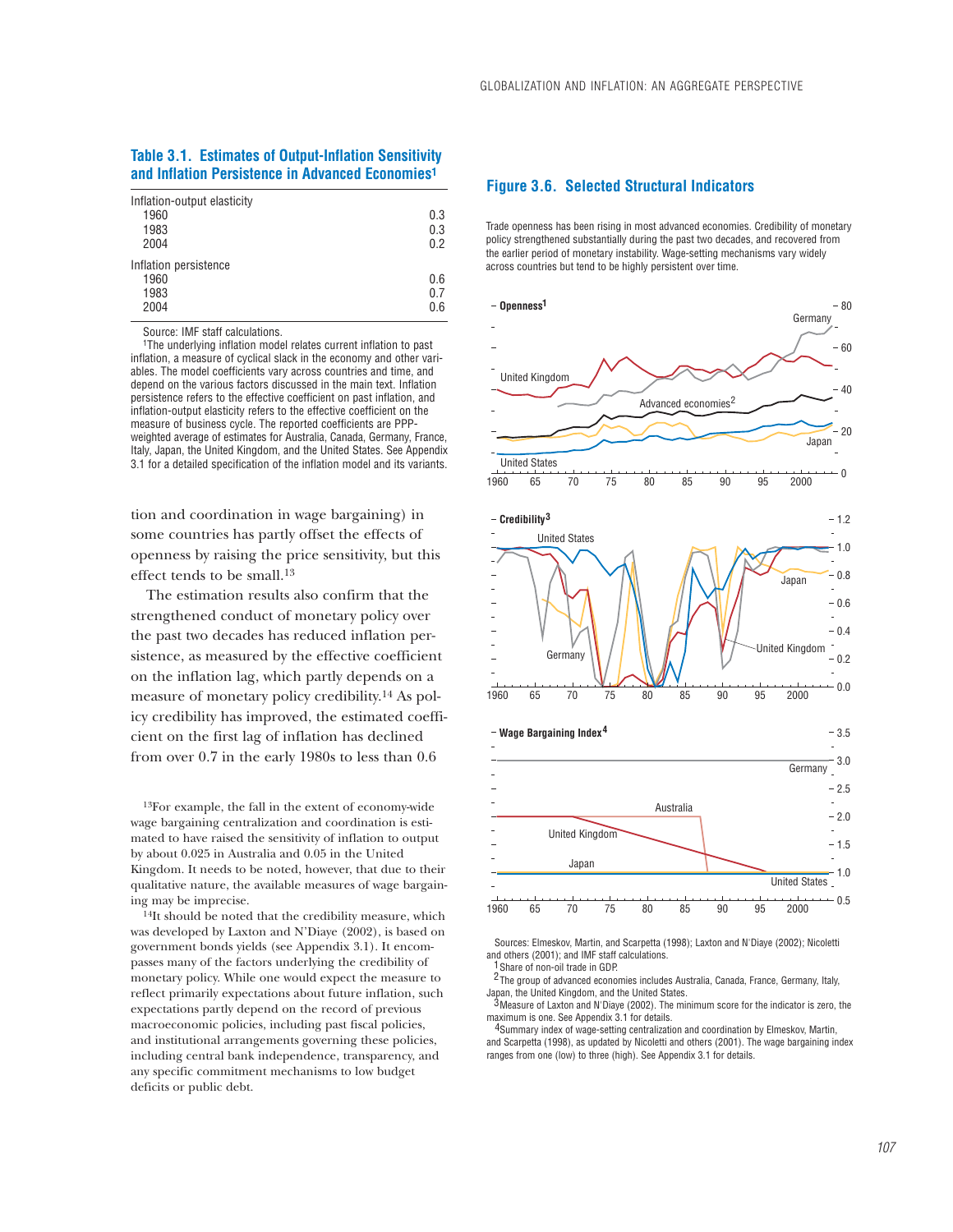## **Figure 3.7. Import Prices**

Real prices of internationally traded commodities have been on a trend decline. However, import prices are highly volatile, reflecting various factors such as oil price fluctuations and exchange rate movements. In the United States, relative prices of imported consumer and capital goods continue to fall, though on the whole, import prices are now contributing to inflation.



#### **Real Price of Imports in Advanced Economies (1995 = 100)**





Sources: Haver Analytics; and IMF staff calculations.

<sup>1</sup>The group of advanced economies includes Australia, Canada, France, Germany, Italy, Japan, the United Kingdom, and the United States.

for the last observation.15 This lowers the extent to which disturbances propagate over time. Continuing with the earlier example, the second-year impact of a temporary 2 percentage point output increase would now almost be to raise inflation in that year by 0.22 percentage points, instead of 0.45 percentage points some 20 years ago. By the third year, that same output disturbance would now almost cease to affect inflation, while earlier, half of its cumulative effect would still be forthcoming. Overall, the analysis suggests that openness contributed over half of the decline in the sensitivity of prices to domestic output, while improved monetary policy credibility and the low inflation environment account for the remainder.16

#### **The Impact of Import Price Changes**

Trade integration, notably with developing countries and emerging markets, has been accompanied by a rapid decline in the prices of certain goods and services. From the aggregate perspective, this has been reflected in falling real import prices (that is, import prices relative to broad price indices that include prices of domestically produced goods and services) in the advanced economies over the past two decades (Figure 3.7) and was supportive of the declines in the real prices of goods noted earlier.17 The question of interest is whether the various relative price changes associated with globalization have had a significant impact on inflation in advanced economies and how persistent these effects have been. Clearly, if recent inflation developments in the advanced econo-

15The estimation results indicate that together with persistence, the implied average annual inflation declined as well—from a peak of about 10 percent in 1981 to roughly 2 percent in  $2004$ .

16Loungani, Razin, and Yuen (2001) examined the impact of financial integration on the output–inflation sensitivity and made a similar finding. In their empirical specification, countries with stricter capital controls had a steeper Phillips curve.

<sup>17</sup>Real goods prices would generally be falling on average even in a closed economy because productivity in the goods-producing sectors tends to grow faster than in the services sectors.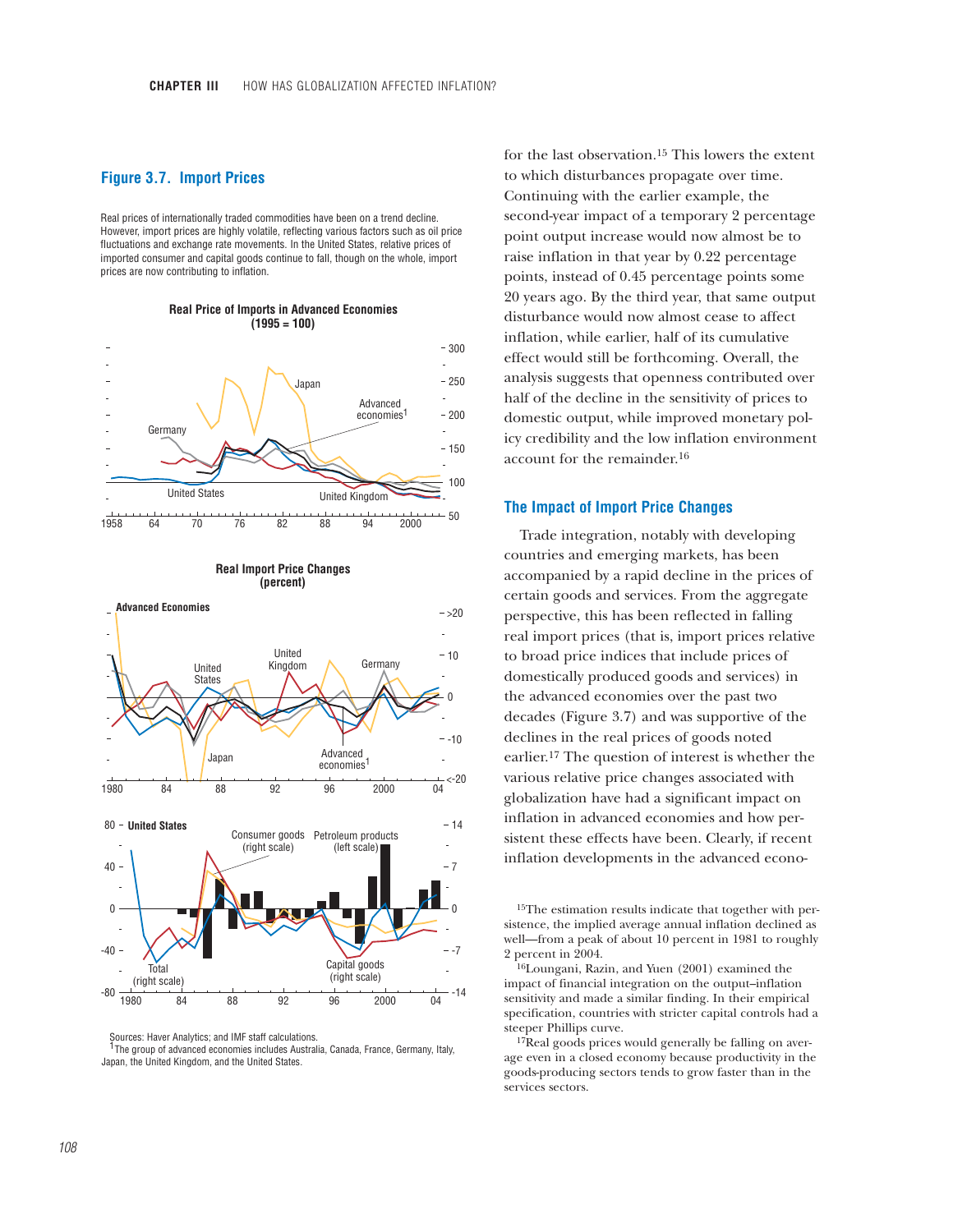mies had reflected tailwinds from globalization, import prices would need to have played a significant role in the process.

A brief look at Figure 3.7 suggests that, in general, the role of import prices in keeping inflation low has likely been limited. The downward trend in relative import prices started before the acceleration in globalization, and the recent fluctuations in these prices do not appear unusual in either magnitude or persistence. On the contrary, they appear to broadly reflect fluctuations in global economic activity, as before. Specifically, during the past decade, relative import prices in advanced economies declined during 1997–98 (in parallel with the Asian crisis when currencies of advanced economies appreciated and prices of many manufactures and commodities fell), increased during the ensuing recovery in Asia and with strong global growth, and then declined again during the 2001–02 downturn. To give a sense of the magnitudes, in the sample of eight advanced economies analyzed in this section, real import prices fell on average by 3.8 percent a year during 1997–98, compared to an average decline of 1 percent a year during 1960–2004.18 With import shares in the sample ranging from 10 to 35 percent, the immediate direct impact on inflation of import price movements of a few percentage points is likely small.

To examine the impact of relative import prices on inflation more formally, one of the model specifications from the previous subsection explicitly includes import prices (Appendix 3.1 provides details).19 The estimation results corroborate the intuition—on average, only about one-tenth of an import price decline relative to the long-term trend passes through into inflation during the first year (Table 3.2). Moreover, the effects of an import price decline almost disappear from headline inflation after two years in all countries in the sample.

### **Table 3.2. The Cumulative Impact of a 1 Percent Decrease in Real Import Prices on Inflation** *(Percentage points)*

|                                                                                                      | Impact on Inflation                                                            |                                                                           |                                                             |                                                              |
|------------------------------------------------------------------------------------------------------|--------------------------------------------------------------------------------|---------------------------------------------------------------------------|-------------------------------------------------------------|--------------------------------------------------------------|
|                                                                                                      | First<br>year                                                                  | Second<br>year                                                            | Third<br>vear                                               | Import<br>Share <sup>1</sup>                                 |
| Australia<br>Canada<br>France<br>Germany<br>Italy<br>Japan<br>United Kingdom<br><b>United States</b> | $-0.10$<br>0.08<br>$-0.07$<br>$-0.07$<br>$-0.01$<br>$-0.08$<br>0.19<br>$-0.15$ | $-0.07$<br>$-0.07$<br>$-0.01$<br>$-0.01$<br>$-0.05$<br>$-0.07$<br>$-0.12$ | $-0.03$<br>$-0.03$<br>0.01<br>$-0.02$<br>$-0.03$<br>$-0.06$ | 0.21<br>0.34<br>0.26<br>0.33<br>0.26<br>0.11<br>0.28<br>0.15 |
| Advanced economies <sup>2</sup>                                                                      | $-0.08$                                                                        | $-0.07$                                                                   | $-0.03$                                                     | 0.20                                                         |

Source: IMF staff calculations.

1Share of imports in GDP.

2PPP-weighted average of the sample countries.

What do the estimates above mean in practice? Figure 3.8 presents simulations of the path of inflation under the assumption that real import prices during 1997–2005 were evolving in line with their historical trend. In the first simulation, real import prices during 1997–2005 fall on average at the rate of one percent a year (Scenario A in the figure). The results suggest that the large fall in real import prices in recent years has contributed importantly to inflation developments in the short term. On average, import prices contributed about  $\frac{1}{2}$  percentage point to the reduction in inflation in both 1998 and 1999, and over 1/4 percentage point in 2002. For some countries, the calculations point to a stronger impact—especially in those cases where the broad decline in prices of internationally traded commodities were accompanied by real appreciation. In the United States, for example, the contribution of import prices to disinflation was 1!/4 percentage point in 1998 and over  $\frac{3}{4}$  percentage point in 2002. Excluding the direct impact of oil prices (Scenario B), these magnitudes are reduced by up to  $\frac{1}{4}$  percent-

<sup>18</sup>The cross-country differences in the broad trend of real import prices are not large and can often be related to the real exchange rate movements. See Clark (2004) for a detailed analysis of country-specific fluctuations in the real goods prices. <sup>19</sup>The specification includes real import price changes weighted by the import share. The model therefore allows for a

time-varying response of inflation to import price changes. The persistence of the effects of import price changes also varies over time because of their dependence on the coefficient on lagged inflation, which evolves in line with monetary policy credibility, as described earlier.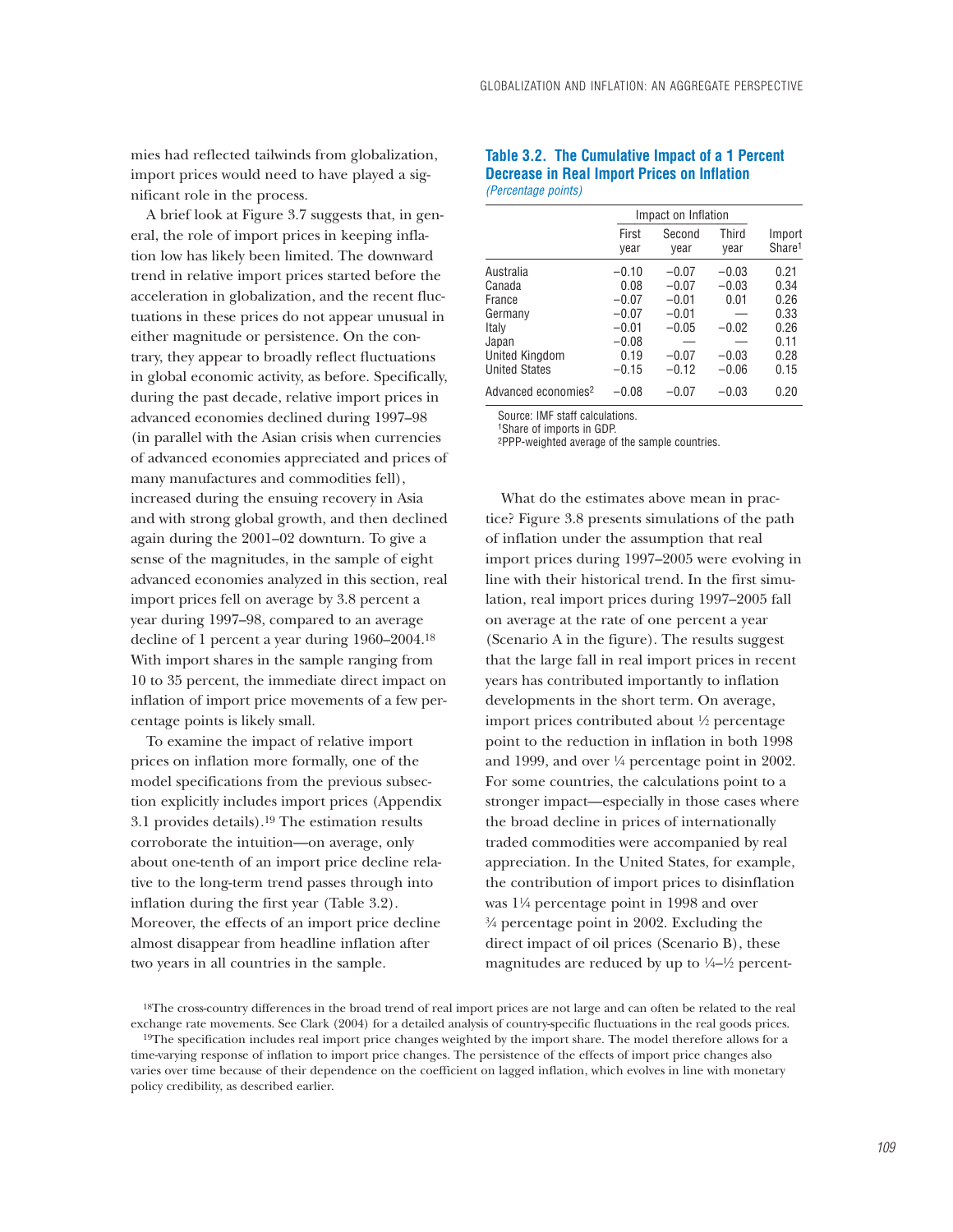### **Figure 3.8. The Impact of Import Prices on CPI Inflation** *(Annual percent change)*

Had import prices evolved during 1997–2005 in line with historical trends, inflation in the advanced economies would—until recently—have been higher. Import prices contributed to disinflation, especially in the late 1990s after the Asian currency crisis  $(1/2)$  percentage point on average in advanced economies and more than 1 percentage point in the United States). Import prices also helped temporarily reduce inflation during the global slowdown in 2001–02.

#### Headline inflation

- Headline inflation assuming trend import prices (scenario A) $^1$
- Headline inflation assuming trend non-oil import prices (scenario  $B)^2$



Sources: Eurostat; Haver Analytics; national authorities; and IMF staff calculations.  $1$ Scenario A assumes that during 1997–2005, real import prices fell at the historical average rate of about 1 percent a year.

<sup>2</sup>To capture the impact of globalization on inflation more precisely, scenario B removes the impact of oil prices from scenario A. Real import price changes are first decomposed into the contribution of oil prices and non-oil commodities. The scenario then assumes that the contribution of oil prices to import price changes was the same as the actual values during 1997–2005 but the contribution of non-oil commodities was at the historical average rate of about 1.6 percent a year.

 $3$ The group of advanced economies includes Australia, Canada, France, Germany, Italy, Japan, the United Kingdom, and the United States.

age point, which suggests that the disinflation pressures that can be directly associated with globalization in the production of goods may have been somewhat less.

The simulations also show that during 2003–05, there was almost no globalization-related impact on inflation. The differences between actual and simulated inflation were almost entirely due to oil price increases. Overall, the results suggest that while the initial effects of substantial import price changes can be sizable in times of low inflation—up to the order of 40–60 percent of average inflation—the cumulative effects tend to be small. In both episodes with above-average import price declines, inflation tended to return to its average level within a period of two years in all countries.

When interpreting this finding, it is useful to realize that the effects of price declines generated by foreign competition—such as the falling prices of textiles and other consumer goods are very similar in their nature to the effects of other, perhaps more "traditional," kinds of socalled price shocks, such as swings in the prices of food or energy. These reflect fluctuations in the equilibrium price of specific products or commodities (relative to prices of other products) because of changes in demand or supply conditions. If policymakers do not change their monetary policy objectives (such as the inflation or monetary target) in the aftermath of the shock and keep policy rates at levels consistent with those objectives, the impact of the disturbances will only be temporary and inflation will return to the range desired by policymakers.20 In such an environment, the falling prices in the sectors most affected by globalization will simply be offset by rising prices elsewhere, partly because consumers will use the related increase in purchasing power to boost their spending on other goods, including on other imports. Hence, large changes in the import price of some goods need not result in large increases or decreases in broad price indices.

20See Hooker (2002) for a recent study on the inflation impact of oil price shocks.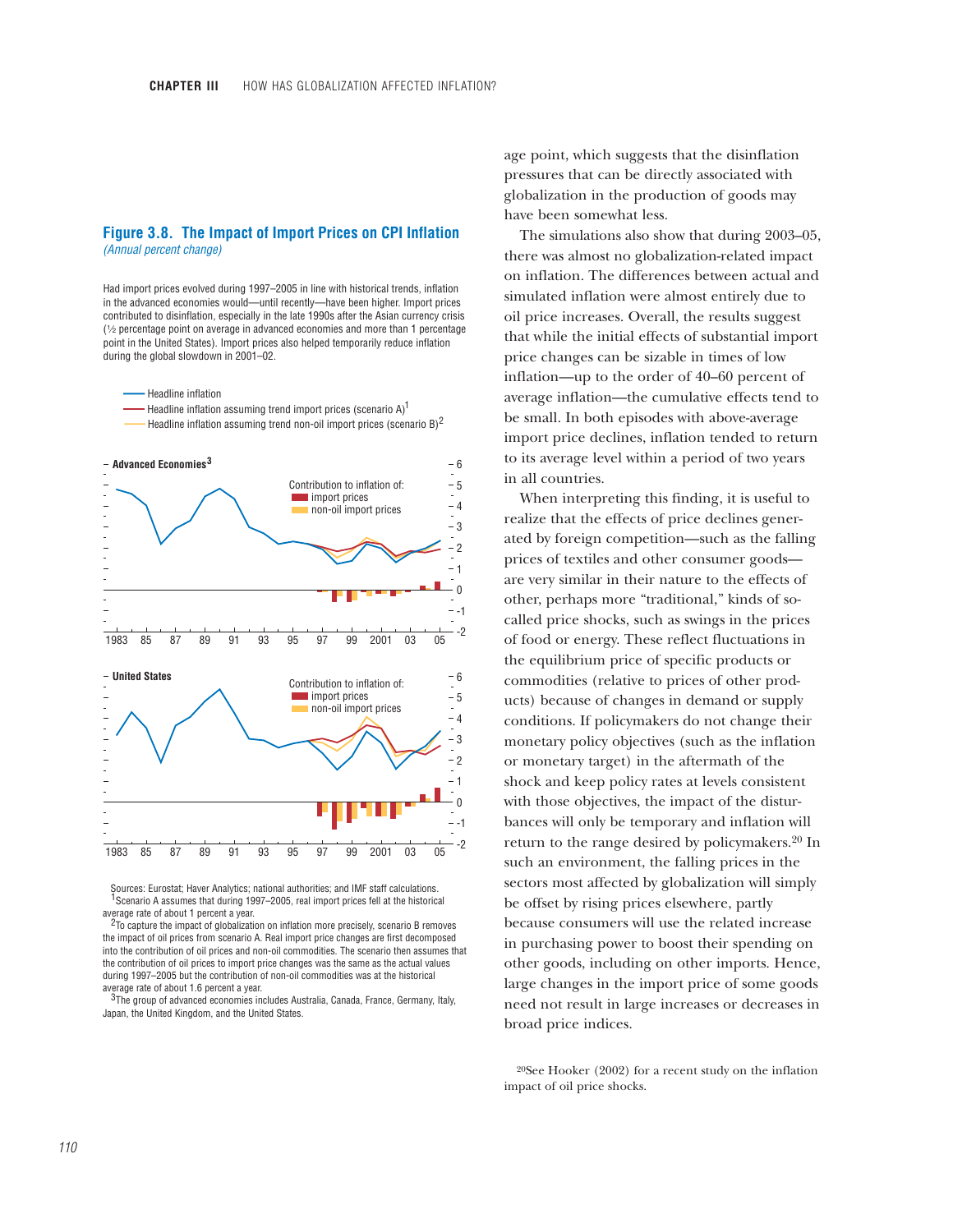A number of conclusions emerge from this analysis.

- Concerns about the risks of ongoing deflation due to globalization clearly need to be reconsidered. The main reason for the secular deflation in the last era of accelerated globalization—the period 1880–96 under the classical gold standard—was that a roughly constant gold stock did not allow the accommodation of the increased demand for money due to high, productivity-driven growth (Box 3.2, "Globalization and Low Inflation in a Historical Perspective"). In today's environment, with a determined monetary policy response to downward deviations of inflation from the medium-term target at times of large declines in import prices, such risks generally seem small, especially at the current juncture.
- While the results do not suggest a strong persistent effect of falling import prices on aggregate inflation in the advanced economies,<sup>21</sup> the sizable effects found for one- to two-year periods may offer opportunities for disinflation. Under such circumstances, policymakers may permanently lower their target for average inflation while avoiding the output losses that would have been incurred in the absence of such favorable external conditions.22
- At the current juncture, with the global economy expanding strongly, there is no noticeable impact of globalization on inflation in the advanced economies. This highlights that in the short term, there are both upside and downside risks to the inflation impact of globalization. The possible upside risks are reinforced by the recent increases in commodity prices, which have been associated with the very same force that has put pressure on

prices of manufactures, namely the rising integration of major emerging market economies into the world trade system.23

• Since import prices are partly determined by exchange rate fluctuations, the evidence of low persistence in imported inflation is also consistent with the literature on diminishing pass-through of exchange rate changes to inflation (see Box 3.3, "Exchange Rate Pass-Through to Import Prices").

# **A Sectoral Perspective on Globalization and Prices**

This section examines differences in producer price changes across sectors and investigates how they might be related to globalization. The sectoral perspective complements the aggregate perspective and can deepen the understanding of the relationship between globalization and changes in relative prices. In particular, since the extent of globalization differs across sectors, a sectoral approach might help in better identifying the indirect effects of globalization on domestic relative prices—through the competitive effects associated with the increased availability of close substitutes produced abroad—in addition to the direct effect through relative import prices.

Globalization in the sense of more market access for foreign producers fosters competition by increasing the price elasticity of demand, which may force producers to lower margins while rents in factors of production may decrease (Chen, Imbs, and Scott, 2004). In addition, the exit of inefficient firms may lower the average costs of production. The predicted negative relationship between globalization and sectoral inflation, which will be

<sup>21</sup>This is consistent with other studies. Kamin, Marazzi, and Schindler (2004) find that China's exports to the United States have only had a marginal impact on import and producer prices in the United States. Similarly, Feyzioglu and Willard (2006) suggest that prices in China have a fairly small and temporary impact on inflation in the U.S. and Japan, although they find evidence of stronger price linkages in some sectors.<br><sup>22</sup>See Orphanides and Wilcox (2002) for a discussion of such an "opportunistic approach to disinflation." It should be

noted that the role of globalization in disinflation in this case differs from that discussed earlier, as it affects decisions through its impact on the policy environment rather than policy incentives.

<sup>23</sup>See, for example, Chapter IV of the April 2005 *World Economic Outlook* on the long-run oil market outlook.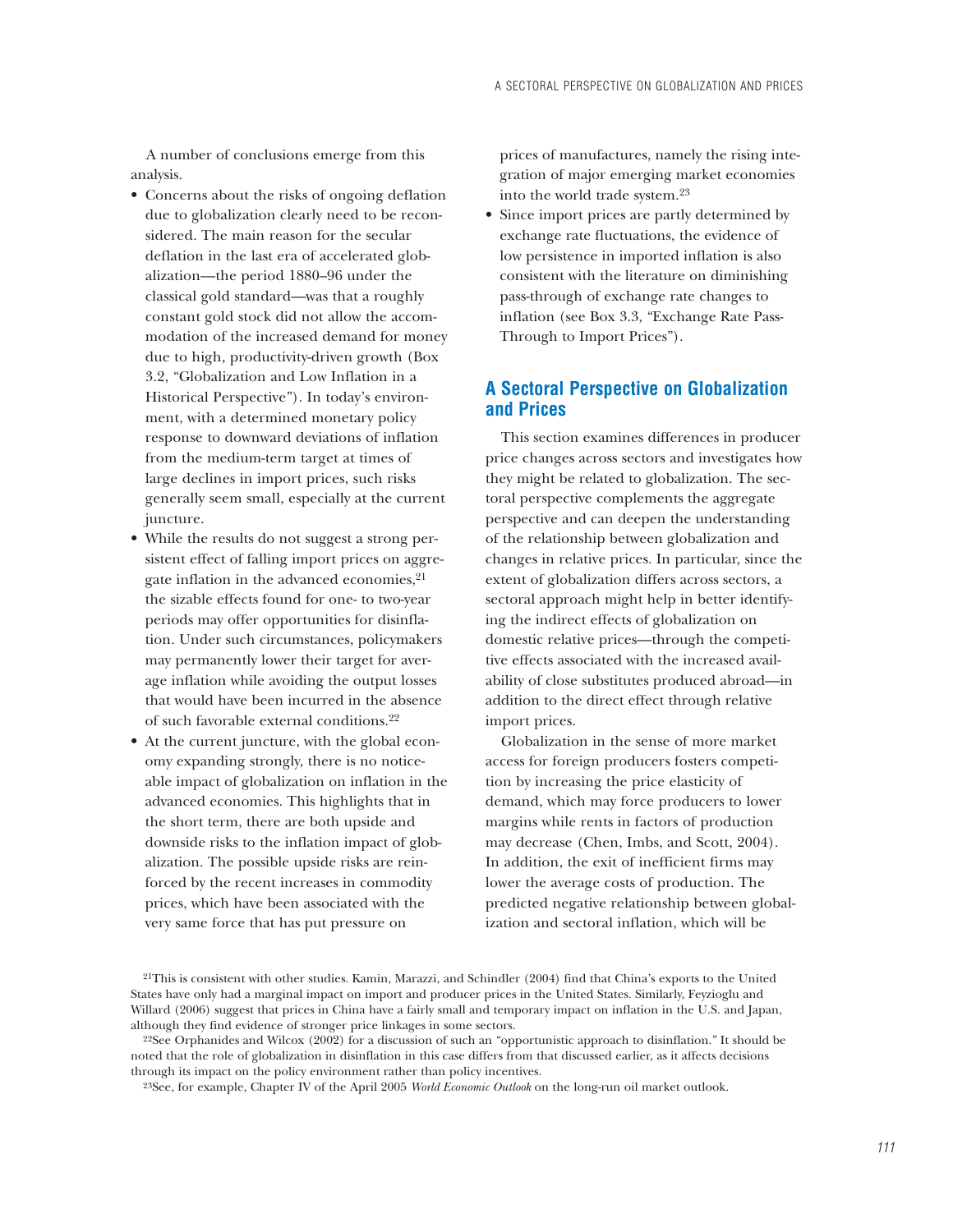### **Box. 3.2. Globalization and Low Inflation in a Historical Perspective**

The present era of globalization and low inflation has an important precedent: 1880–1914, the era of the classical gold standard. In the context of this chapter, the most noteworthy feature of this precedent is the coincidence of globalization with secular deflation from 1880–96. Given current views that lower cost producers are "exporting deflation," a reexamination of the deflation experience under the classical gold standard clearly is of interest. This box documents the extent of deflation, examines the underlying forces, assesses the impact of deflation on economic activity, and discusses implications for today.

Today, it is widely believed that the deflation of 1880–96 reflected the interaction of favorable supply disturbances—productivity growth shifted the aggregate supply curve to the right—and the nominal anchor, the classical gold standard. The latter prevailed from 1880 to 1914, when the majority of countries adhered to the rule of fixing the prices of their currencies in terms of gold (Bordo, 1999). The world price level was determined by the demand and supply of monetary gold, which depended on gold production on the one hand and the relative demands on gold for monetary and nonmonetary (e.g., jewelry, industrial use) purposes on the other (Barro, 1979). In the long run, global prices were anchored by the (roughly constant) marginal cost of producing gold.

In this setup, disturbances to the demand and supply of gold could lead to persistent, but not necessarily permanent, changes in the price level because the stock of monetary gold was exogenous in the short to medium term. In the case of global disturbances, the global price level would change. For example, the increased global income associated with a global productivity boom would boost the demand for monetary gold, which, with an unchanged stock of monetary gold, would lead to deflation initially. Over time, however, the stock of monetary gold would adjust because of the implied changes in

Note: The main author of this box is Michael Bordo.

the real price of gold (the nominal price of gold divided by the price level). Under deflation, the rise in the real price would encourage gold production and the search for new sources, as well as the conversion of nonmonetary gold into monetary gold (see, among others, Rockoff, 1984). The resulting increase in the world monetary gold stock would generate inflation and thereby offset the price level effects of the earlier deflation.

Reflecting this mechanism, the gold standard era was characterized by alternating episodes of inflation and deflation. The top panel of the figure shows the movements in the world gold stock and the world monetary gold stock. Gold production remained fairly stable until the 1890s. Then the combination of the development of the cyanide process for extracting gold from low-grade ore and the discovery of lowgrade deposits in South Africa led to a dramatic expansion in world gold production.

The middle panel of the figure documents the price level behavior during 1880–1914 era in the four core countries of the era—the United Kingdom, France, Germany, and the United States. The broad picture is one of deflation followed by inflation. Prices fell in all countries between 1880 and 1896 but rose subsequently. The lower panel shows growth in the four countries. While somewhat slower during the deflation phase, the sustained growth during the era does not seem consistent with the proposition that this was the period of the "great depression" in the United Kingdom or the "longue stagnation" in France, as economic historians used to classify the years 1880–96 (e.g., Craig and Fisher, 2000).

What were the effects of the secular deflation on economic activity during the first era of globalization? Bordo, Landon Lane, and Redish (2004 and 2005) addressed this issue for the 1880–1914 experience of the four core countries using a structural vector-autoregressive model. Specifically, they decompose fluctuations in prices, output, and the money stock in each country into the effects of a gold stock shock, a domestic aggregate supply shock, and a domestic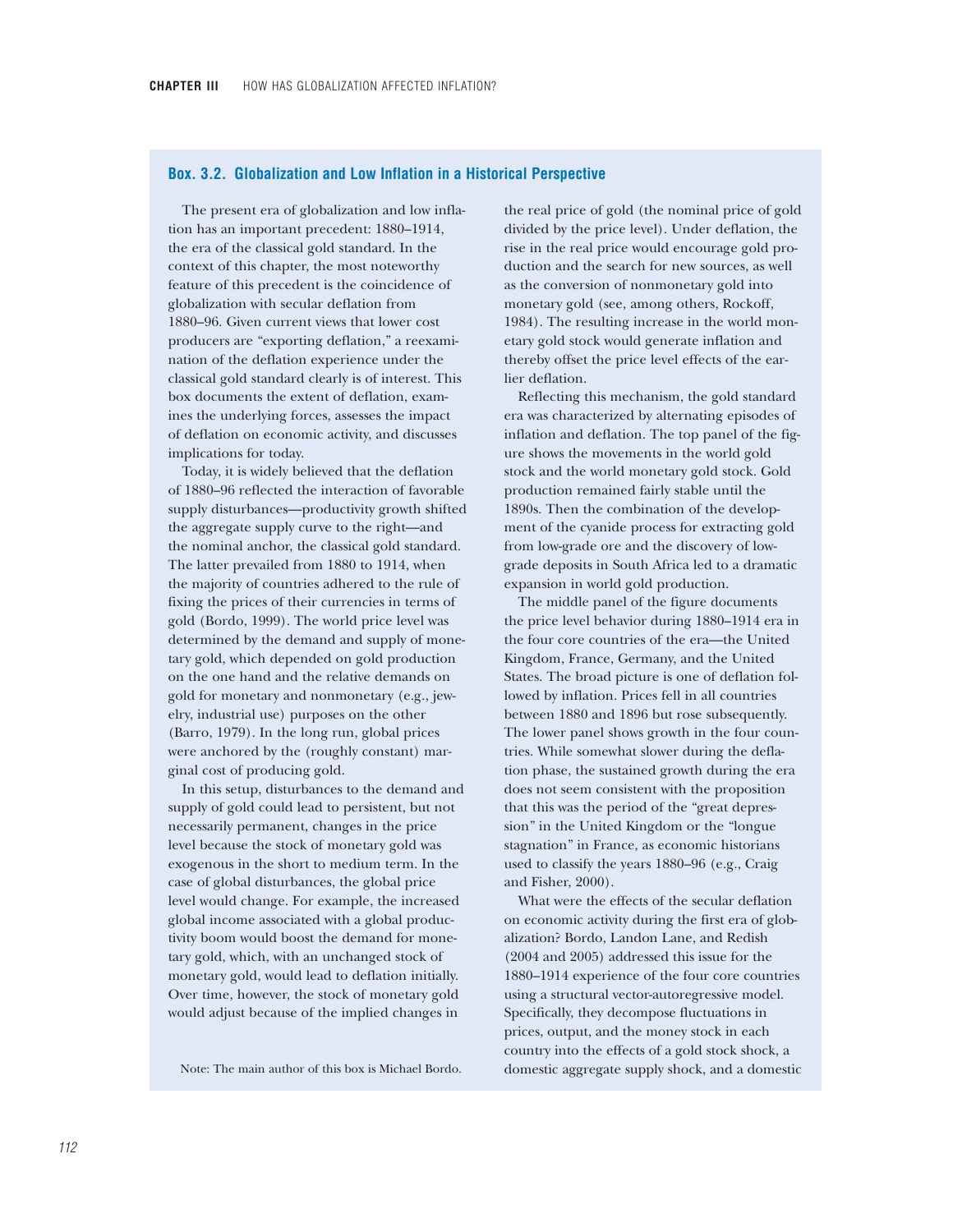

**Gold, Prices, and Growth Under the Classical Gold Standard**

aggregate demand shock. The key presumption underlying the analysis is that the impact of deflation depends on the underlying disturbance. Deflation owing to shocks to aggregate supply is likely to be different in its interaction

with economic activity than deflation due to, say, stagnant gold production or a banking panic.

The results show that in European economies, output movements were mainly driven by supply shocks, while price level fluctuations were dominated by gold stock shocks. In the United States, deflation was driven by positive supply shocks, but also by adverse gold stock shocks (which helped induce serious banking panics) in the mid-1890s, which had real effects. Overall, the evidence suggests that the deflation experience in the nineteenth century was benign, reflecting the prevalence of favorable supply shocks—for example, the second industrial revolution—that were rapidly reflected in real income gains, as there were virtually no nominal rigidities. The latter may not be the case today. Moreover, while pre-1914 deflation seemed benign in its impact, contemporaries did not feel good about it. The common perception was that deflation was depressing. This may have reflected the fact that deflation was largely unanticipated by certain groups affected by its redistribution effects or money illusion.

Overall, the experience with the classical gold standard suggests that the risks of deflation are clearly different today, given that positive inflation targets allow for the more immediate accommodation of increased money demand with strong growth. However, with regard to the credibility of the nominal anchor, the experience of the gold standard still seems relevant. If the nominal anchor is credible, and if agents expect inflation to be anchored at a low level, then temporary disturbances (business cycles)—including, as discussed in the chapter, a large fall in import prices—will lead to temporary departures of inflation from the long-run average. Indeed, under the gold standard, the expected inflation rate hovered around zero and long-run price level uncertainty was low, which is consistent with the observed mean-reversion in price levels (Klein, 1975; Borio and Filardo, 2004; and Bordo and Filardo, 2005). Moreover, the persistence of price level changes was low and symmetric. These features are akin to key characteristics of today's inflation behavior.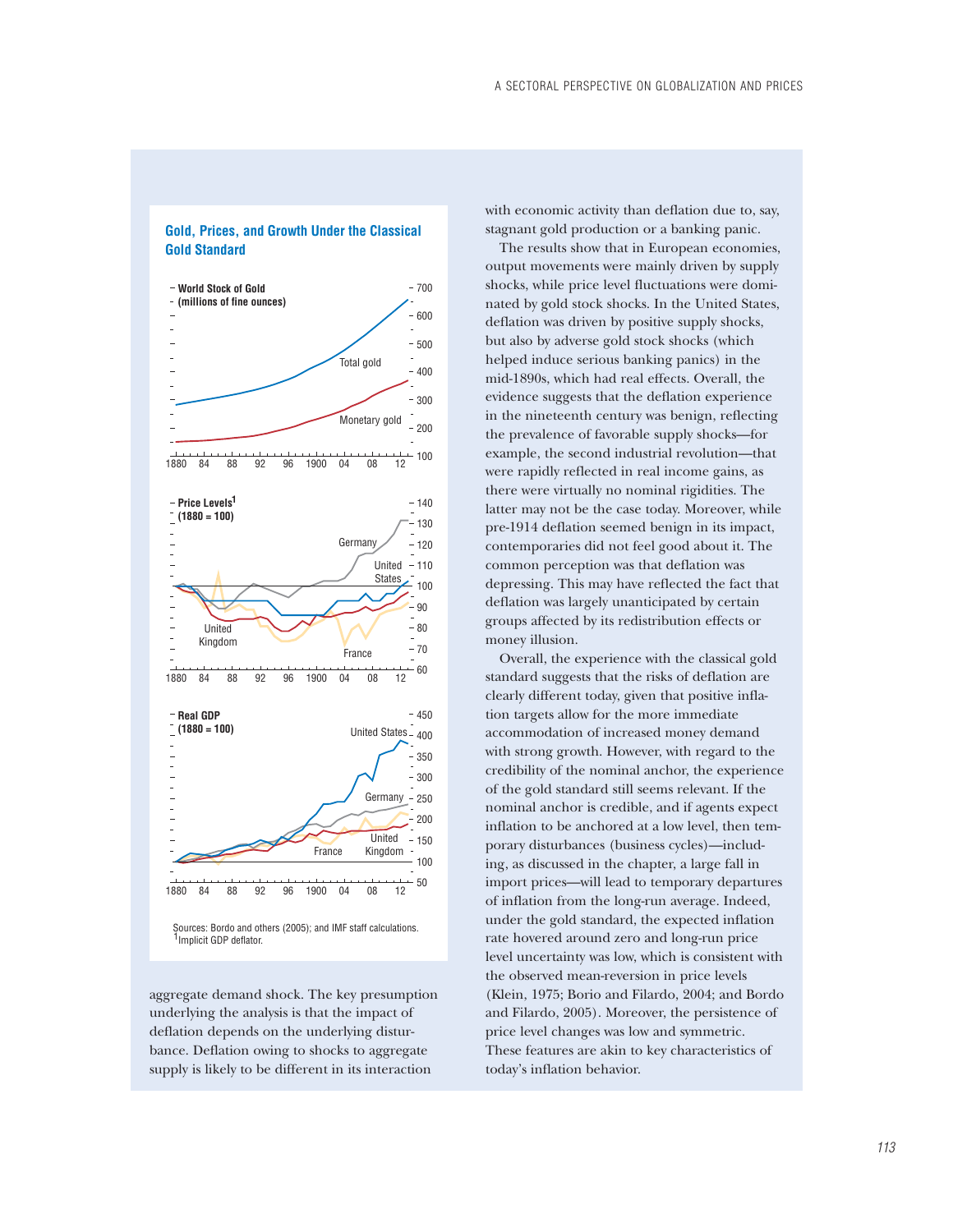### **Box 3.3. Exchange Rate Pass-Through to Import Prices**

Exchange rate pass-through measures the extent to which movements in the nominal exchange rate affect either domestic import prices (first stage) or the consumer price level (second stage). Empirical evidence suggests that the rate of exchange rate pass-through (first and second) varies widely across countries, reflecting their ability to influence import prices in an increasingly global setting, but in general tends to be less than complete.1 Moreover, the degree of exchange rate pass-through in advanced economies appears to have declined significantly since the 1980s (see the figure). Lower exchange rate pass-through implies that larger movements in the exchange rate are necessary to reduce current account imbalances or influence growth via the import/exchange rate channel. On the other hand, lower exchange rate pass-through may also enhance the performance of monetary policy by limiting the impact of exogenous exchange rate fluctuations on the domestic price level and output.

A number of competing arguments have been offered for the decline in exchange rate passthrough, a subset of which includes:

• *Lower headline inflation.* Exchange rate passthrough is linked explicitly to the level of inflation and, indirectly, to domestic monetary conditions (positive association). In contrast to the standard literature on the determinants of exchange rate pass-through, which emphasizes market structure and the elasticity of demand, Taylor (2000) argues that in a stable, low inflation environment supported by a credible inflation-targeting regime, firms reduce the extent to which they pass on exchange-related cost increases because the

Note: The authors of this box are Kornélia Krajnyák and Sam Ouliaris.

1See Goldberg and Knetter (1997) for an extensive review of the empirical literature on exchange rate pass-through. In the case of the United States, they conclude that the median estimate of exchange rate pass-through is approximately 0.5. More recent studies (e.g., Marazzi, Sheets, and Vigfusson, 2005) suggest that the first stage exchange rate pass-through coefficient has declined to 0.2.

**Response of Import Prices to Nominal Effective Exchange Rate Movements** 

*(Percentage decline: 1990–2002 over 1975–89)*



latter are likely to be perceived as temporary in such an environment. Others link exchange rate pass-through to inflation by arguing that the costs of maintaining fixed prices (namely, forgone profits) are much greater than the costs of changing prices. Numerous empirical papers have obtained support for Taylor's (2000) hypothesis by including the level and variability of inflation in standard empirical models of exchange rate pass-through (e.g., Choudhri and Hakura, 2001).

• *Changes in import composition.* Campa and Goldberg (2002) question the macroeconomic/monetary explanation for the decline in exchange rate pass-through exposited in Taylor (2000). In particular, they argue that the decline in exchange rate pass-through is better explained in terms of a shift in the import bundle away from energy and raw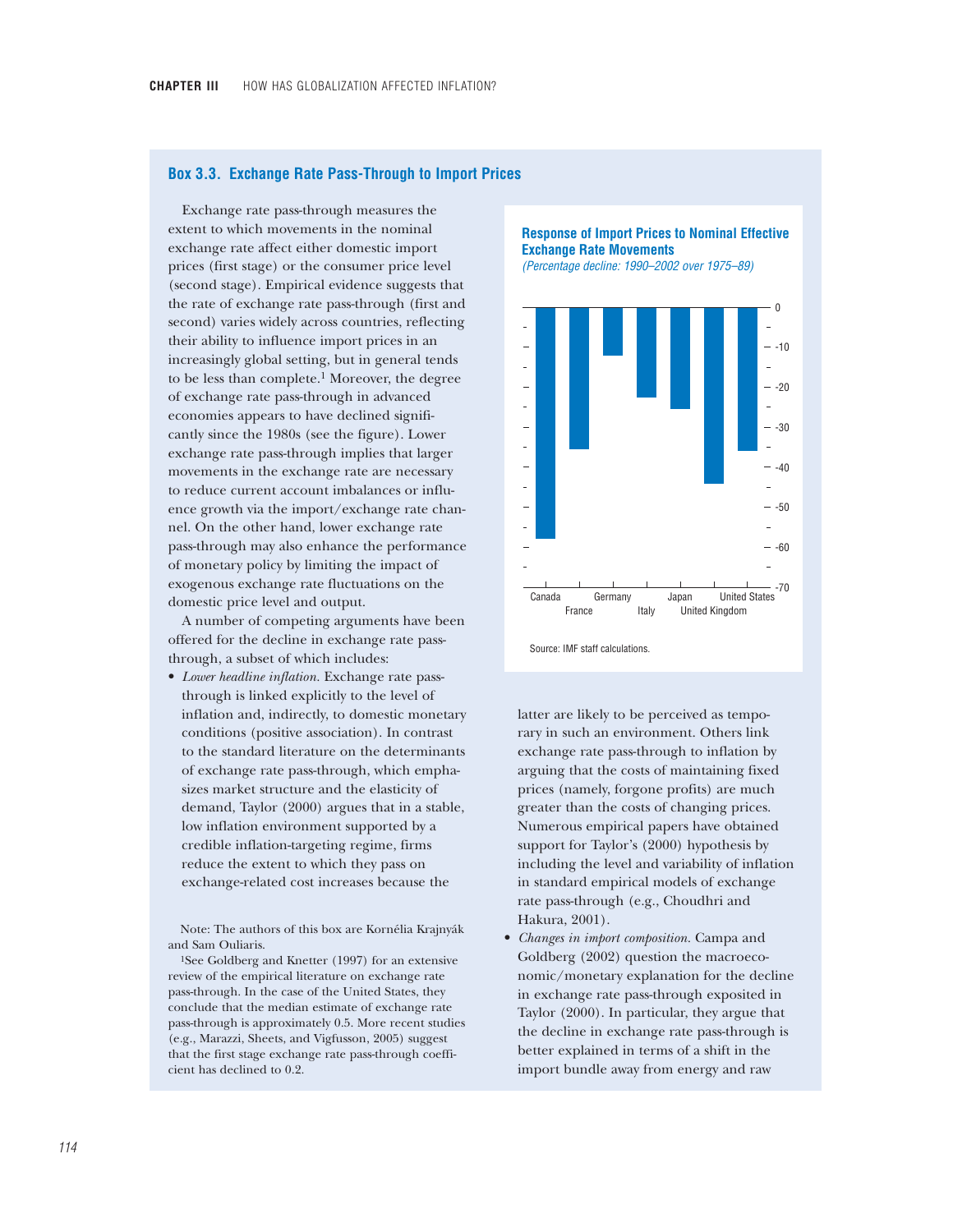materials toward manufactured goods, which have lower estimated pass-through rates. While Campa and Goldberg (2002) confirm that countries with lower inflation have lower exchange rate pass-through coefficients, they conclude that the decline in exchange rate pass-through is due more to a change in the composition of imports rather than lower inflation. This view is largely endorsed by Marazzi, Sheets, and Vigfusson (2005) for the United States, but the authors also emphasize the role of China's increasing presence in the U.S. market.

• *Structural reforms*. Since the early 1980s, a number of industrial countries have implemented structural reforms that have resulted in substantial gains in multifactor productivity, lower unit costs, and greater choice to consumers (see Rogoff, 2003; and Chen, Imbs, and Scott, 2004). As a result, firms now operate in a more competitive environment relative to the 1980s, thereby reducing their ability to pass on cost increases. Moreover, by lowering unit costs of production, multifactor productivity gains increase the capacity of firms to absorb exchange rate losses, possibly lowering exchange rate pass-through. Of course, the validity of the structural reform argument relies on the presence of imperfect competition and excessive "quasi-rents" (or "abnormal" markups) to monopolistic firms prior to the introduction of the reforms. Exchange rate pass-through could rise once these

markups decline to more normal levels–– for instance, as the level of competition approaches what is prevalent in energy and commodity markets. Evidence in favor of the "structural reform" hypothesis is reported in Ouliaris (2006), who finds that the decline in exchange rate pass-through can be better explained using structural reform indicators rather than the average rate of inflation or other proxies for monetary conditions. Moreover, the decline in pass-through is evident only in the short-run/business cycle components of the data, and is therefore likely to be *temporary* in nature.

Has exchange rate pass-through declined permanently? If structural reforms or the changing composition of international trade are the main driving factors, then the decline is likely to be temporary. Rationalizing lower pass-through by appealing to "lower cost producers" or "decreasing importer's willingness to increase domestic prices" relies on the existence of significant markups over costs or "quasi-rents" that are likely to be eventually eroded in a heightened competitive environment. The tighter margins will naturally limit the ability of competitive firms to absorb nominal exchange rate movements, placing upward pressure on the degree of exchange rate pass-through to import prices. However, the eventual impact on final goods prices will be influenced by the conduct and credibility of monetary policy, particularly in an inflation-targeting setting.

referred to as the "global competition hypothesis," has several implications at the sectoral level. For example, if increased exposure to foreign competition has helped to contain inflation, one would expect smaller price increases in manufacturing than in services, as the former

sector has long been, and continues to be, more open than the latter.

Patterns in overall producer price inflation are very similar to those for consumer price inflation discussed earlier.24 After declining in the late 1980s and early 1990s, producer price

<sup>24</sup>The analysis is based on sectoral producer prices and their components from the OECD's Structural Analysis (STAN) Database. For consistency, much of the analysis is performed for the advanced economies, with the most complete data coverage for the period 1987–2003 (Austria, Denmark, Finland, France, Germany, Italy, Japan, Korea, Luxembourg, Norway, and the United States). Unless mentioned otherwise, sectoral averages are simple averages of the country data. See Appendix 3.2 for a description of the data.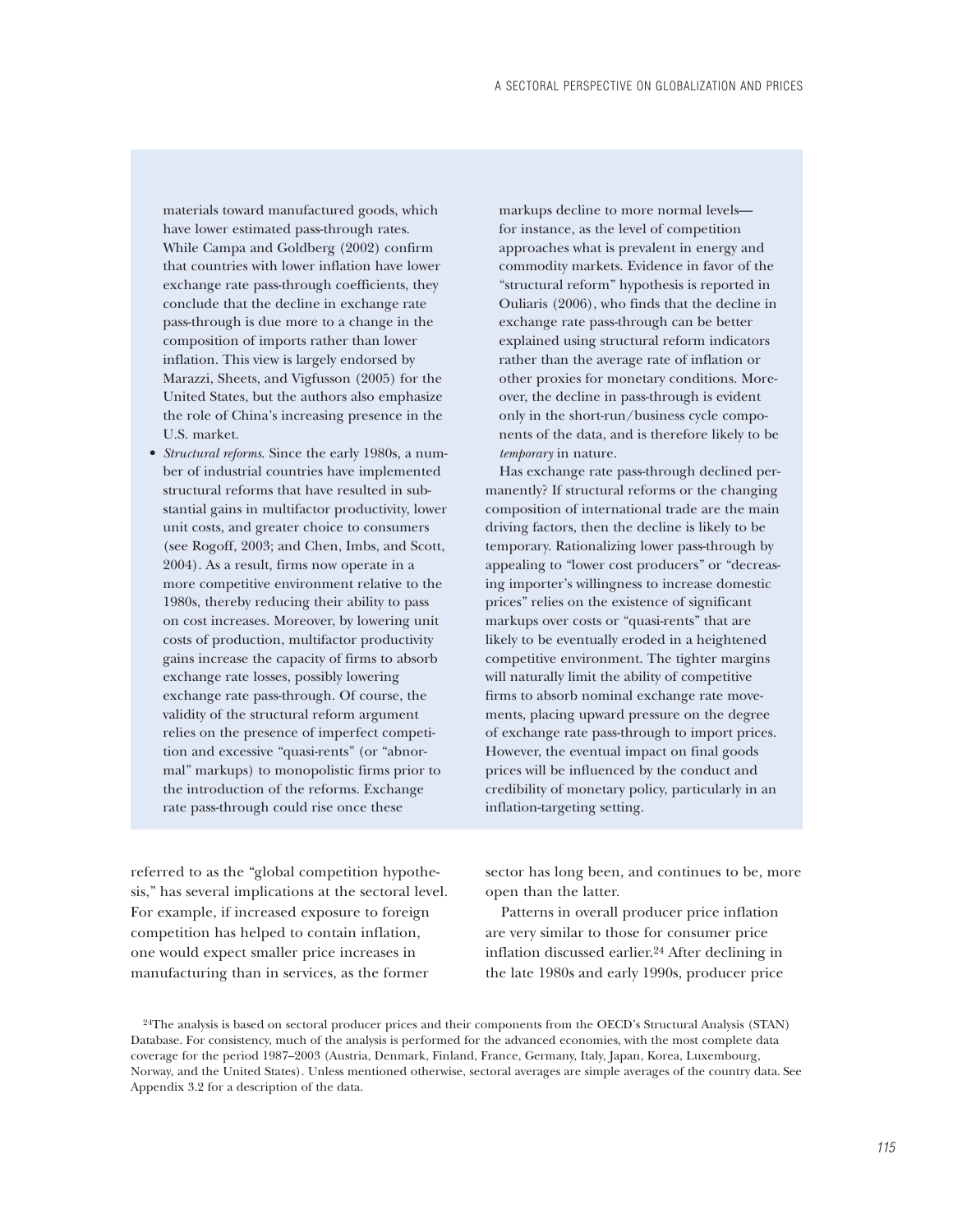### **Figure 3.9. Inflation in Manufacturing and Business Services in Selected Industrial Countries 1** *(Annual percent change)*

While inflation in manufacturing has been consistently below overall inflation, business services have also significantly contributed to the decline in inflation.



Sources: OECD, STAN database; and IMF staff calculations.

<sup>1</sup> Sample includes Austria, Denmark, Finland, France, Germany, Italy, Japan, Korea, Luxembourg, Norway, and the United States.

Three-year moving average. 2

 $3$  Difference between sectoral producer price inflation and producer price inflation in all sectors.

<sup>4</sup> Trend derived using Hodrick-Prescott filter.

inflation has been about stable from the mid-1990s. Comparing manufacturing and business services—the two largest sectors that have been most exposed to globalization-related changes over the past decade or so—shows that in the former, producer price increases have consistently been below those registered in overall prices (Figure 3.9).25

In contrast, while changes in producer prices in business services used to exceed overall producer price inflation, they have fallen at a faster rate than overall inflation since the mid-1990s, thereby contributing at least as much as manufacturing to the decline in overall producer price inflation.26 A possible explanation for this finding could be the substantial extent of deregulation in important business services sectors, including, for example, telecommunications, although improvements in the measurement of prices of services may also have played a role.27

Within manufacturing, relative prices have, on average, declined less in low-tech sectors than in high-tech sectors (the distinction is based on a measure of spending on research and development). Since the mid-1990s, however, both lowand high-tech sectors have experienced a similar trend of disinflation (Figure 3.10).28 Likewise,

25Together, manufacturing and business services sectors account for some 70 percent of a typical industrial country economy in the sample. The other sectors are agriculture, mining, construction, utilities, and community, social and personal services (including government). Details on the sectors and the subsectors therein are provided in Appendix 3.2.

26Other sectors' contributions are smaller in part because their weights in the overall economy are smaller.

27Output volumes (and hence prices) are notoriously difficult to measure in services due to the complexity of the products. As a result, part of the productivity increases or quality enhancements are recorded as price increases instead of volume increases. To the extent that measurement may have improved over the last 15 years, this could partly explain a decrease in measured business services inflation.

28It should be noted that sectoral price changes are often expressed relative to the aggregate rate of producer price inflation in order to eliminate fluctuations in inflation that are common to all sectors. An example would be fluctuations due to monetary policy, which in itself tends to affect all sectoral prices equally in the longer run.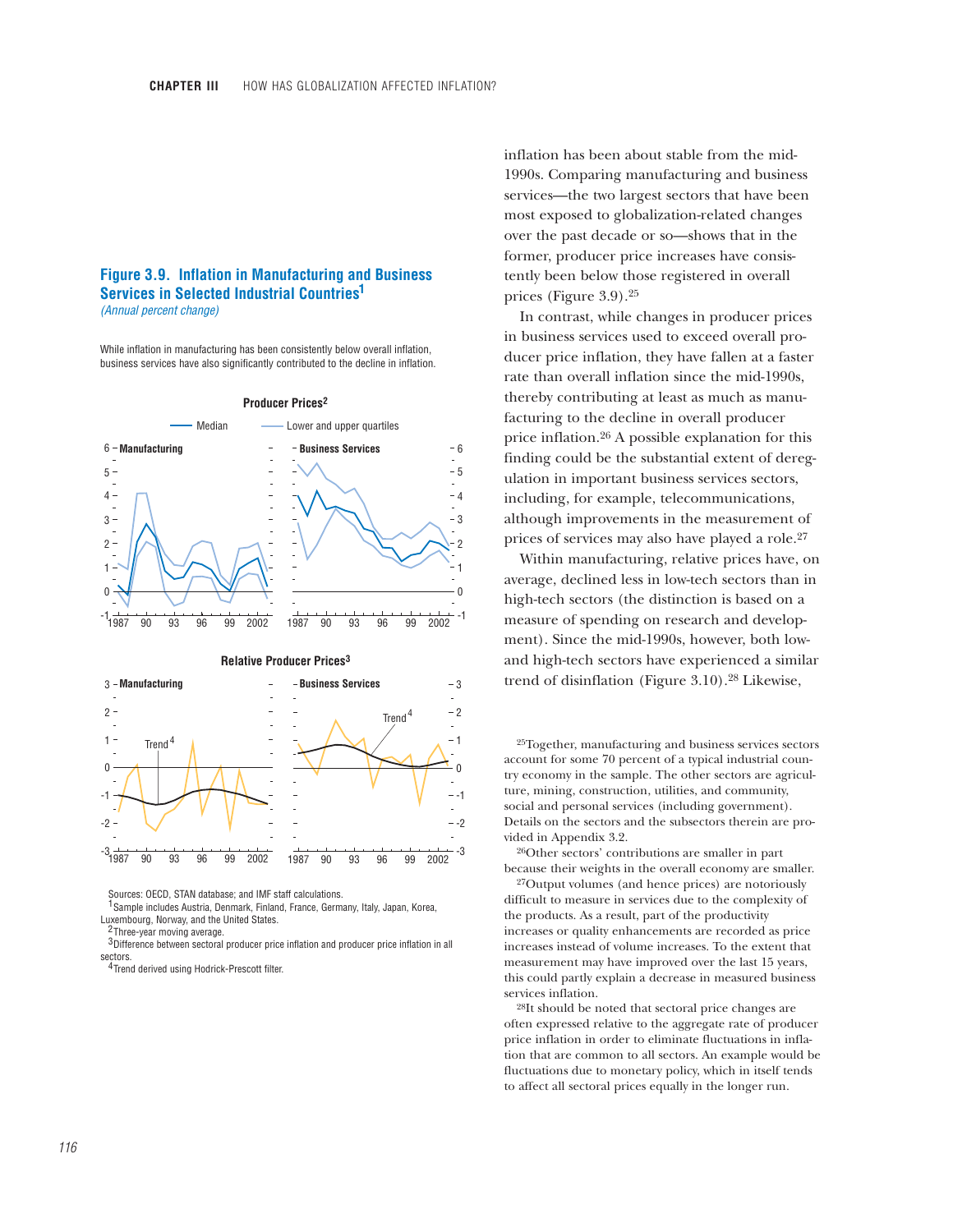price increases in high-skill sectors (based on average education levels of the labor force) have, on average, been lower than in low-skill sectors, both in manufacturing and in the overall economy.29

Overall, the most important recent changes in broad patterns of sectoral producer price developments appear to have occurred in some services and high-skill, high-tech manufacturing sectors. At first glance, these results are difficult to reconcile with a narrow version of the global competition hypothesis that views most of the competitive pressure arising from the integration of developing and emerging market countries into the world trade system as being in low-tech and low-skill sectors. The results are, however, consistent with a broader notion of the hypothesis that views trade integration more generally, including in high-end manufacturing, as the driving force behind increasing global competition. China, for example, exports a large and increasing set of products that may be classified as high-tech or high-skill.30 The findings may also reflect the impact of the information technology revolution, which has led to sharp declines in the relative prices of high-tech and high-skill electronics goods. Finally, it is worth noting that the data also suggest that increased competition may have begun to affect price developments in the business services sectors.

# **How Has Globalization Affected Prices in Different Sectors of the Economy?**

How do these sectoral patterns in inflation relate to globalization? To analyze this, changes in relative producer prices in a sector were related to changes in the sector's exposure to globalization, as measured by its import-toproduction ratio (Chen, Imbs, and Scott, 2004).

29Agriculture, mining, refined petroleum, and community, social, and personal services are excluded from both the low-skill and high-skill aggregates.

## **Figure 3.10. Relative Producer Price Inflation by Technological and Skill Intensity 1** *(Annual percent change)*

Interestingly, inflation has been higher in low-tech sectors than in high-tech sectors. In the overall economy, low-skill sectors also have had higher inflation than sectors classified as high-skill.



 Sources: OECD, STAN database; and IMF staff calculations. Growth in the ratio of sectoral producer price indices and the producer price index in all 1 sectors. See Appendix 3.2 for the list of sectors included within each grouping. <sup>2</sup> Excludes refined petroleum products.

 $3$  Excludes agriculture, mining, and community, social, and personal services sectors.

<sup>30</sup>According to Rodrik (2006), the implied income level in China's export basket is much higher than its actual (PPP-adjusted) income.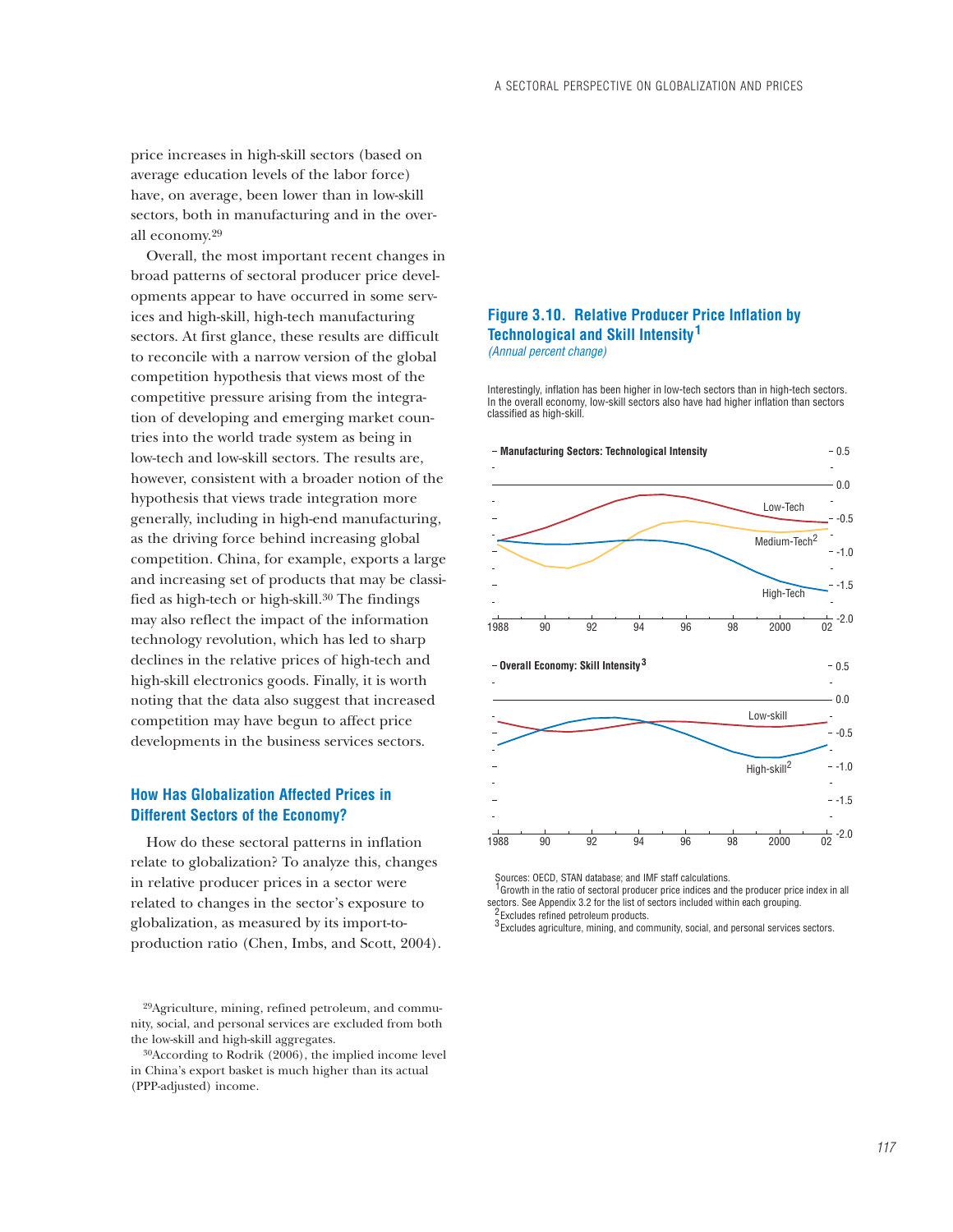#### **Figure 3.11. Producer Price Inflation and Openness** *(1987–2003; annual percent change)*



Changes in trade openness and relative producer prices are negatively correlated.

Sources: OECD, STAN database; and IMF staff calculations. <sup>1</sup> Growth in the ratio of sectoral producer price indices and the producer price index in all sectors.

<sup>2</sup> Growth in a sector's import-to-production ratio.

The expectation is that the relationship is negative; faster increases in trade openness in a sector would be associated with smaller producer price increases. Simple correlations confirm this expectation, as the relationship between changes in the relative producer price and changes in the import ratio is indeed negative (Figure 3.11). In particular, in textiles, telecoms, and electrical and optical equipment, the strong increases in openness are clearly associated with negative changes in relative prices.31

Econometric analysis supports this broad finding (details of the econometric analysis can be found in Appendix 3.2). The analysis is performed both for the manufacturing sectors, for which trade data are more readily available and are of better quality, and for the manufacturing and business services sectors together.

The results show that changes in the import ratio and changes in relative producer prices are negatively and significantly related (Table 3.3). According to the central estimates for the manufacturing sector, a 1 percent increase in the import ratio reduces the relative producer price by about 0.1 percent. The results also suggest that the effect tends to be the same for manufacturing and business services sectors, as simple tests for a differential impact yield insignificant results. Changes in labor productivity also have a significant impact on changes in relative producer prices, with a 1 percent increase in labor productivity also reducing relative producer prices by about 0.l percent.32 As shown in Appendix 3.2, the impact of globalization on producer prices is robust and does not depend on a specific model or a specific variable to measure globalization, even when allowing for reverse causality (including for productivity growth).

31A similar picture emerges for the simple correlation between the relative unit labor cost growth and the import ratio growth.

32Increased productivity growth does, to some extent, result from increased competitive pressures due to globalization, but this indirect effect of globalization on inflation is very small, as detailed in the next subsection.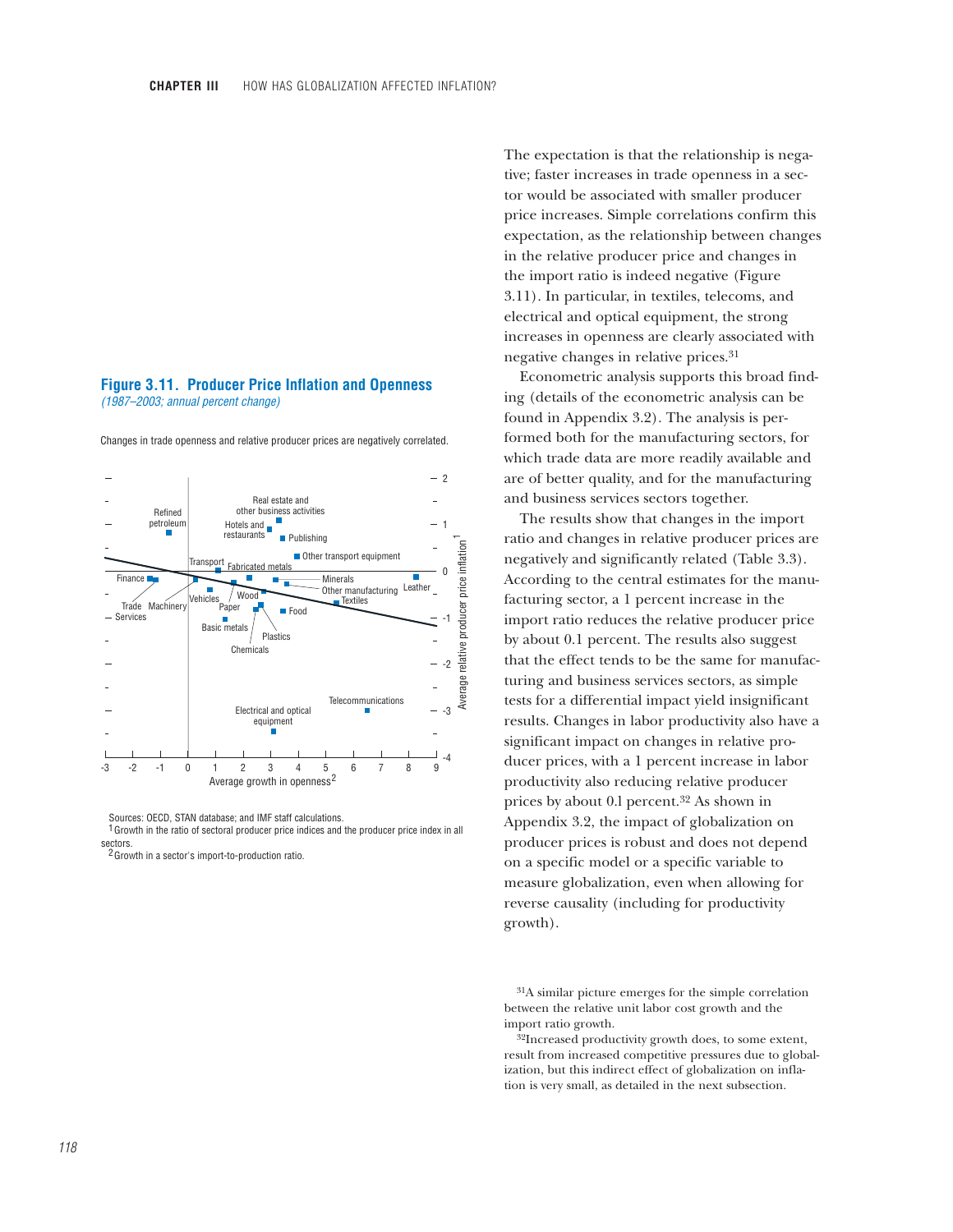### **Table 3.3. Impact of Trade Openness on Relative Producer Price Inflation1**

|                                                                      | Dependent Variable: Changes in<br><b>Relative Producer Prices</b> |                                                                        |                                           |  |  |
|----------------------------------------------------------------------|-------------------------------------------------------------------|------------------------------------------------------------------------|-------------------------------------------|--|--|
|                                                                      | Manufacturing <sup>2</sup><br>(16 sectors)                        | Manufacturing<br>and business<br>services <sup>2</sup><br>(22 sectors) |                                           |  |  |
| <b>Explanatory Variables</b>                                         | 1977-2003<br>(all countries<br>available)                         | 1988-2003<br>(core<br>$countries$ <sup>3</sup>                         | 1977-2003<br>(all countries<br>available) |  |  |
| Change in import share<br>Difference for services <sup>4</sup>       | $-0.11**$<br>.                                                    | $-0.12***$<br>.                                                        | $-0.12**$<br>$-0.01$                      |  |  |
| Change in labor productivity<br>Difference for services <sup>4</sup> | $-0.10***$                                                        | $-0.09$                                                                | $-0.10***$<br>$-0.08$                     |  |  |

Source: IMF staff calculations.

1All variables are in natural logarithms. The equations are estimated by two-step feasible generalized method of moments treating changes in import shares as an endogenous variable. Control variables include the dollar exchange rate interacted with sectoral dummies (effect through cost of intermediates), and sectoral and country dummies. \*\*\* denotes statistical significance at the 1 percent level; \*\* at the 5 percent level.

<sup>2</sup>The refined petroleum sector is excluded from the regressions because its behavior is strongly affected by oil price developments.

3Restricted to countries used in the descriptive analysis of sectoral inflation patterns.

4Variables interacted with a dummy variable indicating a business services sector.

> Put another way, the increase in openness explains about 30 percent of the 1 percent inflation differential between manufacturing and the overall economy during 1987–2003 while labor productivity growth accounts for about 40 percent of this differential (Figure 3.12). Increased openness has played a particularly important role in Japan and the United States, where the manufacturing sectors appear to have opened relatively more during the past 15 years than in other countries.

Within manufacturing, increased openness contributed about twice as much to lower inflation in low-tech sectors than in high-tech sectors, in line with what conventional wisdom would have predicted.33 Interestingly, changes in openness were roughly similar between high-skill and low-skill manufacturing sectors, and the differ-

33Part of the difference in relative price changes between high-tech and low-tech sectors remains unexplained: the model underpredicts the fall in relative prices of high-tech sectors while it overpredicts the fall in low-tech sector prices.

# **Figure 3.12. Contributions to Declines in Relative Producer Prices 1**

*(Percent; annual average)*

Increased openness contributed approximately 0.3 percentage point to the average decline in relative producer prices in manufacturing.



Sources: OECD, STAN database; and IMF staff calculations.  $1$ Based on estimates of the global competition hypothesis reported in column two of Table 3.3. Positive values reflect contributions to decreases in relative producer prices while negative values reflect contributions to increases in relative producer prices. <sup>2</sup> Averages are for the period 1987–2003 except for France (1987–2002), Germany

(1991–2003), and Korea (1995–2003).  $3$ Averages are for the period 1992-2002.

activities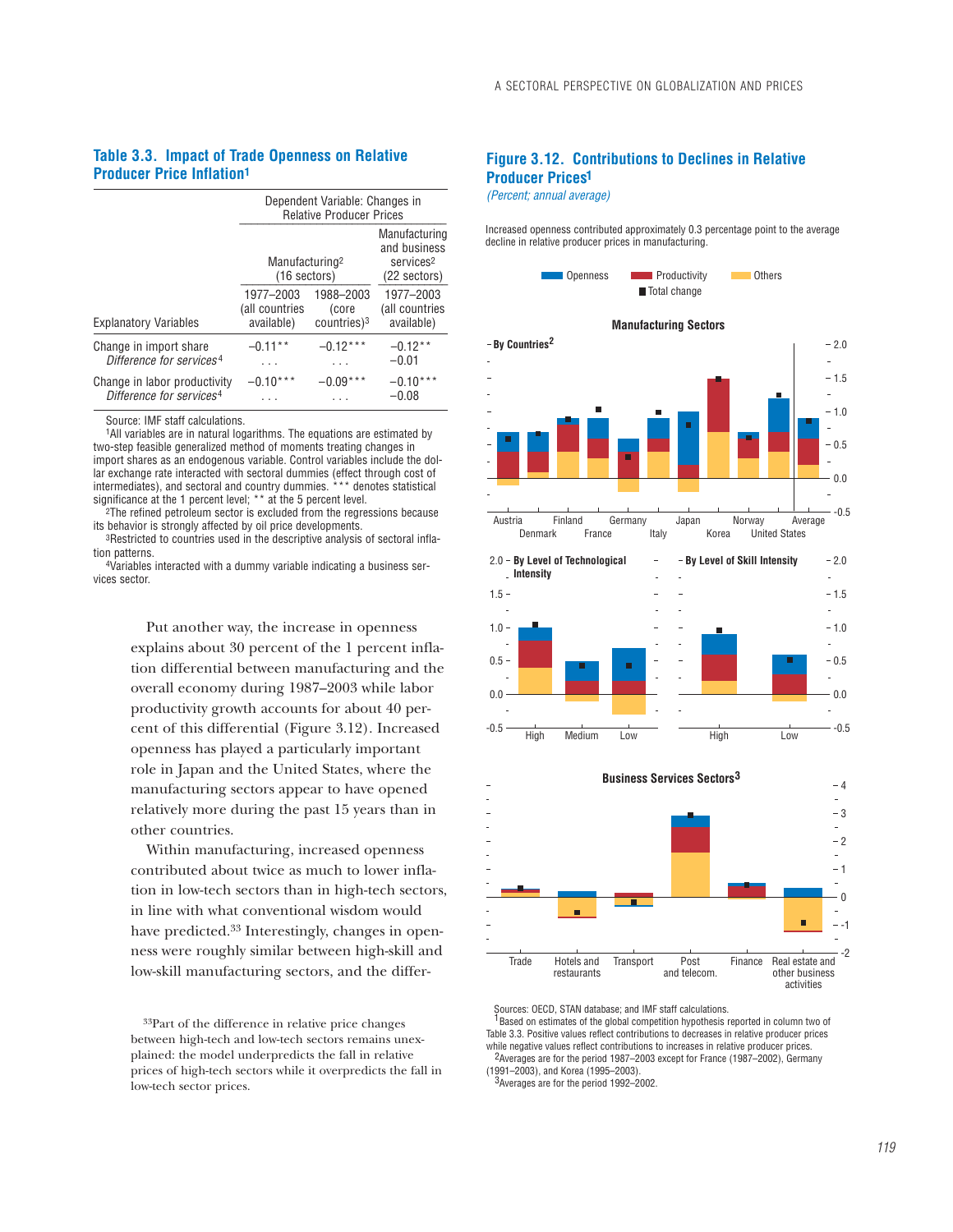# **Figure 3.13. Producer Price Inflation by Cost Components** *(Annual percent change)*

The decline in unit labor cost increases appears to be greater than the decline in producer price inflation (PPI). On the other hand, changes in other cost components, such as unit gross operating surplus, have been moving relatively closely with PPI.



Sources: OECD, STAN database; and IMF staff calculations.

ences in relative inflation rates between these two types of sectors appear to be primarily due to higher labor productivity growth in high-skill sectors. Looking at business services, the contribution of globalization to lower inflation was as strong as in manufacturing in a number of sub-sectors, especially telecoms, other business activities, and hotels and restaurants (the latter category includes some tourism services). In finance and telecoms, sizable productivity increases also had a moderating effect on sectoral producer prices.

The impact of globalization in the manufacturing sectors in most countries has increased in recent years. While openness explained only one-quarter of the decline in relative prices of manufacturing over the period 1987–94, it accounted for about 40 percent of the decline over the more recent period. This acceleration of globalization was visible at all levels of technological intensity, but more so in low-skill than high-skill activities.

Finally, if trade integration in business services sectors were to reach the levels currently seen in manufacturing—which would mean that the average import ratio in business services would quadruple34—the relative producer prices for these services would, on average, decline by slightly less than 20 percent. This clearly illustrates the substantial impact that further trade integration in services could have. Clearly, such an increase in openness would occur gradually, and the year-on-year declines in relative prices of business services would thus be smaller.

Overall, therefore, the analysis provides robust support for the global competition hypothesis, with differences in the openness explaining about one-third of the differences in relative producer prices. That said, in terms of the actual

<sup>34</sup>This illustrates how despite strong opening in some services sectors in recent years, levels of openness in business services remain low on average compared to manufacturing, even when the provision of services through foreign affiliates is taken into account (considered to be imports).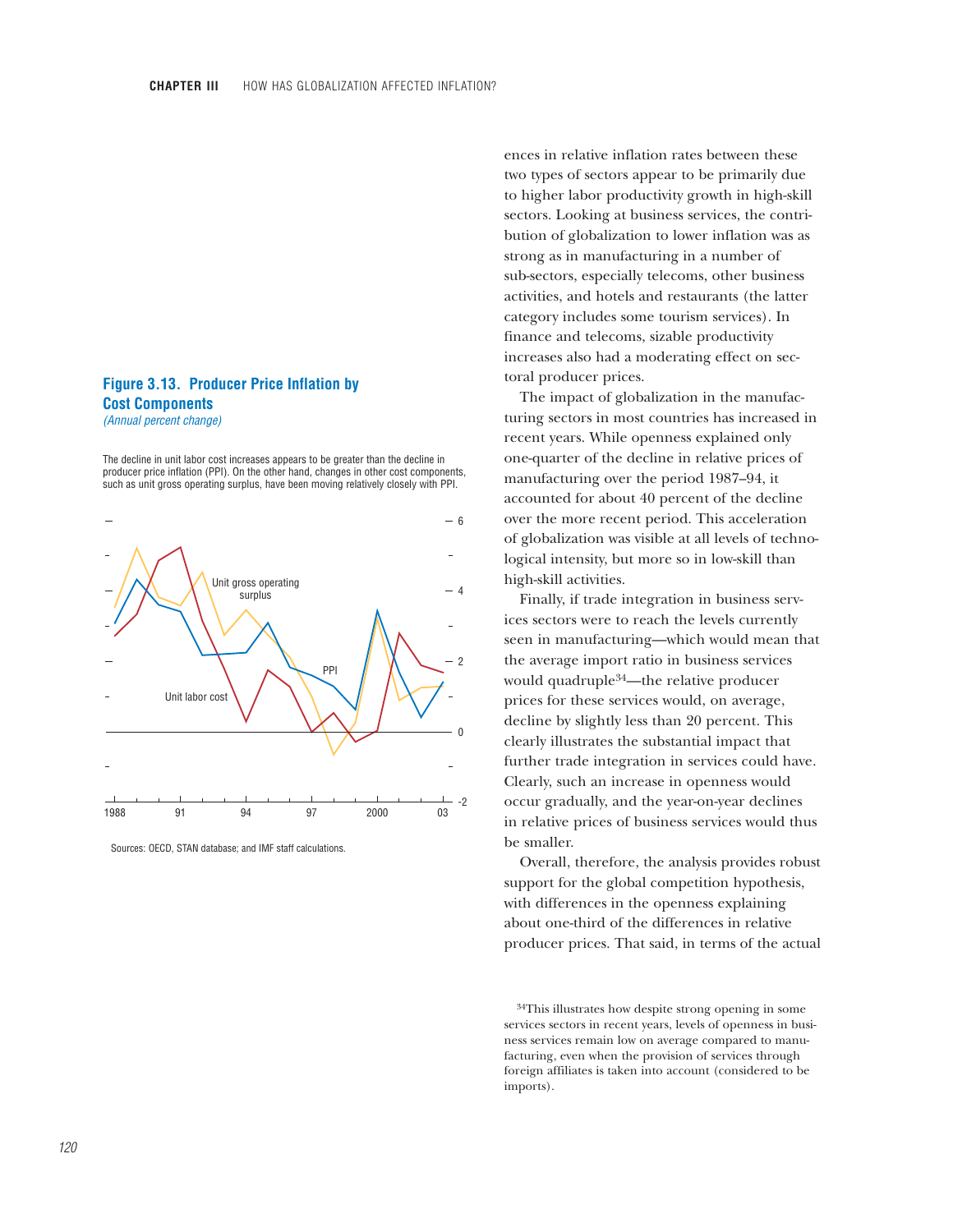### **Table 3.4. Producer Price Inflation by Cost Components1**

*(Average deviations from changes in the overall economy in percent)*

|                                                                                    | Manufacturing and<br><b>Business Services</b> |                 |           |                          |               |                         |           |
|------------------------------------------------------------------------------------|-----------------------------------------------|-----------------|-----------|--------------------------|---------------|-------------------------|-----------|
|                                                                                    |                                               | <b>Business</b> |           |                          | Manufacturing |                         |           |
|                                                                                    | Manufacturing                                 | services        | High-tech | Medium-tech <sup>2</sup> | Low-tech      | High-skill <sup>2</sup> | Low-skill |
| Changes in producer prices and costs <sup>3</sup>                                  |                                               |                 |           |                          |               |                         |           |
| Producer prices                                                                    | $-1.0***$                                     | 0.4             | $-0.9**$  | $-0.6$                   | $-0.4$        | $-0.9**$                | $-0.6$    |
| Unit labor costs                                                                   | $-1.2***$                                     | $-0.1$          | $-1.5***$ | $-0.7$                   | $-0.6$        | $-1.4**$                | $-0.7$    |
| Nominal labor compensation                                                         | $0.6***$                                      | $-0.2$          | $0.7**$   | 0.2                      | 0.3           | $0.7**$                 | 0.3       |
| Real productivity                                                                  | $1.8***$                                      | $-0.1$          | $2.7***$  | 1.1                      | 1.0           | $2.6***$                | 1.2       |
| Unit intermediate costs                                                            | $-1.0***$                                     | 1.1             | $-0.8$    | $-0.6$                   | $-0.5$        | $-0.9$                  | $-0.6$    |
| Unit gross operating surplus <sup>4</sup>                                          | $-0.8$                                        | $-0.2$          | 2.7       | $-0.7$                   | 1.2           | 4.0                     | 0.2       |
| <b>Contribution to producer price</b><br>inflation by cost components <sup>5</sup> |                                               |                 |           |                          |               |                         |           |
| Unit labor costs                                                                   | $-0.4***$                                     |                 | $-0.5***$ | $-0.2$                   | $-0.3$        | $-0.4*$                 | $-0.3$    |
| Unit intermediate costs                                                            | $-0.2***$                                     | 0.2             | $-0.2$    | $-0.1$                   | 0.1           | $-0.3+$                 | 0.0       |
| Unit gross operating surplus <sup>4</sup>                                          | $-0.4***$                                     | 0.2             | $-0.3$    | $-0.3$                   | $-0.2$        | $-0.2$                  | $-0.3$    |

Source: IMF staff calculations.

1A bold entry indicates that the deviation from the country average is significant at the 5 percent level. Significant differences between sectors (e.g., high-tech versus medium-tech and low-tech) are marked by \*\*\* (1 percent confidence level); \*\* (5 percent confidence level); \* (10 percent confidence level); or  $+$  (15 percent confidence level).

2The refined petroleum sector is excluded from medium-tech and high-skill because its behavior is strongly impacted by oil price changes. 3The entry "–1.0" for changes in producer prices in manufacturing means that annual inflation in manufacturing was on average (across countries and years) 1 percentage point lower than inflation in the overall economy.

4The sample size is somewhat smaller for the unit gross operating surplus.

5A contribution of unit labor costs to producer price inflation in manufacturing of –0.4 means that changes in unit labor costs imply that annual producer price inflation should be on average –0.4 percentage points below overall producer price inflation.

moderation of domestic producer prices, the estimated magnitudes of the globalization effects are relatively small. On average, the increased trade openness has reduced relative producer prices in manufacturing by about 0.3 percentage point a year over the past 15 years.

# **A Cost Perspective on the Moderation in Sectoral Producer Prices**

How has the moderation in sectoral producer prices been mirrored in producer's cost components, especially unit labor costs? By definition, changes in producer prices must be reflected in changes in at least one of the following components: unit labor cost, unit intermediate cost, unit gross operating surplus (or loss), and unit net taxes. As discussed in Appendix 3.2, the change in producer prices is just the weighted average of changes in its components, with weights given by the cost shares.

At the economy-wide level, the most noticeable feature of cost developments is the greater decline in unit labor cost increases compared to producer price inflation during the mid- to late 1990s (Figure 3.13). In contrast, changes in other cost components appear to have closely followed changes in overall producer prices. As a result, the labor share declined during the 1990s.35

Differences in unit labor costs also appear to explain most of the differences in cost developments between manufacturing and business services and within manufacturing (Table 3.4). Labor compensation in manufacturing increased in nominal terms at a faster rate and in business services at a slower rate than in the overall economy. However, in manufacturing, the faster rise in nominal compensation was more than offset by strong labor productivity growth, so that unit labor costs increased at a rate below that in the overall economy. Similarly, within manufactur-

35The labor share is the ratio of the unit labor cost over the unit producer price.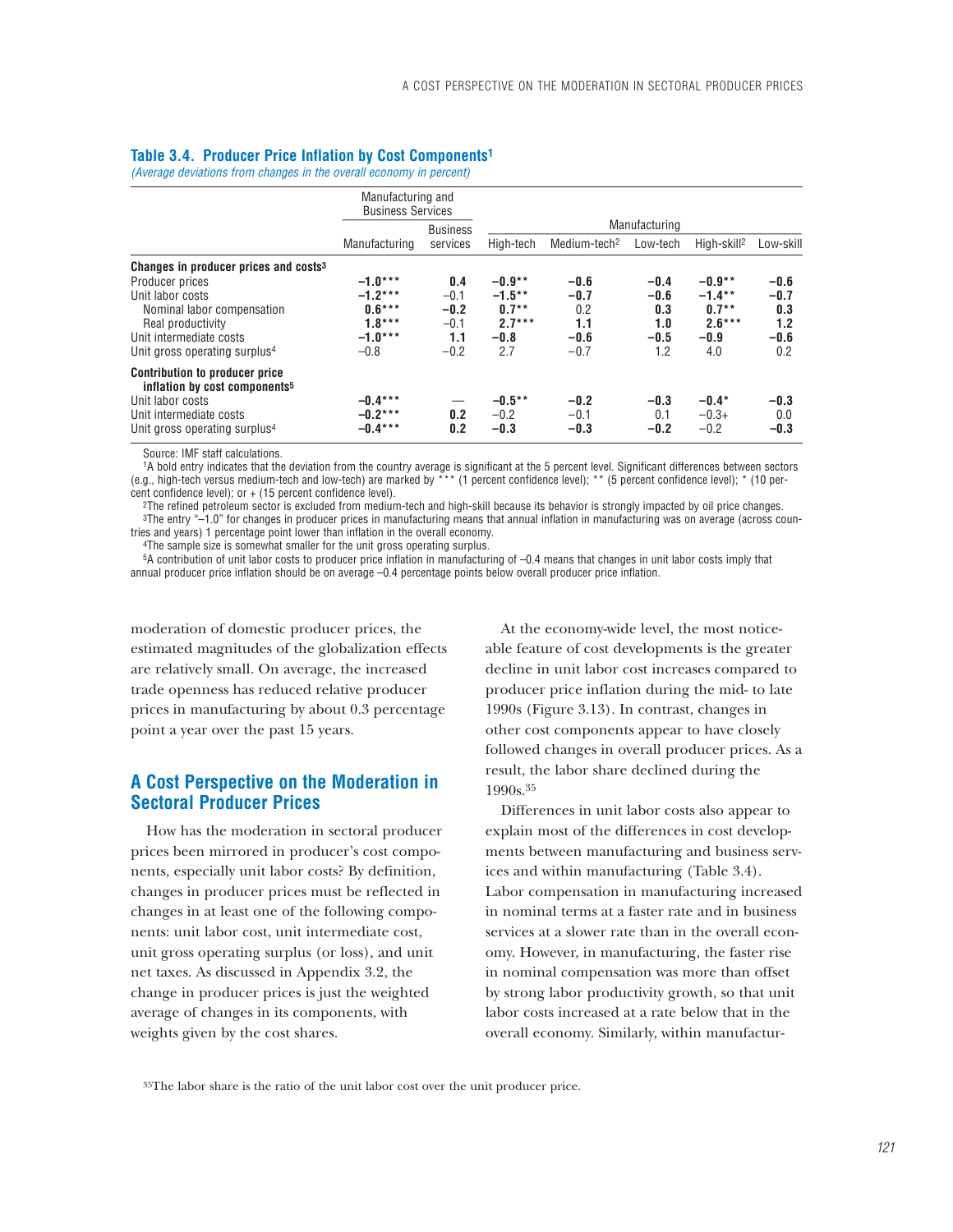#### **Table 3.5. Impact of Trade Openness on Productivity, Labor Compensation, and Unit Labor Costs1**

*(Manufacturing subsectors relative to the overall economy)2*

|                                                    | Dependent Variable                    |                                                |                                             |  |  |  |
|----------------------------------------------------|---------------------------------------|------------------------------------------------|---------------------------------------------|--|--|--|
| <b>Explanatory Variables</b>                       | Change in<br>relative<br>productivity | Change in<br>relative<br>labor<br>compensation | Change in<br>relative<br>unit<br>labor cost |  |  |  |
| Change in import share<br>Change in relative labor | $0.12**$                              | $-0.10***$                                     | $-0.09***$                                  |  |  |  |
| productivity<br>Interacted with import share       | .                                     | $0.63***$<br>$-0.18*$                          | $-0.71***$                                  |  |  |  |

Source: IMF staff calculations.

1All variables are in natural logarithms. The equations are estimated by two-step feasible generalized method of moments treating changes in import shares and changes in relative labor productivity as endogenous variables. Other control variables include sectoral and country dummy variables. \*\* denotes statistical significance at the 1 percent level; \*\* at the 5 percent level; and \* at the 10 percent level.

2The sample covers the period 1977–2003, the maximum number of countries, and 16 manufacturing subsectors. The refined petroleum sector is excluded from the regressions because its behavior is strongly affected by oil price developments.

> ing, much stronger productivity growth, not fully compensated by stronger increases in nominal labor compensation, accounted for the smaller increase in unit labor costs in high-tech sectors compared to the medium- or low-tech sectors, and in high-skill sectors compared to low-skill sectors.

> Regarding other costs, relative declines in unit intermediate costs appear to have contributed to lower relative producer price inflation in manufacturing, but not in business services, where these costs actually rose faster than in the overall economy. Finally, the rate of change in the gross operating surplus—which includes both the cost of capital and profits—has declined broadly in line with overall producer price inflation. While there is some evidence that the surplus has increased relatively less in manufacturing than in business services, the difference appears not to be significant.

Econometric analysis confirms that sectoral differences in openness partly explain these patterns in unit labor costs and labor compensation. An increase in openness is found to reduce the response of nominal labor compensation to productivity changes, both directly, as a 1 percent increase in the import ratio of a sector reduces its relative compensation by about 0.1 percent for a given level of productivity growth, and indirectly through a reduction in the response of compensation to productivity growth (Table 3.5). The effects of openness on labor compensation remain negative even if the significant, small positive relationship between openness and productivity (and, therefore, labor compensation) is considered; a 1 percent increase in sectoral openness raises sectoral productivity by 0.1 percent, after controlling for the overall level of productivity in the economy.36 Unit labor costs are affected in a similar way by openness.37

Overall, therefore, the empirical evidence appears to support the proposition that the moderating effects of globalization on domestic producer prices are restraining unit labor costs and labor compensation. In addition, a fall in relative unit intermediate costs appears to have played some role in explaining the faster decline in relative prices in manufacturing. This could reflect outsourcing, which, in turn, could in part explain the behavior of unit labor costs. Evidence for the gross operating surplus is less conclusive. Finally, the analysis also highlights the important role that productivity differentials play in explaining differences in unit labor cost and wage behavior across sectors.

# **Summary and Policy Conclusions**

This chapter has examined the proposition that globalization has been an important factor behind low and steady inflation in recent years. The main points arising from the chapter are as follows.

<sup>36</sup>The relationship between openness and productivity might actually be stronger but data limitations prevent obtaining better estimates by controlling for more determinants of sectoral productivity (such as spending on research and development).

 $37$ The effect of labor productivity on unit labor costs is negative but smaller than minus one (about  $-0.7$ ) because productivity increases are partly absorbed by compensation gains.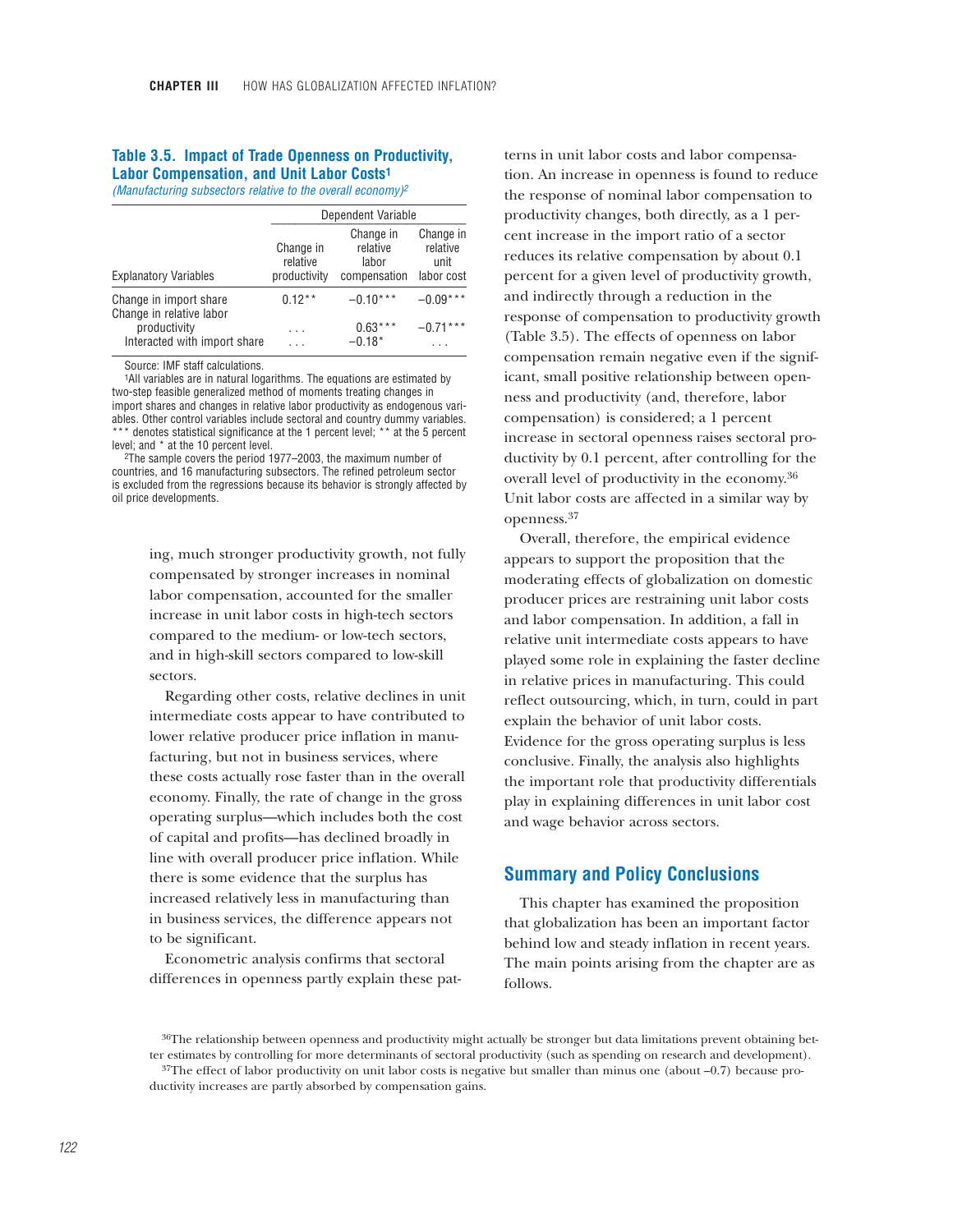- Over the medium term, the prevailing nominal anchor—such as the central bank's inflation target—determines inflation. Therefore, the impact of globalization on inflation will be temporary unless it changes the overarching objectives of monetary policy. This is unlikely in industrial countries given the already low single-digit inflation targets (explicit or implicit). In emerging market and developing countries, however, greater openness appears to have been—and is likely to remain—an important factor behind the sustained improvement in inflation.
- The direct effect of globalization on inflation through import prices has in general been small in the industrial economies. That said, when global spare capacity increases—such as during the 1997–98 Asian financial crises and the 2001–02 global slowdown—import price declines have had sizable effects on inflation over one- to two-year periods, shaving more than 1 percentage point off actual inflation in some advanced economies. With low average inflation, such effects are economically significant. This lends support to the view that inflation targets should not be set too close to zero—otherwise shocks of this size could result in periods of deflation.
- Globalization has contributed to reducing the sensitivity of inflation to domestic capacity constraints in advanced economies over the past couple of decades—for example, through the impact on the labor markets and wages. As global economic developments have become increasingly important for domestic inflation, they will require closer monitoring by monetary policymakers in the years ahead.
- Globalization has had a significant effect on relative prices in industrial economies. Sectors that have become more exposed to foreign competition have seen the largest relative price declines in recent years. Nevertheless, globalization is not the only factor driving rel-

ative price changes. While openness has been important, particularly in low-tech and lowskill sectors, productivity growth has also contributed significantly to relative price changes, particularly in the high-tech manufacturing and services sectors. Indeed, while price increases in the manufacturing sector have consistently been below those in services, the decline in inflation in some services sectors since the mid-1990s has been more pronounced, contributing as much to the decline in overall producer price inflation as the manufacturing sector.

Against this background, the immediate policy concern is judging how globalization may impact inflation in the future. Globalization has undoubtedly provided some break on inflation in the industrial economies in recent years and has allowed for a more measured monetary policy tightening to date. Ongoing trade integration will continue to put downward pressure on prices in many industries in the foreseeable future, although the extent of these pressures will vary with the economic cycle. The experience with earlier episodes of rapid integration, such as those of Japan from the mid-1950s, suggests that China's share in world trade may double over the next 10 years or so.<sup>38</sup> Moreover, international trade in services is also likely to accelerate, leading to declining relative prices in the concerned sectors.

Notwithstanding these developments, however, globalization cannot be relied upon to keep a lid on inflationary pressures in present circumstances. Strong global growth and diminishing economic slack have reduced the restraining impact of declining import prices on inflation, and with strong global growth expected to continue, the primary risk is that a further upturn in import prices could result in stronger inflationary pressures going forward, particularly in countries that are well advanced in the economic cycle. The possibility of further, partly globalization-related, commodity price increases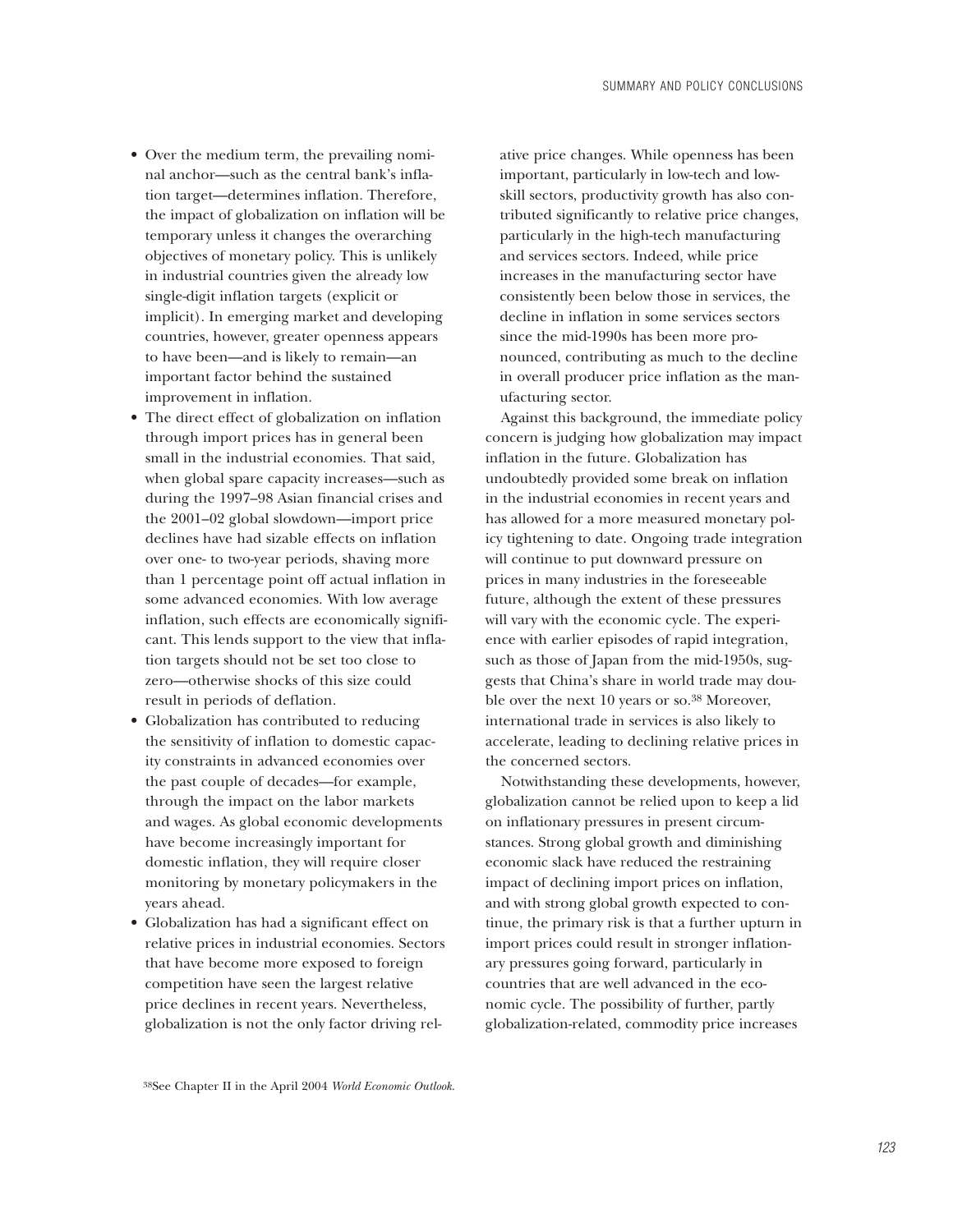| Model                                                                                        | (1)                                                           | (2)                                              | (3)                                                      | (4)                                                           | (5)                                                 |
|----------------------------------------------------------------------------------------------|---------------------------------------------------------------|--------------------------------------------------|----------------------------------------------------------|---------------------------------------------------------------|-----------------------------------------------------|
| $c_i$ (average)<br>Ф<br>$\alpha_i$ (average)<br>θ                                            | $0.010***$<br>$-0.091$<br>$0.768***$<br>$-0.243***$           | $0.013***$<br>$\cdots$<br>$0.641***$<br>$\cdots$ | $0.011***$<br>$-0.309*$<br>$0.774***$<br>$-0.232***$     | $0.010***$<br>$-0.105$<br>$0.763***$<br>$-0.241***$           | $0.012***$<br>$-0.098$<br>$0.748***$<br>$-0.275***$ |
| $\beta_i$ (average)<br>γ<br>λ<br>$\delta$<br>χ                                               | $0.223***$<br>$-2.711***$<br>$-0.309$<br>$\cdots$<br>$\cdots$ | $0.312***$<br>$-1.719*$<br>$-0.154$<br>.<br>.    | $0.217***$<br>$-1.915*$<br>$\cdots$<br>0.481<br>$\cdots$ | $0.237***$<br>$-2.517***$<br>$-0.225$<br>$\cdots$<br>$-0.233$ | $0.201***$<br>$-1.737+$<br>.<br>.<br>.              |
| Oil price<br>Current (average)<br>Lagged (average)                                           | $0.032***$<br>$0.020***$                                      | .<br>.                                           | $0.026***$<br>$0.021***$                                 | $0.032***$<br>$0.020***$                                      | .<br>.                                              |
| Import prices $\times$ import share<br>Current (average)<br>Lagged (average)<br>Time dummies | $\cdots$<br>.<br>No                                           | .<br>.<br>Yes                                    | .<br>.<br>No                                             | .<br>.<br>No                                                  | $0.224***$<br>$0.122*$<br>No                        |
| Memorandum:<br>Inflation-output elasticity <sup>1</sup><br>1960<br>1983<br>2004              | 0.26<br>0.27<br>0.17                                          | 0.31<br>0.31<br>0.24                             | 0.35<br>0.24<br>0.19                                     | 0.27<br>0.27<br>0.17                                          | .<br>0.19<br>0.16                                   |
| Adjusted $R^2$ (average)<br>Sample<br>Number of observations                                 | 0.823<br>1960-2004<br>333                                     | $\cdots$<br>1960-2004<br>333                     | 0.812<br>1960-2004<br>284                                | 0.817<br>1960-2004<br>333                                     | 0.726<br>1970-2004<br>278                           |

|  | <b>Table 3.6. Inflation in Advanced Economies: SUR Estimates</b> |  |  |  |  |
|--|------------------------------------------------------------------|--|--|--|--|
|--|------------------------------------------------------------------|--|--|--|--|

Estimated Equation:  $\pi_{it} = c_i (1 + \phi Credib_{it}) + \alpha_i (1 + \theta Credib_{it}) \pi_{it-1} + \beta_i (1 + \gamma OpenitU^U + \lambda Credib_{it}^{DV} + \delta \pi_{it}^{DV})$  $\overline{\pi_{it}^{DV}}$  + χ*Bargain* $_{it}^{DV}$ ) $y_{it}$  + ε<sub>*it</sub>*</sub>

Source: IMF staff calculations.

Notes: The inflation model was estimated for Australia, Canada, Germany, France, Italy, Japan, the United Kingdom, and the United States using the Seemingly Unrelated Regressions estimator. *Credib* stands for the monetary policy credibility measure of Laxton and N'Diaye (2002); *Open* denotes a country's openness to trade; π – is the average inflation level; and *Bargain* is the wage bargaining index of Elmeskov, Martin, and Scarpetta (1998) and Nicoletti and others (2001). The variables labeled *DV* are expressed as deviations from the sample mean. *Average* refers to the simple average of country-specific coefficients or regression statistics. \*\*\* denotes statistical significance at the 1 percent level; \*\* at the 5 percent level; \* at the 10 percent level; and + at the 15 percent level. 1PPP-weighted average of the sample countries.

adds to these upside risks from the external sector. Monetary policymakers must therefore remain vigilant for any signs of a pickup in inflation in the period ahead.

# **Appendix 3.1. Sample Composition, Data Sources, and Methods**

#### *The main author of this appendix is Martin Sommer.*

This appendix provides further details on the sample composition, the data and their sources, and the empirical strategies used in the analysis of inflation in the chapter.

#### **Inflation Model**

The inflation model presented in Table 3.6 consists of eight equations, one for each country in the sample: Australia, Canada, France, Germany, Italy, Japan, the United Kingdom, and the United States. Most parameters of the model are allowed to vary across countries (constant, average persistence, and average slope of the output-inflation relationship). However, it is assumed that changes in openness, credibility, average inflation, and wage-bargaining index influence these country-specific parameters similarly, through multiplicative terms.<sup>39</sup> To capture changes in inflation persistence over time, the

39Variables labeled *DV* denote deviations from the sample mean. The equation also contains contemporaneous and lagged oil price changes to control for large inflation shocks or, alternatively, import prices.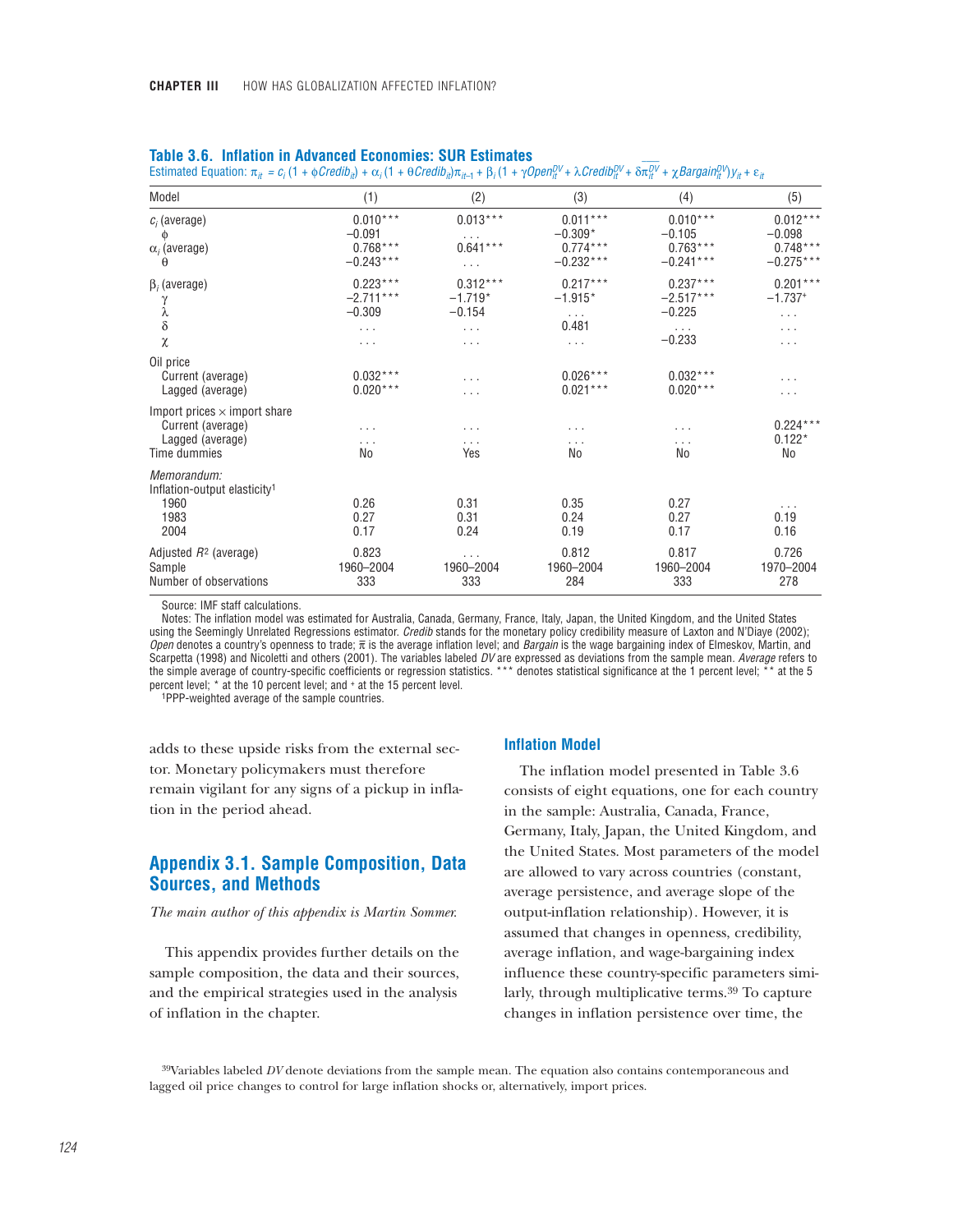constant term and the coefficient on past inflation depends on a measure of monetary policy credibility detailed below.

$$
\begin{aligned} \pi_{ii} &= c_i \left( 1 + \phi\mathit{Credib}_{ii} \right) + \alpha_i (1 + \theta\mathit{Credib}_{ii}) \pi_{ii-1} \\ &+ \beta_i (1 + \gamma\mathit{Open}_{ii}^{DV} + \lambda\mathit{Credib}_{ii}^{DV} + \delta\overline{\pi_{ii}^{DV}} \\ &+ \chi\mathit{Bargain}_{ii}^{DV} \right) y_{ii} + \varepsilon_{ii}. \end{aligned}
$$

The model is estimated over 1960–2004 using an iterative Seemingly Unrelated Regressions estimator. The starting values for the iterative estimation are Least-Squares estimates of the system.40 The inflation-output elasticity and inflation persistence in Table 3.1 were calculated for each country separately from specification (4) in Table 3.6, using the country-specific coefficient estimates and actual values of openness, credibility, and other relevant variables. The advanced country average is computed on the basis of purchasing-power-parity (PPP) weights.

The counterfactual simulations in Figure 3.8 indicate what inflation might have been in the advanced economies if import prices evolved over 1997–2005 in line with their historical trend. The counterfactual simulations have two versions. In Scenario A, real import prices are assumed to be falling during 1997–2005 at the sample average rate for each country—the advanced economy average rate would be about 1 percent a year. The simulated inflation paths are averaged into an advanced economy aggregate using PPP weights. In an attempt to capture the impact of globalization on inflation more precisely, Scenario B removes the impact of oil prices from Scenario A. Real import prices are first decomposed into the contribution of oil prices and non-oil commodities. The scenario then assumes that the contribution of oil prices to import price changes was the same as actual values over 1997–2005 but the contribution of non-oil commodities was at its historical average rate for each country—or about 1.6 percent a year for the advanced economy group average.

#### **Variable Definitions and Data Sources**

The variables of the inflation model are defined below. The data sources are listed in parentheses.

- Inflation,  $\pi$ , is defined as the change in the natural logarithm of annual consumer price index (Eurostat; Haver Analytics; national authorities, and *World Economic Outlook*).
- Output gap, *y,* is defined as the difference between the natural logarithm of annual GDP and the natural logarithm of its trend, calculated by the Hodrick-Prescott filter with the smoothing parameter of 100 (Haver Analytics; *World Economic Outlook;* and IMF staff calculations). These estimates of the output gap are similar to the data published by, for example, the OECD.
- Openness, *Open,* is defined as the share of nominal non-oil exports and non-oil imports in GDP (World Bank's *World Development Indicators*). The data on crude oil imports and exports are from the database of International Energy Agency.
- Monetary policy credibility, *Credib*, is calculated using the formula of Laxton and N'Diaye (2002):

$$
Credib_{it} = \frac{(R_{it} - R_{i}^{High})^2}{(R_{it} - R_{i}^{High})^2 + (R_{it} - R_{i}^{Low})^2},
$$

where  $R_{it}$  denotes yield of long-term government bonds in country *i* at time *t* (Haver Analytics; IMF's *International Financial Statistics*; and IMF staff calculations); *RHigh i* denotes the maximum yield in country *i* over the sample period; and  $R_i^{Low}$  is calibrated at 5 percent in line with Laxton and N'Diaye (2002). Since the credibility measure is calculated from bond yields, it captures a variety of factors. First, the bond yields reflect expectations about future inflation, and therefore also the record of previous stabilization policies and various institutional arrange-

<sup>40</sup>The estimation results are qualitatively similar when lagged output gap instead of its contemporaneous value is used as a regressor or when the measures of openness and credibility enter the model with a lag, or as a moving average of their historical values.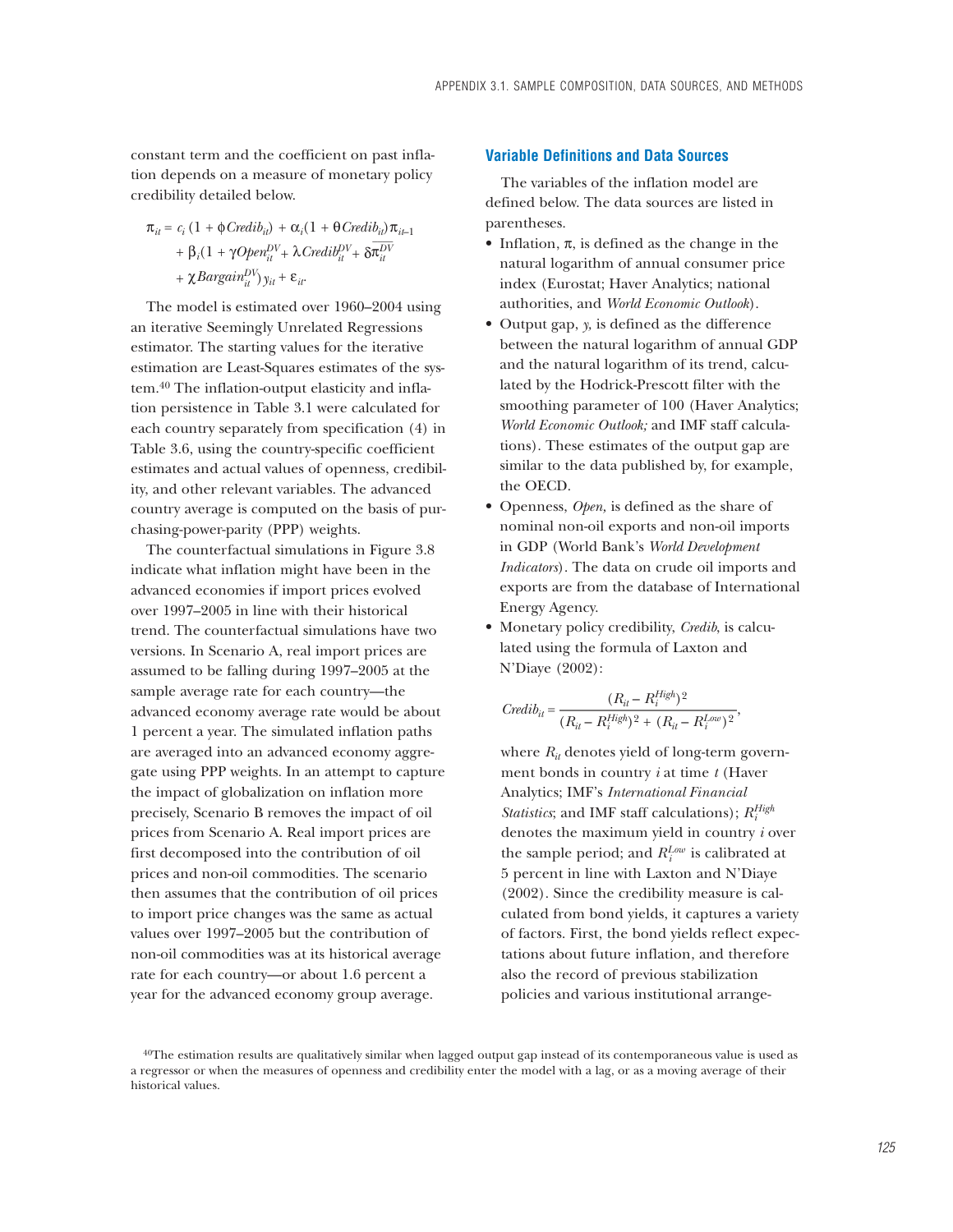ments, including central bank independence, transparency, and accountability. Second, the risk premiums in the bond yields are related to the fiscal performance and any institutional commitment to low deficits or debt. In the sample of advanced economies analyzed here, it is likely that the credibility measure mostly reflects behavior of inflation expectations.

- Average inflation,  $\bar{\pi}$ , is calculated as the simple average of actual inflation rates over  $t - 2, \ldots$ , *t* – 12.
- Oil price is expressed as the change in the natural logarithm of the simple average of the spot prices of the Brent, Dubai, and West Texas Intermediate crude oil varieties (Source: IMF's *Commodity Price System* database).
- Import prices are measured using the import price deflator (*World Economic Outlook*). The inflation model incorporates this variable as the change in the natural logarithm of the real import price.41 The change in the real import price is weighted by the import share (including oil) to allow for time-varying contemporaneous impact of import prices on inflation. Effectively, the persistence of import price shocks is also allowed to vary over time to the extent that the coefficient on the inflation lag depends on the credibility of policymakers.
- Index of wage bargaining, *Bargain*, is a summary measure of wage-setting centralization and coordination by Elmeskov, Martin, and Scarpetta (1998). The index reflects the proportion of workers who are members of a trade union, the level at which wages are negotiated (aggregate, sectoral, or firm level), and the degree of coordination between employers and trade unions. The index ranges from one (low) to three (high). The original data set of Elmeskov, Martin, and Scarpetta was updated by Nicoletti and others (2001). Values of the index are assumed unchanged during 2001–04.

# **Appendix 3.2. A Sectoral Perspective on Globalization and Inflation**

*The main author of this appendix is Florence Jaumotte.*

This appendix provides further details on the data and their sources and the empirical strategy used in the analysis of the relationship between globalization and sectoral prices.

# **Variables and Their Sources**

Most data used in the section are from the OECD's Structural Analysis (STAN) database. The following are the main variables (from STAN unless otherwise noted).

- *Relative producer prices.* The relative producer price of a sector is the producer price of the sector scaled by the overall producer price. Producer prices are defined by the ratio of the value of production at current prices and the volume of production in a sector. The value of production includes the cost of intermediate inputs.
- *Import ratio*. This variable is the ratio of the import value to the value of production in a sector. The imports referred to are those produced by foreign producers in the same sector and not the imports of intermediates by domestic producers in the sector. For services, import data are from the OECD's *Statistics of International Trade in Services* and include, in addition to traditional measures of imports, the services performed by foreign affiliates established and temporary workers posted in the country when available.
- *Labor productivity.* This variable is defined as a ratio of the volume of production in a sector to the number of employees. When data on the number of employees were incomplete, they were spliced using growth rates from total employment (including self-employed and unpaid family workers).
- *Components of unit costs.* The nominal value of production by definition equals the sum of the

41Using real rather than nominal changes is consistent with the theoretical literature (e.g., Ball and Mankiw, 1995). However, estimation results are similar when the nominal changes are used.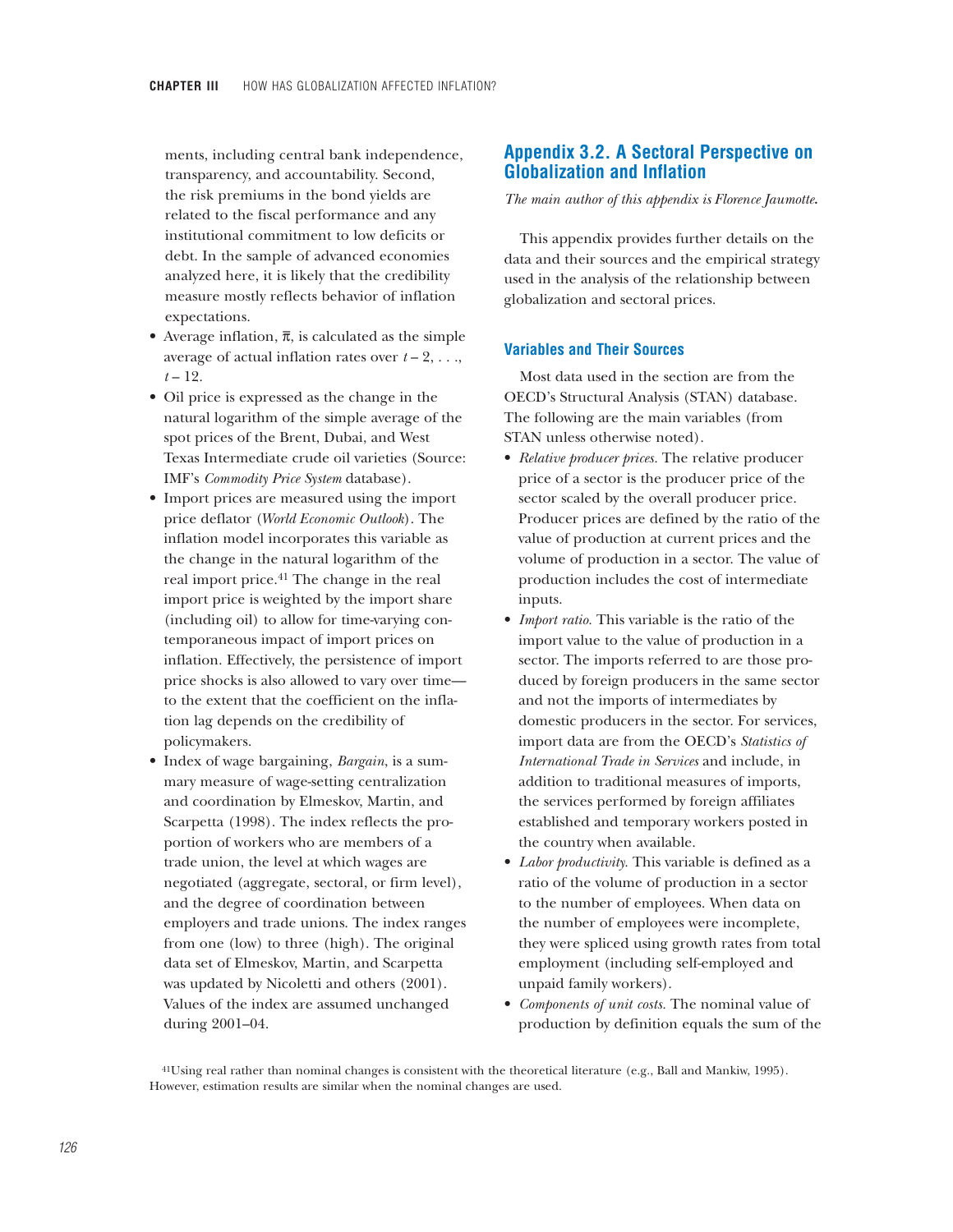|                            | High-Skill                                                                 | Low-Skill                                                                             | <b>Not Classified</b> |  |
|----------------------------|----------------------------------------------------------------------------|---------------------------------------------------------------------------------------|-----------------------|--|
| Manufacturing<br>High-tech | Chemicals<br>Electrical and optical equipment<br>Other transport equipment | Machinery<br>Motor vehicles                                                           |                       |  |
| Medium-tech                | Refined petroleum                                                          | <b>Plastics</b><br><b>Minerals</b><br><b>Basic metals</b><br><b>Fabricated metals</b> |                       |  |
| Low-tech                   | Publishing                                                                 | Food<br>Textile<br>Leather<br>Wood<br>Paper                                           | Other manufacturing   |  |
| <b>Business services</b>   | Trade<br><b>Telecoms</b><br>Finance<br>Other business activities           | Hotels and restaurants<br>Transport                                                   |                       |  |
| Other sectors              | Utilities                                                                  | Construction                                                                          |                       |  |

#### **Table 3.7. Classification of Sectors by Technological and Skill Intensity**

Sources: OECD; and IMF staff estimates.

costs of intermediates, costs of labor, gross operating surplus and net taxes.42

 $PY = P_{IM}IM + P_{L}L + GOS + TAXN$ ,

where *P* denotes the producer price and *Y* the production volume;  $P_{IM}$  is the price of intermediates and *IM* is the volume of intermediates;  $P<sub>L</sub>$  is the nominal compensation per employee and *L* is the number of employees; and *GOS* is the gross operating surplus and *TAXN* represents the net taxes. Accordingly, the producer price equals the sum of the unit intermediate cost, the unit labor cost, the unit gross operating surplus, and the unit net tax.

 $P = P_{IM}(IM/Y) + P_L(L/Y) + GOS/Y + TAXN/Y$ = *UIC + ULC + UGOS + UTAXN.*

• *Changes in unit costs.* The change in producer prices is by definition a weighted average of the changes in the various cost components, where the weights are the shares of the respective unit cost components in the producer price.

*dP/P* = (*dUIC/UIC*)(*UIC/P*)

+ (*dULC/ULC*)(*ULC/P*)

+ (*dUGOS/UGOS*)(*UGOS/P*)

+ (*dUTAXN/UTAXN*)(*UTAXN/P*).

In Table 3.4, the contribution of unit cost components to producer price inflation is defined as the product of the change in the unit cost component and its share in total unit costs.

The *sectoral classification* is based on the *International Standard Industrial Classification* (ISIC), Revision 3. Most of the econometric analysis uses a disaggregation of the sectors at the two-digit level for manufacturing (depending on data availability) and at the single-digit level for business services. The descriptive analysis, on the other hand, distinguishes various broad aggregate sectors (Table 3.7).

- *Manufacturing* versus *business services*.
- *High-tech*, *medium-tech,* and *low-tech*. This distinction is based on the intensity of R&D in the sector and follows the OECD classification. For technical reasons, the definition of the

42The net tax is a partial measure calculated as the difference between the value of production and the sum of the cost of intermediates, the cost of labor, and the gross operating surplus (which includes the consumption of fixed capital). When data for the gross operating surplus were not available, the variable was calculated using tax adjustment factors prepared by the OECD.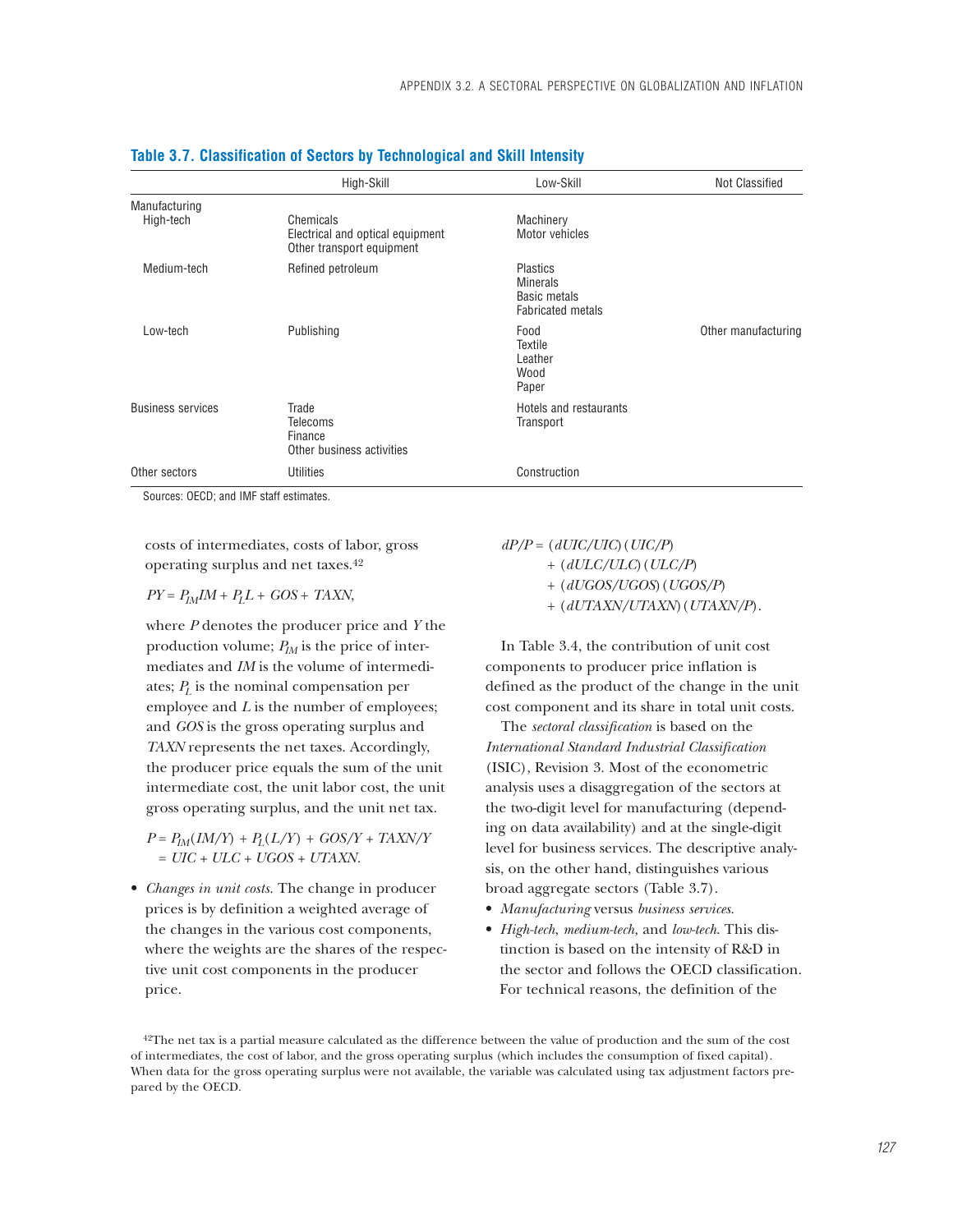high-tech category used in this chapter includes both high-tech and medium hightech sectors while medium-tech refers to medium low-tech sectors.

• *High-skill* and *low-skill*. This distinction is based on the fraction of skilled labor in the employment of a sector, where a person is considered skilled if he or she has at least upper secondary education. Data on the average fraction of skilled labor in each sector (across 16 OECD countries from 1994 to 1998) are taken from Jean and Nicoletti (2002). The threshold between high-skill and low-skill sectors was put at 20 percent of skilled employment in order to achieve a rough balance between the number of observations in high-skill and low-skill sectors in the overall economy (40 percent versus 60 percent).

Advanced economies with coverage from 1987 to 2003 include Austria, Denmark, Finland, France, Germany, Italy, Japan, Korea, Luxembourg, Norway, and the United States. Data are also available for shorter periods of time for Belgium and Greece. The descriptive analysis is based on the 11 countries for which coverage over time is similar.

#### **Econometric Analysis**

This part of the appendix provides details on the specification of the various equations reported in the main text and the econometric methodology. It also presents additional results on the relationship between sectoral inflation and sectoral import prices, as well as on the effect of trade openness on cost components other than unit labor costs.

## **Sectoral Inflation and Globalization**

The econometric analysis of the relationship between inflation and globalization at the sectoral level is based on the following variant of Chen, Imbs, and Scott (2004),

$$
p_{ijt} - p_{it} = \alpha(my)_{ijt} + \beta(yl)_{ijt} + \gamma_j(\text{Sx})_{it}
$$
  
+  $\eta_i + \mu_j + \zeta_i t + \xi_j t + \varepsilon_{ijt}$ , (1)

where the subscript *j* denotes the sector; the subscript *i* the country; and the subscript *t* the time period. The variables are defined as follows: *p* is the logarithm of the producer price; *my* represents the logarithm of the import-to-production ratio; *yl* is the logarithm of average real productivity per employee; \$*xr* represents the nominal local currency to U.S. dollar exchange rate; η are the country fixed effects and  $\mu$  are sector fixed effects. Sectoral price levels are scaled by the overall producer price to account for the influence of monetary policy and the fact that in the long-run price levels are determined by monetary policy. The relative price of a sector is allowed to depend on the sectoral import ratio, sectoral labor productivity, and an interaction term between a sectoral dummy and the local currency to U.S. dollar exchange rate. The latter captures the impact that exchange rate fluctuations exert on sectoral producer prices through the price of imported intermediates in the sector. This effect is allowed to vary across sectors because the share of imported intermediates differs across sectors. Finally, the specification controls for country and sector fixed effects and time trends. Among other things, sector fixed effects control for important sectoral differences in technological intensity, skill intensity, and degree of differentiation of products.

The equation is estimated in first differences using a two-step feasible generalized method of moments estimator instrumenting for the changes in the import ratio given concerns about their endogeneity.<sup>43</sup> The list of instruments used is as follows:

• A measure of how close (geographically) the country is from the large producers in a sector

<sup>&</sup>lt;sup>43</sup>There are two sources of possible bias in the estimates. On the one hand, high producer price inflation in a sector lowers competitiveness and increases the import ratio, inducing an upward bias in the estimates. On the other hand, high producer price inflation in a sector could trigger stronger protectionism, thereby reducing the import ratio and imparting a downward bias on the estimates.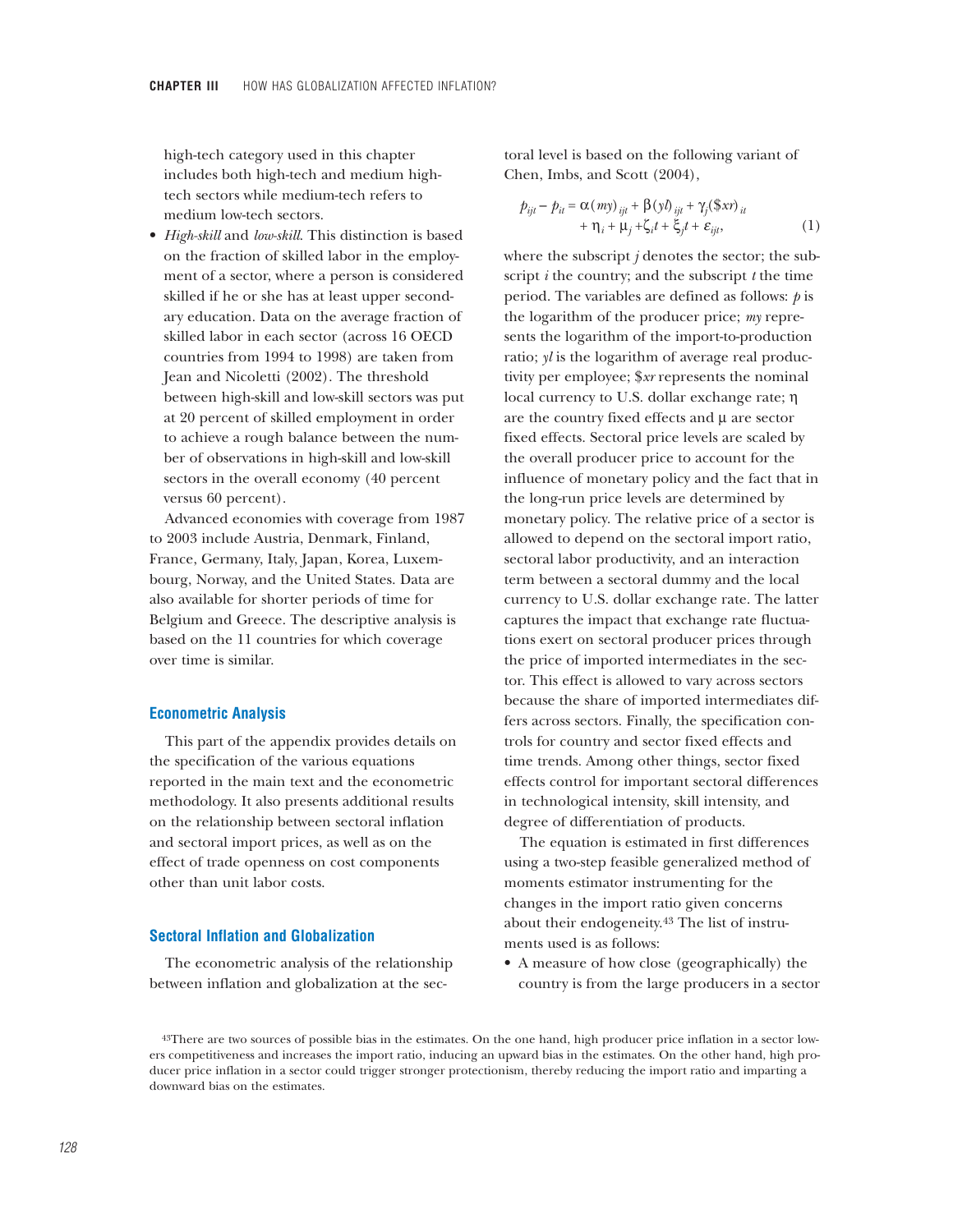at a point in time: for each country, this variable is constructed as a weighted sum of the shares of the other countries in the "world" production of a sector (excluding the country's production), where the weights are the inverse distances between the country and the other producers.

• The nominal effective exchange rate, which captures the countrywide evolution in import prices and competitiveness and affects directly each sector's import-to-production ratio.

A relevant and valid set of instruments comprising various lags of the difference and level of these two variables was identified based on the Anderson likelihood-ratio test of relevance of the instruments and the Hansen-Sargan test of validity of the instruments (as implemented in Stata, a data processing software).

Equation (1) is estimated first for 16 manufacturing subsectors and then for all 16 manufacturing sectors jointly with six business services sectors.44 Two different samples of countries and years are used: one with the maximum number of countries and years available, and another one restricted to the countries and years included in the descriptive analysis of sectoral inflation patterns. The maximum sample covers the period 1977–2003 and the following 11 OECD countries: Austria, Belgium, Denmark, Finland, France, Greece, Italy, Japan, Norway, the United Kingdom, and the United States (Germany does not report production volumes and Korea does not provide labor productivity data for most of the two-digit level subsectors of manufacturing).45 The results are robust when the sample excludes Belgium and Greece and is restricted to the period 1988–2003 to match the

sample used in the descriptive analysis. Results are reported in Table 3.3. Variables have the expected sign and are significant, generally at the 5 percent level.<sup>46</sup> The magnitude of the coefficients is also broadly similar to that found by comparable studies.47

IMF staff also explored the relationship between changes in relative producer prices and changes in the price of imported goods in that sector. This relationship is the price dual of the relationship between sectoral relative prices and quantities of imported goods in the sector (Gamber and Hung, 2001). Sectoral import prices, which are only available for manufacturing sectors, are based on unit values of imports of products classified under the sector.48 The specification is the same as equation (1) except that changes in the sectoral import ratio are replaced by changes in sectoral import prices. An equation including both changes in the sectoral import ratio and changes in sectoral import prices is also estimated. The estimation method and the samples are the same as before and the instrumental variables are again chosen based on validity and relevance. Results reported in Table 3.8 show that changes in relative producer prices are positively and significantly related to import price inflation, confirming that import price developments constrain the ability of domestic producers to raise prices. Specifically, a 1 percent change in import prices is associated with a 0.15 percent change in producer prices. These estimates are close to those found by Gamber and Hung (2001) for the United States. Finally, the model that includes both changes in the import ratio and import price inflation lead to coefficients that are similar in

44As in the descriptive analysis, the refined petroleum sector is excluded because its behavior is strongly influenced by oil price developments.

47See, for example, Chen, Imbs, and Scott (2004) for the effect of the import ratio and labor productivity on sectoral inflation in a sample of European countries.

48This measure does not control for composition changes within lines of products and quality improvements, but it is a widely used proxy measure. The main source is the United Nations' Comtrade database.

 $45$ The period covered varies across sectors and countries depending on data availability, and the panel data set is thus not balanced.

<sup>46</sup>Although not reported, the results are also robust when IT sectors such as electrical and optical equipment and telecommunication services are excluded. Allowing for endogenous labor productivity growth in the estimation yields similar results, although the negative effect of productivity growth on sectoral price changes becomes somewhat larger in magnitude.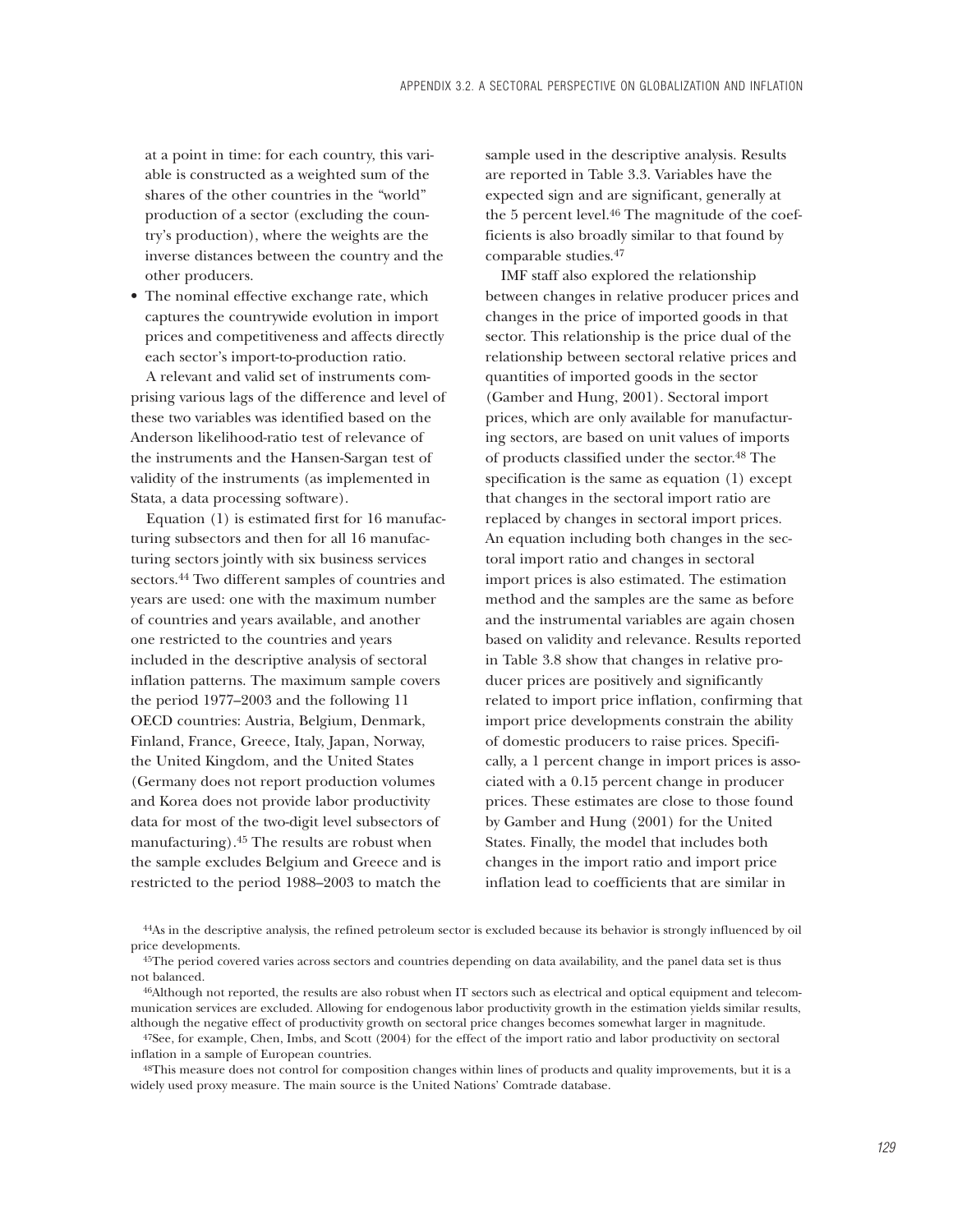|                              | Dependent Variable: Changes in Relative Producer Prices in Manufacturing Sectors (16) <sup>2</sup> |                               |                           |                               |  |  |
|------------------------------|----------------------------------------------------------------------------------------------------|-------------------------------|---------------------------|-------------------------------|--|--|
|                              | Price and quantity version<br>Price version                                                        |                               |                           |                               |  |  |
|                              | 1981-2003                                                                                          | 1988-2003                     | 1981-2003                 | 1988-2003                     |  |  |
|                              | (all countries available)                                                                          | (core countries) <sup>3</sup> | (all countries available) | (core countries) <sup>3</sup> |  |  |
| Change in import prices      | $0.16***$                                                                                          | $0.15***$                     | $0.12***$                 | $0.25***$                     |  |  |
| Change in import share       | .                                                                                                  | .                             | $-0.12**$                 | $-0.19**$                     |  |  |
| Change in labor productivity | $-0.08***$                                                                                         | $-0.09***$                    | $-0.11***$                | $-0.13***$                    |  |  |

#### **Table 3.8. Impact of Changes in Import Prices on Relative Producer Price Inflation1**

Source: IMF staff calculations.

1All variables are in natural logarithms. The equations are estimated by two-step feasible generalized method of moments instrumenting for changes in import prices and changes in the import share. Other control variables include the dollar exchange rate interacted with sectoral dummies (effect through cost of intermediates), and sectoral and country dummies. \*\*\* denotes statistical significance at the 1 percent level; \*\* at the 5 percent level.

2The refined petroleum sector is excluded from the regressions because its behavior is strongly affected by oil price developments. 3Restricted to countries used in the descriptive analysis of sectoral inflation patterns.

magnitudes and significance. Overall, therefore, the impact of globalization on producer price does not depend on a specific model or a specific variable to measure globalization.

# **Sectoral Unit Labor Cost Changes and Globalization**

The econometric analysis of the relationship between globalization and unit labor cost (denoted as *ulc* below) changes at the sectoral level is based on a similar specification as equation (1), except for the exchange rate term, which is not needed:

$$
dulc_{ijt} - dulc_{it} = \alpha (dmy)_{ijt} + \beta (dyl_{ijt} - dyl_{it})
$$

$$
+ \zeta_i + \xi_j + \varepsilon_{ijt} - \varepsilon_{ijt-1}.
$$
 (2)

In order to gain a better understanding of the effects at work, similar equations are estimated for the two components of unit labor cost changes, namely changes in labor compensation per employee (*plab*) and changes in productivity per employee (labor productivity, denoted as *yl*),

$$
dplab_{ijl} - dplab_{il} = \alpha (dmy)_{ijl}
$$
  
+ 
$$
(\beta + \gamma M_{ijl}) (dyl_{ijl} - dyl_{il})
$$
  
+ 
$$
\zeta_i + \xi_j + \varepsilon_{ijl} - \varepsilon_{ijl-1}
$$
 (3)

$$
dyl_{ijt} - dyl_{it} = \alpha (dmy)_{ijt} + \zeta_i + \xi_j + \varepsilon_{ijt} - \varepsilon_{ijt-1}.
$$
 (4)

These equations allow one to estimate separately the direct effect of the import ratio on labor compensation (or unit labor costs) controlling for labor productivity—and its indirect effect through labor productivity. Equation (3) also allows the elasticity of the relative price of labor to the relative productivity to depend on the level of the import ratio (denoted as  $M_{ii}$ ) in order to test whether globalization affects the extent to which productivity changes are translated into labor compensation changes.

Equations  $(2)$ ,  $(3)$ , and  $(4)$  are estimated using a two-step feasible generalized method of moments estimator instrumenting for the changes in the import ratio and, in equations (2) and (3), for the changes in relative productivity. The instrumental variables used are the same as before and the specific lags included were selected using tests of the relevance and validity of the instruments.49 Results of the estimation are reported in Table 3.5 and are robust to restricting the sample to countries covered in the descriptive analysis and reducing the period covered to 1987 onwards.

Finally, it is also of interest to examine the effect of globalization, as measured by increases in the import ratio, on changes in unit intermediate costs (*uic*) and changes in the unit gross operating surplus (*ugos*). The following two

 $49$ For equation (3), the lagged relative productivity growth was used as an additional instrument.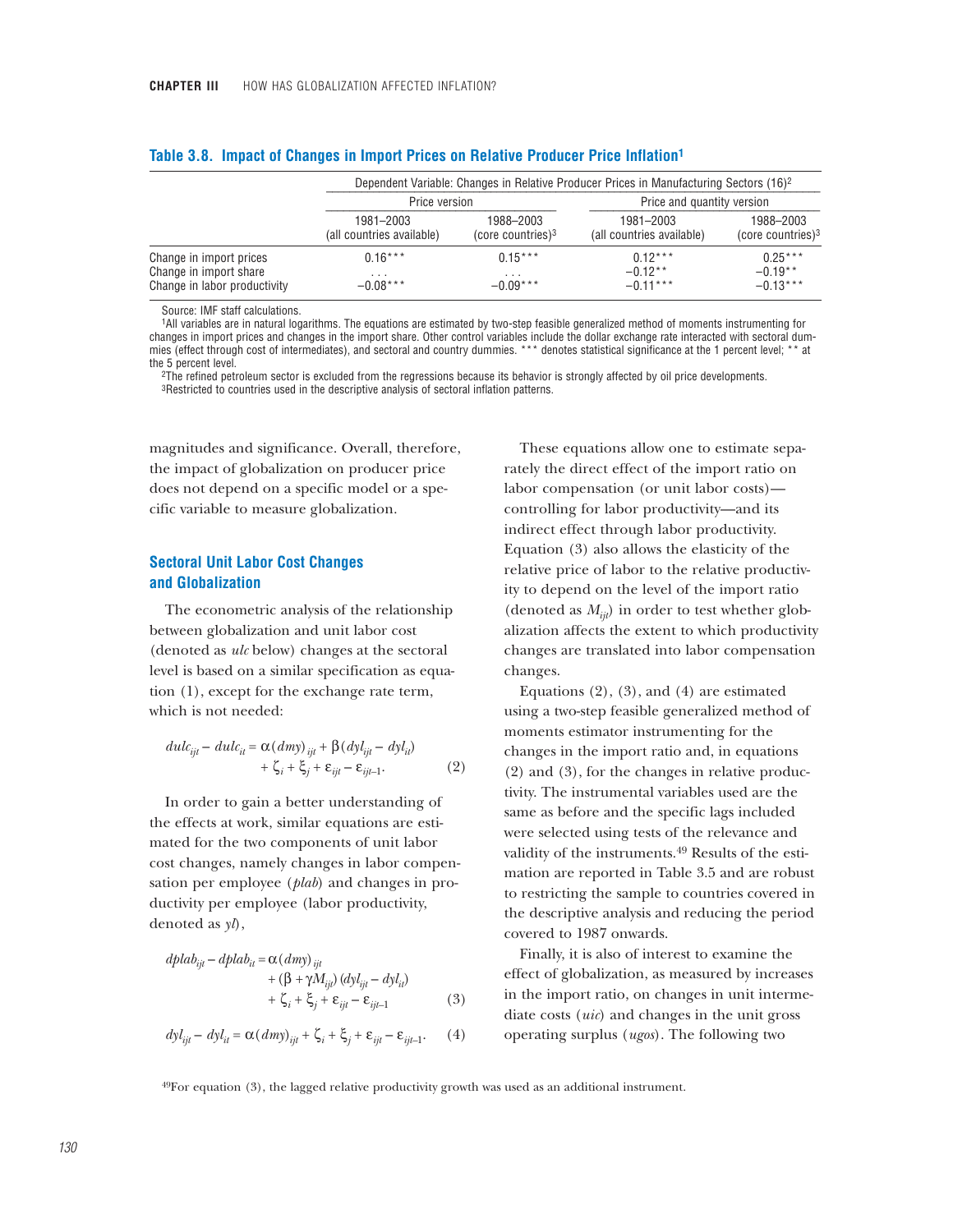#### **Table 3.9. Impact of Trade Openness on Cost Components1**

*(Manufacturing subsectors relative to the overall economy)2*

|                        | Dependent Variable <sup>2</sup>           |                                                                                       |                                           |                                                |                                                    |                                                |  |  |
|------------------------|-------------------------------------------|---------------------------------------------------------------------------------------|-------------------------------------------|------------------------------------------------|----------------------------------------------------|------------------------------------------------|--|--|
|                        |                                           | Change in relative unit<br>Change in relative unit<br>intermediate cost<br>labor cost |                                           |                                                | Change in relative unit<br>gross operating surplus |                                                |  |  |
|                        | 1977-2003<br>(all available<br>countries) | 1988-2003<br>(core<br>$countries$ <sup>3</sup>                                        | 1977-2003<br>(all available<br>countries) | 1988-2003<br>(core<br>$countries$ <sup>3</sup> | 1977-2003<br>(all available<br>countries)          | 1988-2003<br>(core<br>$countries$ <sup>3</sup> |  |  |
| Change in import share | $-0.13***$                                | $-0.16***$                                                                            | $-0.12***$                                | $-0.19***$                                     |                                                    | 0.30                                           |  |  |

Source: IMF staff calculations.

1All variables are in natural logarithms. The equations are estimated by two-step feasible generalized method of moments instrumenting for changes in import prices and changes in the import share. Other control variables include the dollar exchange rate interacted with sectoral dummies (effect through cost of intermediates), and sectoral and country dummies. \*\*\* denotes statistical significance at the 1 percent level. 2The refined petroleum sector is excluded from the regressions because its behavior is strongly affected by oil price developments. 3Restricted to countries used in the descriptive analysis of sectoral inflation patterns.

equations are estimated using the same estimation and instrumentation methods as above:

$$
duic_{ijt} - duic_{it} = \alpha (dmy)_{ijt} + \gamma_j (d\beta x r)_{it}
$$
  
+  $\zeta_i + \xi_j + \varepsilon_{ijt} - \varepsilon_{ijt-1}$   

$$
dugos_{ijt} - dugos_{it} = \alpha (dmy)_{ijt} + \zeta_i + \xi_j + \varepsilon_{ijt} - \varepsilon_{ijt-1}.
$$

The results reported in Table 3.9 suggest that increases in trade openness also contributed to reduce increases in unit intermediate costs, while the effect on changes in the unit gross operating surplus is not significantly estimated.

# **References**

- Alesina, Alberto, and Larry H. Summers, 1993, "Central Bank Independence and Macroeconomic Performance: Some Comparative Evidence," *Journal of Money, Credit and Banking,* Vol. 25 (May), pp. 151–62.
- Ball, Laurence, and Gregory Mankiw, 1995, "Relative-Price Changes as Aggregate Supply Shocks," *Quarterly Journal of Economics*, Vol. 110 (February), pp. 161–93.
	- ———, and David Romer, 1988, "The New Keynesian Economics and the Output-Inflation Trade-Off," *Brookings Papers on Economic Activity: 1,* Brookings Institution.
- Ball, Laurence, and Robert Moffitt, 2001, "Productivity Growth and the Phillips Curve," NBER Working Paper No. 8421 (Cambridge, Massachusetts: National Bureau of Economic Research).
- Bank for Internationl Settlements, 2005, *Annual Report 2005* (Basel).
- Barro, Robert, 1979, "Money and the Price Level Under the Gold Standard," *Economic Journal,* Vol. 89 (March), pp. 13–33.
- Bayoumi, Tamim, and Silvia Sgherri, 2004, "Deconstructing the Art of Central Banking," IMF Working Paper 04/195 (Washington: International Monetary Fund).
- Bordo, Michael, 1999, *The Gold Standard and Related Regimes* (New York: Cambridge University Press).
- -, and Andrew Filardo, 2005, "Deflation and Monetary Policy in a Historical Perspective: Remembering the Past or Being Condemned to Repeat It?" *Economic Policy,* Vol. 20 (October), pp. 801–44.
- Bordo, Michael, John Landon Lane, and Angela Redish, 2004, "Good Versus Bad Deflation: Lessons from the Gold Standard Era," NBER Working Paper No. 10329 (Cambridge, Massachusetts: National Bureau of Economic Research).
- ———, 2005, "Deflation, Productivity Shocks and Gold: Evidence from the 1880–1914 Period," (unpublished; Rutgers University, Department of Economics).
- Borio, Claudio, and Andrew Filardo, 2004, "Back to the Future? Assessing the Deflation Record," BIS Working Paper No. 152 (Basel: Bank for International Settlements).
- Boschen, John F., and Charles L. Weise, 2003, "What Starts Inflation: Evidence From The OECD Countries," *Journal of Money, Credit and Banking*, Vol. 35 (June), pp. 323–49.
- Buiter, Willem H., 2000, "Monetary Misconceptions," CEPR Discussion Paper No. 2365 (London: Centre for Economic Policy Research).
- Campa, Jose M., and Linda S. Goldberg, 2002, "Exchange Rate Pass-Through into Import Prices: A Macro or Micro Phenomenon," NBER Working Paper No. 8934 (Cambridge, Massachusetts: National Bureau of Economic Research).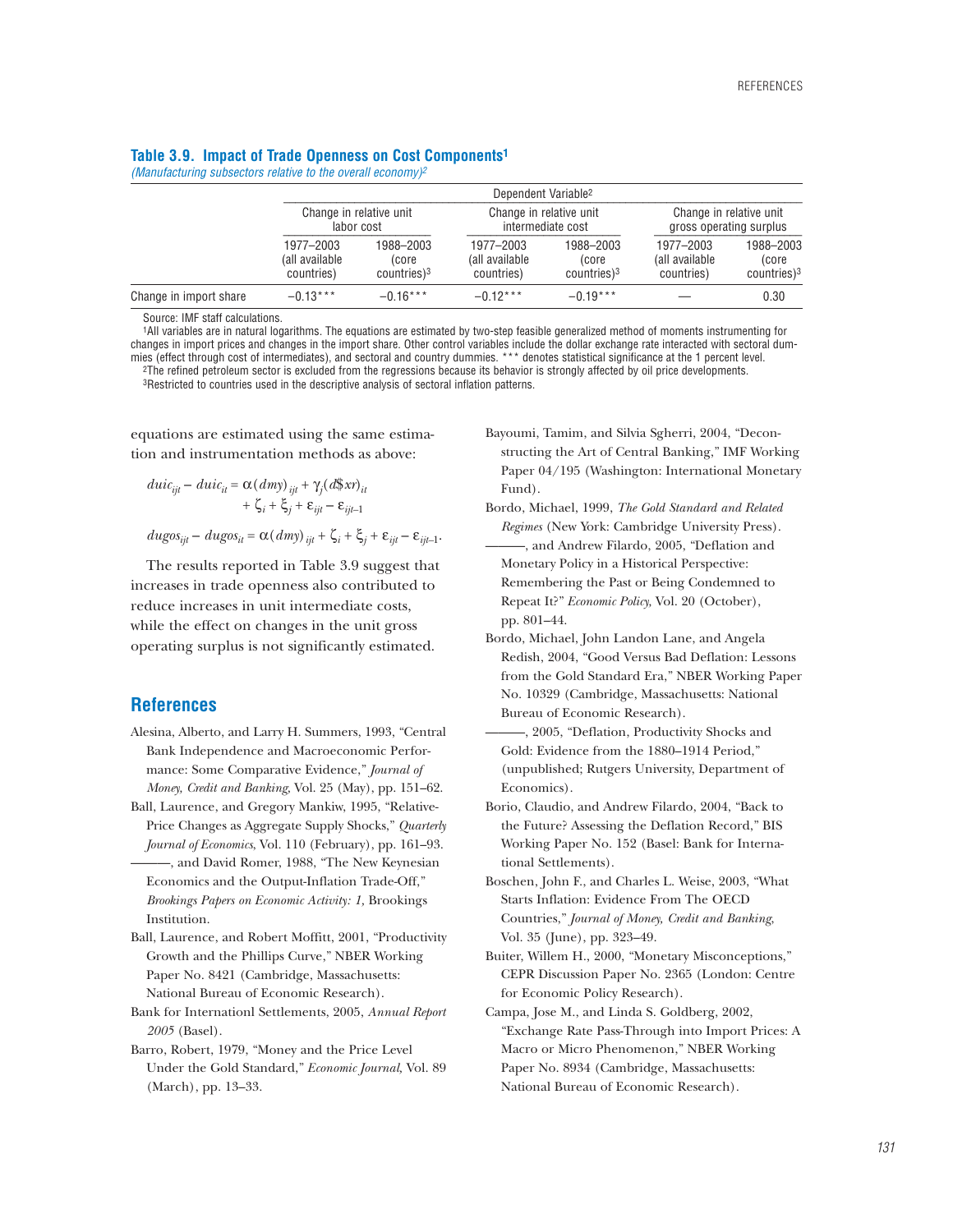- Catão, Luis A.V., and Marco E. Terrones, 2005, "Fiscal Deficits and Inflation," *Journal of Monetary Economics,* Vol. 52 (April), pp. 529–54.
- Chen, Natalie, Jean Imbs, and Andrew Scott, 2004, "Competition, Globalization and the Decline of Inflation," CEPR Discussion Paper No. 4695 (London: Centre for Economic Policy Research).
- Choudhri, Ehsan U., and Dalia Hakura, 2001, "Exchange Rate Pass-Through to Domestic Prices: Does the Inflationary Environment Matter?" IMF Working Paper 01/194 (Washington: International Monetary Fund).
- Clark, Todd E., 2004, "An Evaluation of the Decline in Goods Inflation," *Economic Review*, Federal Reserve Bank of Kansas City (first quarter), pp. 19–51.
- Cogley, Timothy, and Thomas Sargent, 2002, "Evolving Post-World War II U.S. Inflation Dynamics," Chapter 6 in *NBER Macroeconomics Annual 2001*, ed. by Ben S. Bernanke and Kenneth Rogoff (Cambridge and London: MIT Press).
- ——–, 2005, "The Conquest of US Inflation: Learning and Robustness to Model Uncertainty," *Review of Economic Dynamics*, Vol. 8 (April), pp. 528–63.
- Cournède, Boris, Alexandra Janovskaia, and Paul van den Noord, 2005, "Sources of Inflation Persistence in the Euro Area," OECD Economic Department Working Paper No. 435 (Paris: Organization for Economic Cooperation and Development).
- Craig, Lee A., and Douglas Fisher, 2000, *The European Macroeconomy: Growth, Integration, and Cycles 1500–1913* (Northampton, Massachusetts: Edward Elgar Publishing).
- Elmeskov, Jørgen, John P. Martin, and Stefano Scarpetta, 1998, "Key Lessons for Labor Market Reforms: Evidence from OECD Countries' Experiences," *Swedish Economic Policy Review,* Vol. 5, No. 2, pp. 205–52.
- Feyzioglu, Tarhan, and Luke Willard, 2006, **"**Does Inflation in China Affect the United States and Japan?" IMF Working Paper 06/36 (Washington: International Monetary Fund).
- Fischer, Stanley, 1997, "Capital Account Liberalization and the Role of the IMF," speech at the IMF seminar on Asia and the IMF, Hong Kong SAR, September 19. Available via the Internet: http://www.imf.org/external/np/speeches/1997/ 091997.htm.
- Fisher, Richard W., 2006, "Coping with Globalization's Impact on Monetary Policy," remarks for the National Association for Business Economics Panel

Discussion at the 2006 Allied Social Science Associations Meetings, Boston, January 6.

Gagnon, Edith, Patrick Sabourin, and Sébastien Lavoie, 2004, "The Comparative Growth of Goods and Services Prices," *Bank of Canada Review* (Winter), pp. 3–10.

Gamber, Edward, and Juann H. Hung, 2001, "Has the Rise in Globalization Reduced U.S. Inflation in the 1990s?" *Economic Inquiry*, Vol. 39 (January), pp. 58–73.

Ghosh, Atish R., Anne-Marie Gulde, Jonathan D. Ostry, and Holger C. Wolf, 1997, "Does the Nominal Exchange Rate Regime Matter?" NBER Working Paper No. 5874 (Cambridge, Massachusetts: National Bureau of Economic Research).

- Goldberg, P. K., and Michael Knetter, 1997, "Goods Prices and Exchange Rates: What Have We Learned?" *Journal of Economic Literature,* Vol. 35 (September), pp. 1243–72.
- Goodfriend, Marvin, and Robert King, 2005, "The Incredible Volcker Disinflation," NBER Working Paper No. 11562 (Cambridge, Massachusetts: National Bureau of Economic Research).
- Greenspan, Alan, 2005, "Economic Outlook," testimony before the Joint Economic Committee, U.S. Congress, November 3.
- Gruben, William C., and Darryl McLeod, 2004, "The Openness-Inflation Puzzle Revisited," *Applied Economics Letters*, Vol. 11 (June 15), pp. 465–68.
- Hooker, Mark A., 2002, "Are Oil Shocks Inflationary? Asymmetric and Nonlinear Specifications versus Changes in Regime," *Journal of Money, Credit and Banking*, Vol. 34 (May), pp. 540–61.
- Iyoha, Milton A., 1977, "Inflation and 'Openness' in Less Developed Economies: A Cross-Country Analysis," *Economic Development and Structural Change*, Vol. 26, No. 1, pp. 153–55.
- Jean, Sébastian, and Giuseppe Nicoletti, 2002, "Product Market Regulation and Wage Premia in Europe and North America: An Empirical Investigation," OECD Economics Department Working Paper No. 318 (Paris: Organization for Economic Cooperation and Development).
- Kamin, Steven B., Mario Marazzi, and J. W. Schindler, 2004, "Is China 'Exporting Deflation'?" International Finance Discussion Papers No. 791 (Washington: Board of Governors of the Federal Reserve System).
- Klein, Benjamin, 1975, "Our Monetary Standard: The Measurement and Effects of Price Uncertainty, 1880–1973," UCLA Economics Working Paper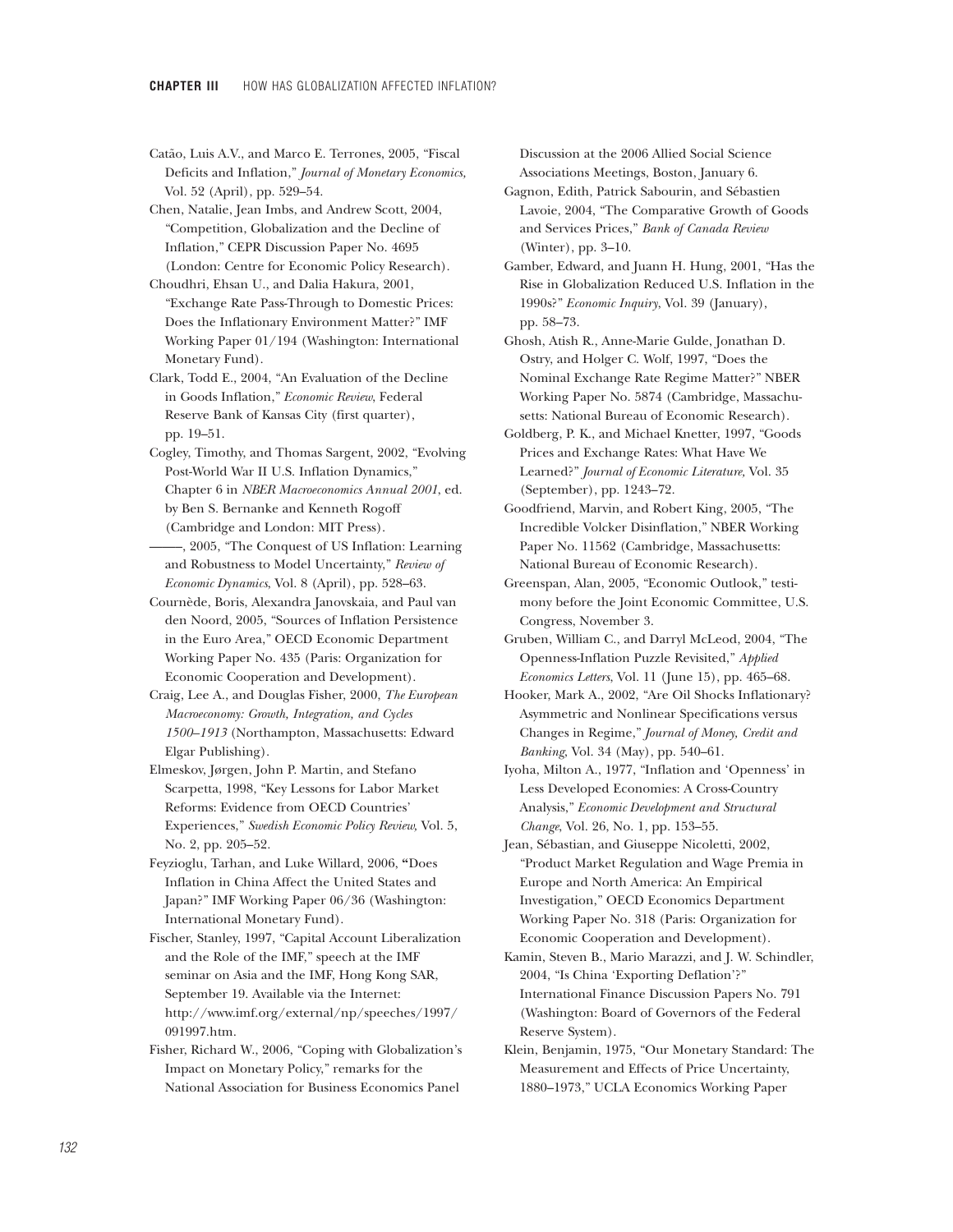No. 062. Available via the Internet: http://www.econ. ucla.edu/workingpapers/wp062.pdf.

Kohn, Donald L., 2005, "Globalization, Inflation, and Monetary Policy," remarks at the James R. Wilson Lecture Series, The College of Wooster, Wooster, Ohio, October 11.

Lane, Philip R., and Gian Maria Milesi-Ferretti, 2006, "The External Wealth of Nations Mark II: Revised and Extended Estimates of Foreign Assets and Liabilities, 1970–2004," IMF Working Paper 06/69 (Washington: International Monetary Fund).

Laxton, Douglas, and Papa N'Diaye, 2002, "Monetary Policy Credibility and the Unemployment-Inflation Trade-Off: Some Evidence from 17 Industrial Countries," IMF Working Paper 02/220 (Washington: International Monetary Fund).

Loungani, Prakash, Assaf Razin, and Chi-Wa Yuen, 2001, "Capital Mobility and the Output–Inflation Tradeoff," *Journal of Development Economics*, Vol. 64 (February), pp. 255–74.

Marazzi, Mario, Nathan Sheets, and Robert Vigfusson, 2005, "Exchange Rate Pass-Through to U.S. Import Prices: Some New Evidence," International Finance Discussion Paper No. 833 (Washington: Board of Governors of the Federal Reserve System).

Mishkin, Frederic S., 1999, "International Experiences with Different Monetary Policy Regimes," *Journal of Monetary Economics*, Vol. 43 (June), pp. 576–606.

Nicoletti, Giuseppe, Andrea Bassanini, Ekkehard Ernst, Sébastian Jean, Paulo Santiago, and Paul Swaim, 2001, "Product and Labor Markets Interactions in OECD Countries," OECD Economics Department Working Paper No. 312 (Paris: Organization for Economic Cooperation and Development).

Nunziata, Luca, and Christopher Bowdler, 2005, "Inflation Adjustment and Labor Market Structures: Evidence from a Multi-Country Study," IZA Discussion Paper No. 1510 (Bonn, Germany: Institute for the Study of Labor).

O'Reilly, Gerard, and Karl Whelan, 2005, "Has Euro-Area Inflation Persistence Changed Over Time?" *The Review of Economics and Statistics*, Vol. 87 (November), pp. 709–20.

Orphanides, Athanasios, and David W. Wilcox, 2002, "The Opportunistic Approach to Disinflation," *International Finance,* Vol. 5 (Spring), pp. 47–71.

Ouliaris, Sam, 2006, "Exchange Rate Pass-Through: Structural Reforms versus Macro Conditions"

(unpublished; Washington: International Monetary Fund).

Pivetta, Frederic, and Ricardo Reis, 2004, "The Persistence of Inflation in the United States" (unpublished; Harvard University).

Razin, Assaf, and Prakash Loungani, 2005, "Globalization and Disinflation: The Efficiency Channel," CEPR Discussion Paper No. 4895 (London: Centre for Economic Policy Research).

Reinhart, Carmen M., and Kenneth S. Rogoff, 2002, "The Modern History of Exchange Rate Arrangements: A Reinterpretation," NBER Working Paper No. 8963 (Cambridge, Massachusetts: National Bureau of Economic Research).

Rockoff, Hugh, 1984, "Some Evidence on the Real Price of Gold, Its Costs of Production, and Commodity Prices," in *A Retrospective on the Classical Gold Standard, 1821–1931,* ed. by Michael Bordo and Anna Schwartz (Chicago: University of Chicago Press).

Rodrik, Dani, 2006, "What's So Special About China's Exports?" NBER Working Paper No. 11947 (Cambridge, Massachusetts: National Bureau of Economic Research).

Rogoff, Kenneth, 1985, "Can International Monetary Policy Cooperation Be Counterproductive?" *Journal of International Economics*, Vol. 18 (May), pp. 199–217. ———, 2003, "Globalization and Global Disinflation," paper prepared for the Federal Reserve Bank of Kansas City conference on "Monetary Policy and Uncertainty: Adapting to a Changing Economy," Jackson Hole, Wyoming, August 29.

Romer, Christina, and David Romer, 2002, "The Evolution of Economic Understanding and Postwar Stabilization Policy," NBER Working Paper No. 9274 (Cambridge, Massachusetts: National Bureau of Economic Research).

Romer, David, 1993, "Openness and Inflation: Theory and Evidence," *The Quarterly Journal of Economics*, Vol. 107 (November), pp. 869–903.

Sargent, Thomas J., 1999, *The Conquest of American Inflation* (Princeton, New Jersey: Princeton University Press).

———, Noah Williams, and Tao Zha, 2005, "Shocks and Government Beliefs: The Rise and Fall of American Inflation" (unpublished; New York: New York University, Department of Economics).

Sims, Christopher A., 1999, "Drift and Breaks in Monetary Policy" (unpublished: Princeton, New Jersey: Princeton University, Department of Economics).

Stock, James H., 2002, **"**Evolving Post-World War II U.S. Inflation Dynamics: Comment," in *NBER*